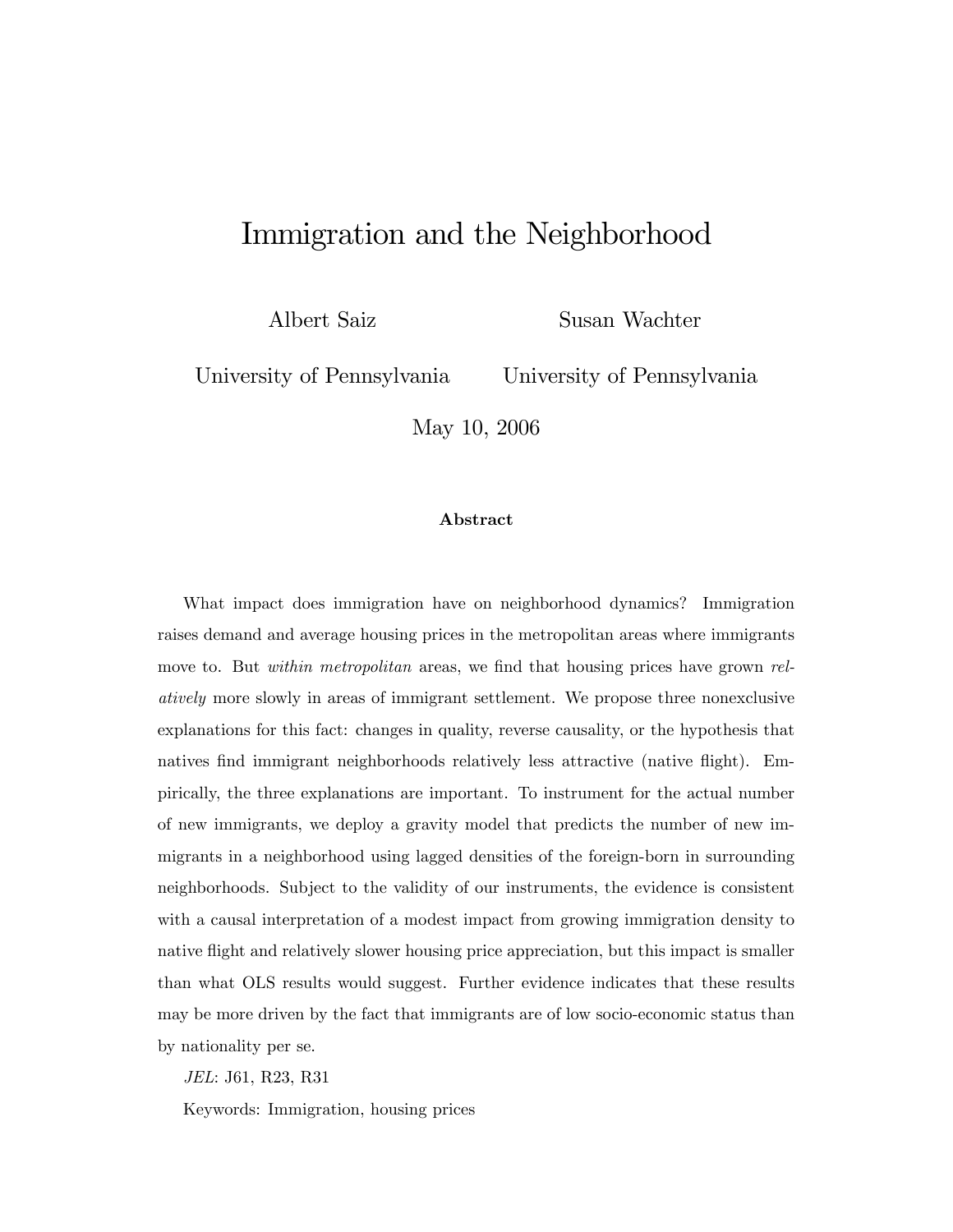### 1 Introduction

What impact does immigration have on neighborhood dynamics? Do natives prefer to live in all-native neighborhoods? As with the African-American South-North migration of the 40s and 50s, contemporary residential dynamics and the preferences of previous settlers to live and mingle with the new migrants in the same neighborhoods will be key to determine future outcomes of the recent waves of immigrants, such as segregation, social capital, and labor market networks and success.

The existing literature on the impact of immigration has concentrated on its labor market implications. The labor market has also come to occupy a central role in the research on the interactions between natives and the foreign born in Economics. Many studies (Scheve & Slaughter, 2002; Mayda, 2004) use a labor market factor-proportions approach to predict native attitudes towards immigrants and immigration policies (Goldin, 1994). These studies generally find that native workers who are more likely to be in direct competition with immigrants in the labor market tend to have negative views on immigration. But a good deal of variance in attitudes towards immigrants remains to be explained. Some authors (ORourke, 2004, Dustman and Preston, 2000, Mayda, 2004) have suggested that a number of individuals exhibit negative attitudes towards immigration for factors other than the labor market. Indeed, if natives exhibit negative preferences towards interacting with immigrants, we will be able to capture this effect through residential choices and housing market dynamics.

After all, immigration is not so much defined by the consumption of foreign labor, which can also be achieved by international trade, international outsourcing, off-shoring, or telecommunications (the internet and calling centers). Immigration is truly defined by the physical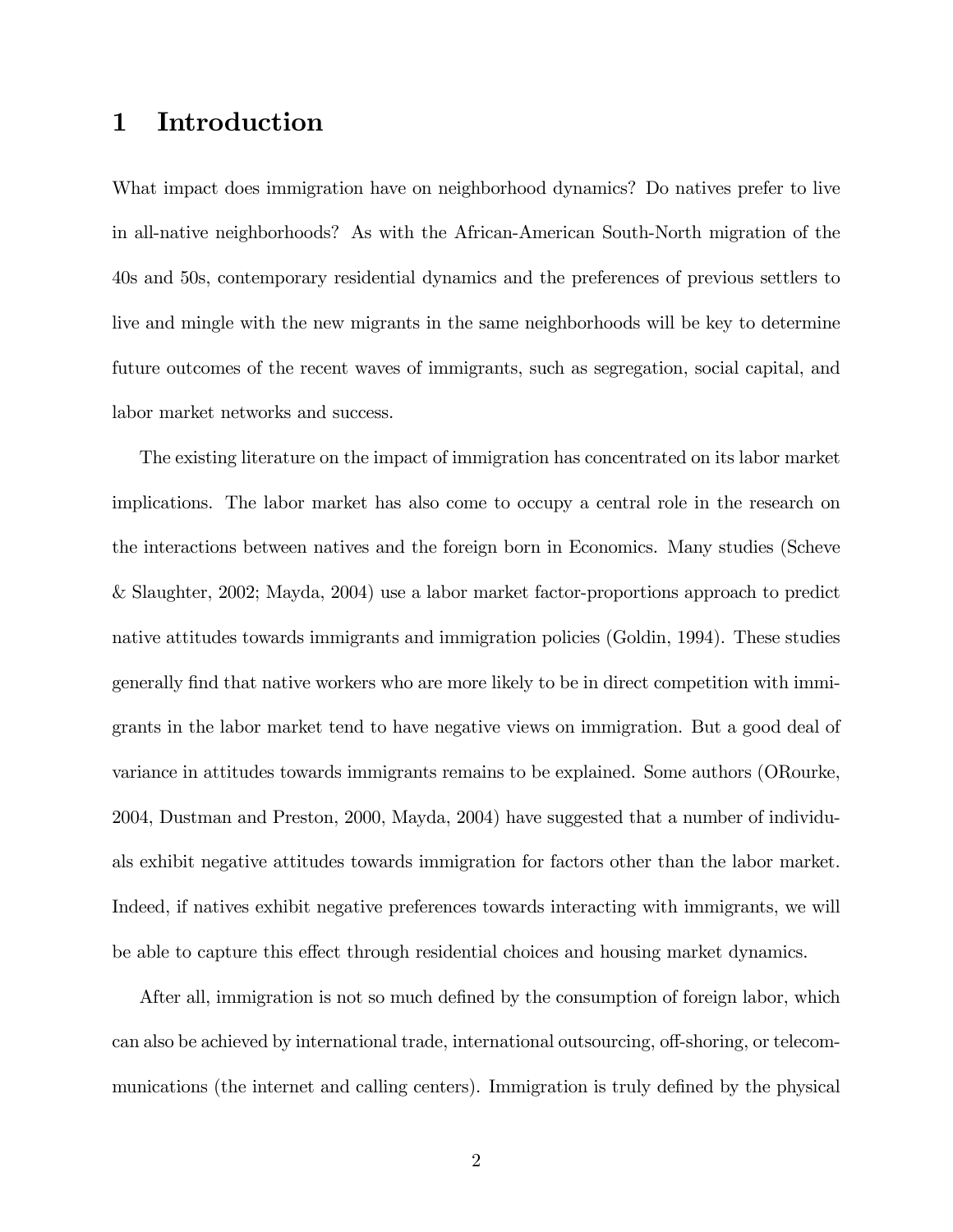presence of immigrants in the host country. While some natives in cities that do not receive immigration flows may conceptually oppose foreign trade, international outsourcing, or immigration, natives who do live in immigrant areas may engage in further considerations: are there native preferences towards living and socially interacting with people of similar culture, language, ethnic, or socioeconomic background? From the point of view of the social scientist trying to understand the impact of immigration, as suggested by the hedonic model (Rosen, 1974), native preferences towards living with immigrants can be gauged from the local housing price impact of immigration.

In previous papers (Saiz, 2003a, 2003b) one of us has showed that immigration has a positive impact on rental and house price growth in the metropolitan areas that receive immigration. This is a quite simple natural consequence of a local upward sloping supply for housing and population growth in metropolitan areas where immigrants concentrate. However, it is not clear a priori whether, *within a metropolitan area*, prices in the neighborhoods where immigrants settle should grow at a *relatively* faster rate. In fact, if residential preferences by natives are not based on immigrant or socioeconomic status, conventional spatial equilibrium models would suggest a similar price impact in all neighborhoods. Even if immigrants have preferences towards living with other immigrants, this should not necessarily imply a price growth differential as long as there are marginal natives still living in immigrant areas. However, if natives have preferences for living with natives, or if immigrants are of a different socioeconomic status and there are preferences for socioeconomic segregation ( $\dot{a}$  la Benabou, 1996, Bayer, Ferreira, McMillan, 2004), then immigration may actually be associated with a relative negative impact on housing prices.

In the paper we do find evidence that, controlling for the evolution of prices at the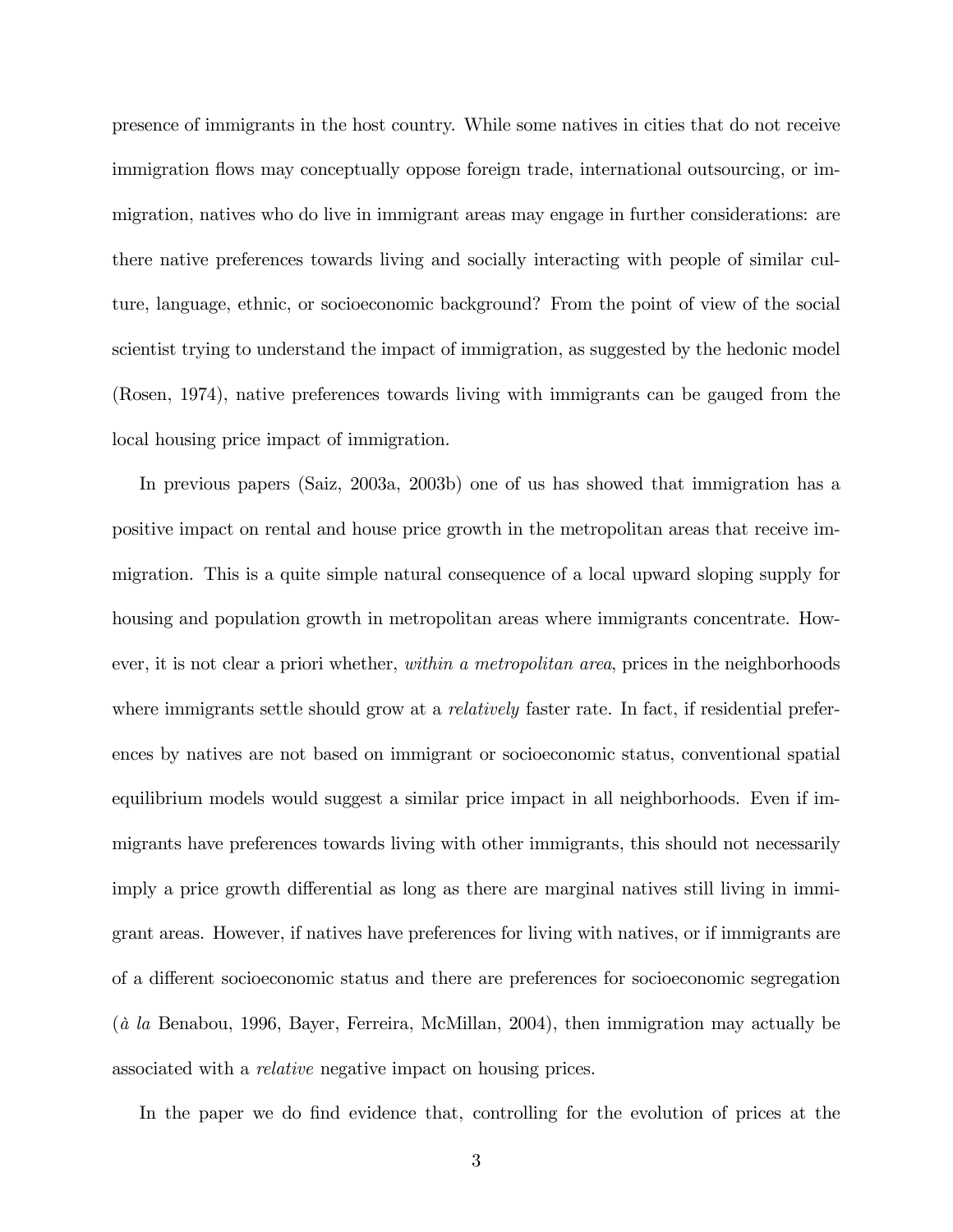metropolitan area level, increases in the share of immigrant population in a neighborhood are associated with lower housing price appreciation. This empirical fact is, indeed, consistent with the idea that natives are on average willing to pay a premium for living in predominantly native areas, but this may be due to reasons other than foreign-born status per se.

It is also consistent with reverse causality: immigrants may be attracted by areas that are becoming relatively less expensive. Therefore, we use a *social diffusion* model (akin to an epidemiological contagion model) to generate predictions on the pattern of new immigrant settlement. We use these predictions as instruments for the actual changes in immigrant density in a neighborhood. The instrumental variables (IV) results eliminate the possibility that our estimates are the results of immigrants mechanically chasing locations that are becoming less expensive. However, it is still possible that the neighborhoods that are generally close to previous areas of immigrant settlement have characteristics that are becoming relatively less valuable to natives. We try to deal with this issue by using an IV estimation procedure that is conceptually similar to a differences-in-differences approach. We effectively compare the evolution of prices in neighborhoods that are all close to areas of previous immigrant settlement, but for which expected new immigration flows are different.

The evidence is consistent with a statistically significant, albeit economically reduced, causal impact of immigration on home values. For instance, in an area where the share of the foreign-born changes from 0 to 30 percent of the population, housing values can be expected to be about  $5\%$  smaller. We also find that the relative negative association between immigrant density and price growth at the neighborhood level is concentrated in areas where most residents self-classified as non-Hispanic white prior to immigration shocks. In areas dense with minorities, the association between immigration and slower price growth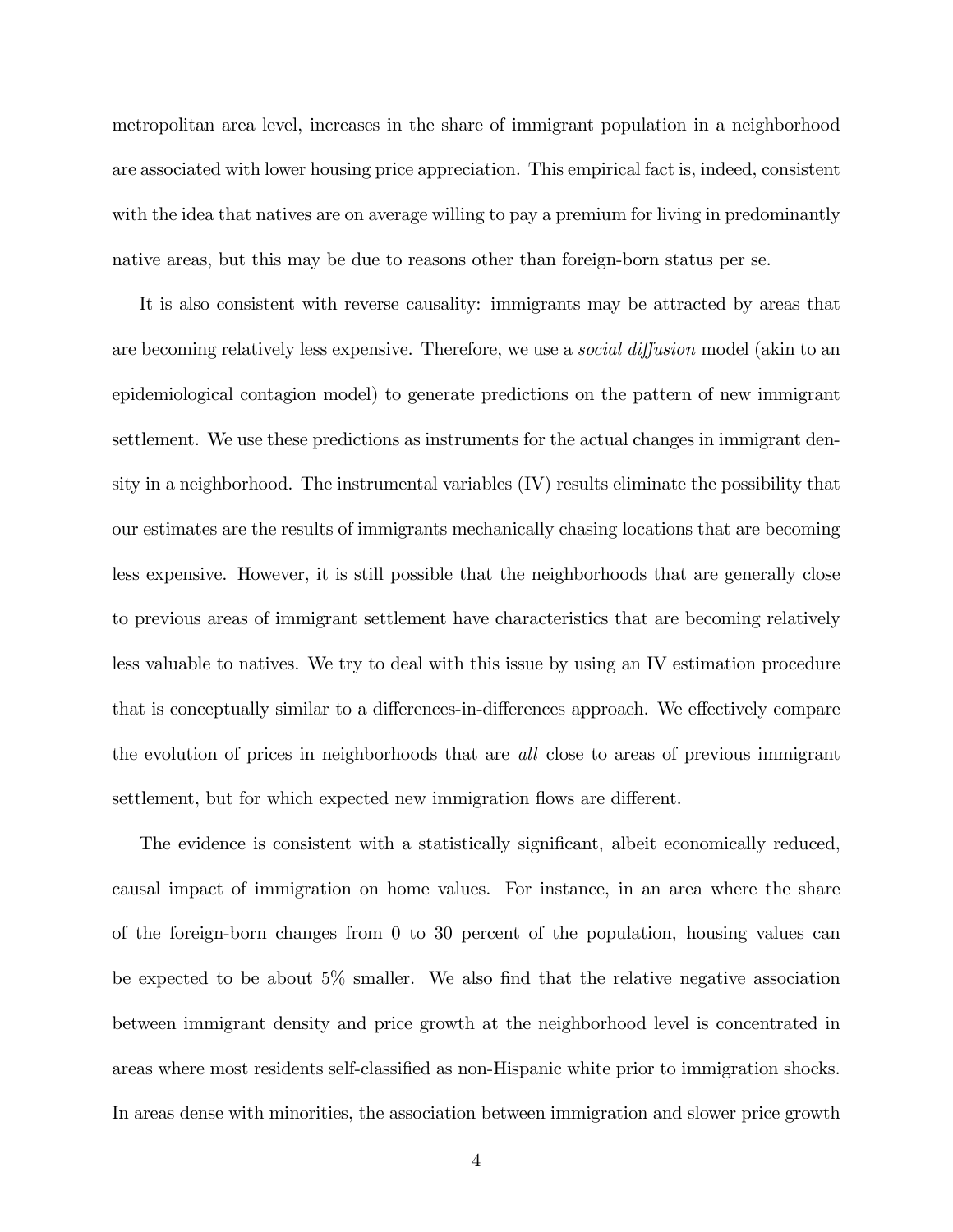is much weaker or non-existent. Similarly, in areas where housing values were relatively low initially, the association between immigration and slower price appreciation is more tenuous. Therefore, immigration might actually be associated with revitalization in poor neighborhoods or neighborhoods with a high existing concentration of minorities.

The results are important for understanding the social impact of immigration on receiving areas and, unfortunately, seem to bode badly for the integration of immigrants. Indeed, recent research finds that immigrant segregation in the US has been on the rise during the last 3 decades (Cutler, Glaeser, Vigdor, 2005). The new immigrant ghetto may be mostly due to the tendency of immigrants to spatially cluster, but the paper shows that at least some natives may also have preferences for avoiding immigrant areas. Why? Our final results shed some light on this issue. In our sample of immigrant-dense cities, the correlation (at the census tract level) between the foreign-born share and the share of adults with less than a high-school diploma is 0.49. The correlation between decennial changes in the share foreign-born and decennial changes in the share of high-school dropouts is a remarkable 0.35. The fact that neighborhoods with growing relative concentrations of immigrants are becoming relatively less educated (an endogenous outcome to immigration ináows), explains a good deal of the association between immigration and housing prices, since areas with less educated population are being increasingly perceived as relatively less attractive places to live (Glaeser and Saiz, 2004). Thus, immigrant neighborhoods are not becoming relatively less attractive because they are populated by the foreign-born per se, but mostly because they are more likely to contain population with low socioeconomic status.

From a general housing market perspective, it is important to stress that immigration does generally push up housing prices and rents in the metropolitan areas where immigrants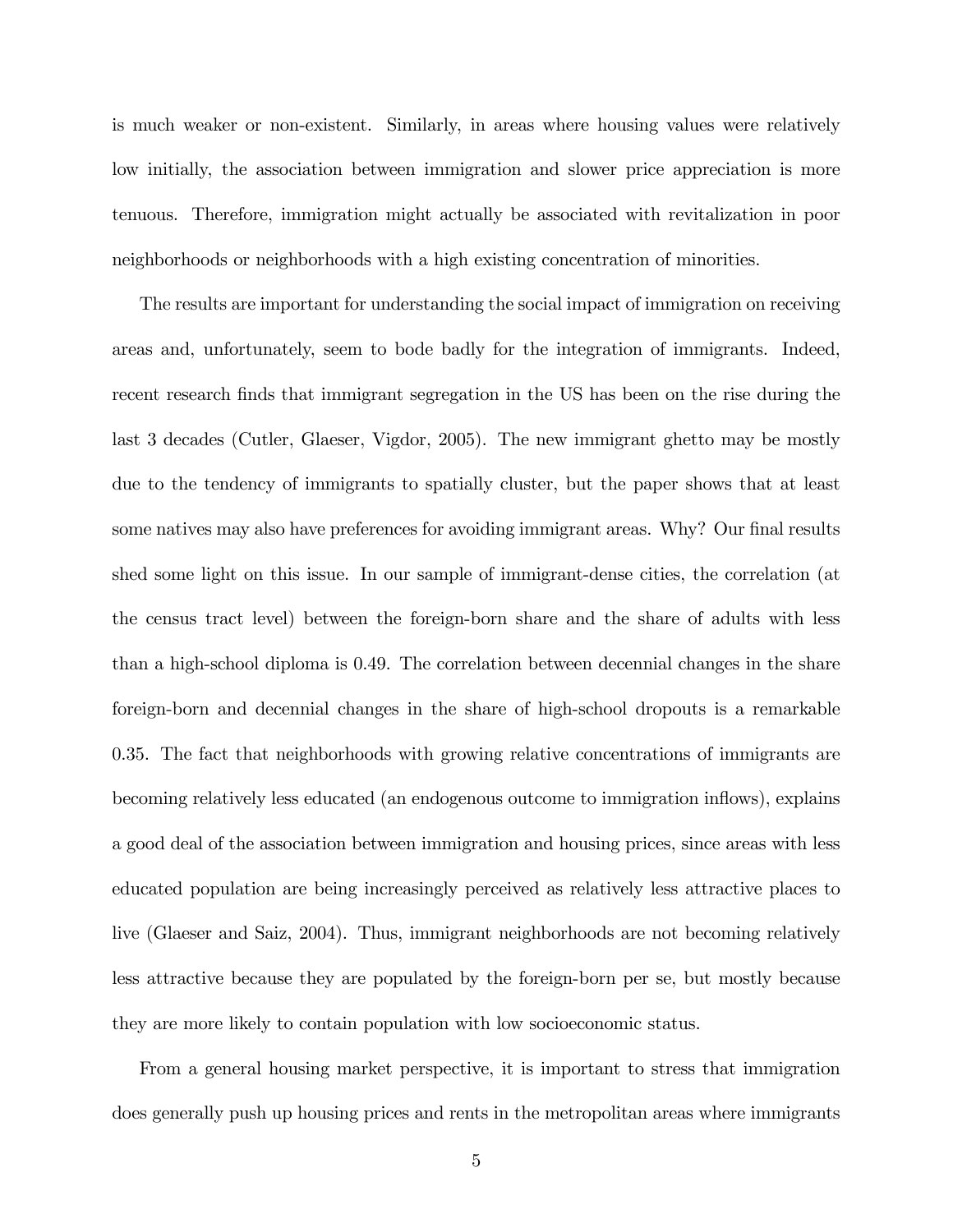concentrate. The results in this paper do not necessarily imply that housing prices decrease in the neighborhoods where immigrants concentrate, but that appreciation in those neighborhoods is relatively slower.

The rest of the paper is organized as follows. In the next section (section 2) we propose a conceptual framework to understand the interaction between immigrants, natives and residential choice. In section 3 discuss the data that we use in the empirical implementation. In section 4, we show the general association between changes in the immigrant share and the evolution of average housing prices in a neighborhood, which we proxy by the 2000 census tract definition. Section 5 develops a social diffusion model to account for changes in the share of immigrants in each census tract. In metropolitan areas that are receiving considerable inflows of immigrants, these tend to cluster in areas that are in close proximity to areas of previous immigrant concentration. Since immigration ináows may be endogenous to the evolution of housing prices or to changes in neighborhood amenities that drive land values, we use the predicted immigrant attraction from our social diffusion model to instrument for the change in the share of immigrants. In section 6 we present further results relating to where and why immigration matters for the evolution of housing values. Section 7 concludes.

# 2 The economics of immigration and neighborhood residential choice

We propose a simple framework to better understand and measure the importance of preferences for immigration on residential choice and immigrant segregation. We assume a city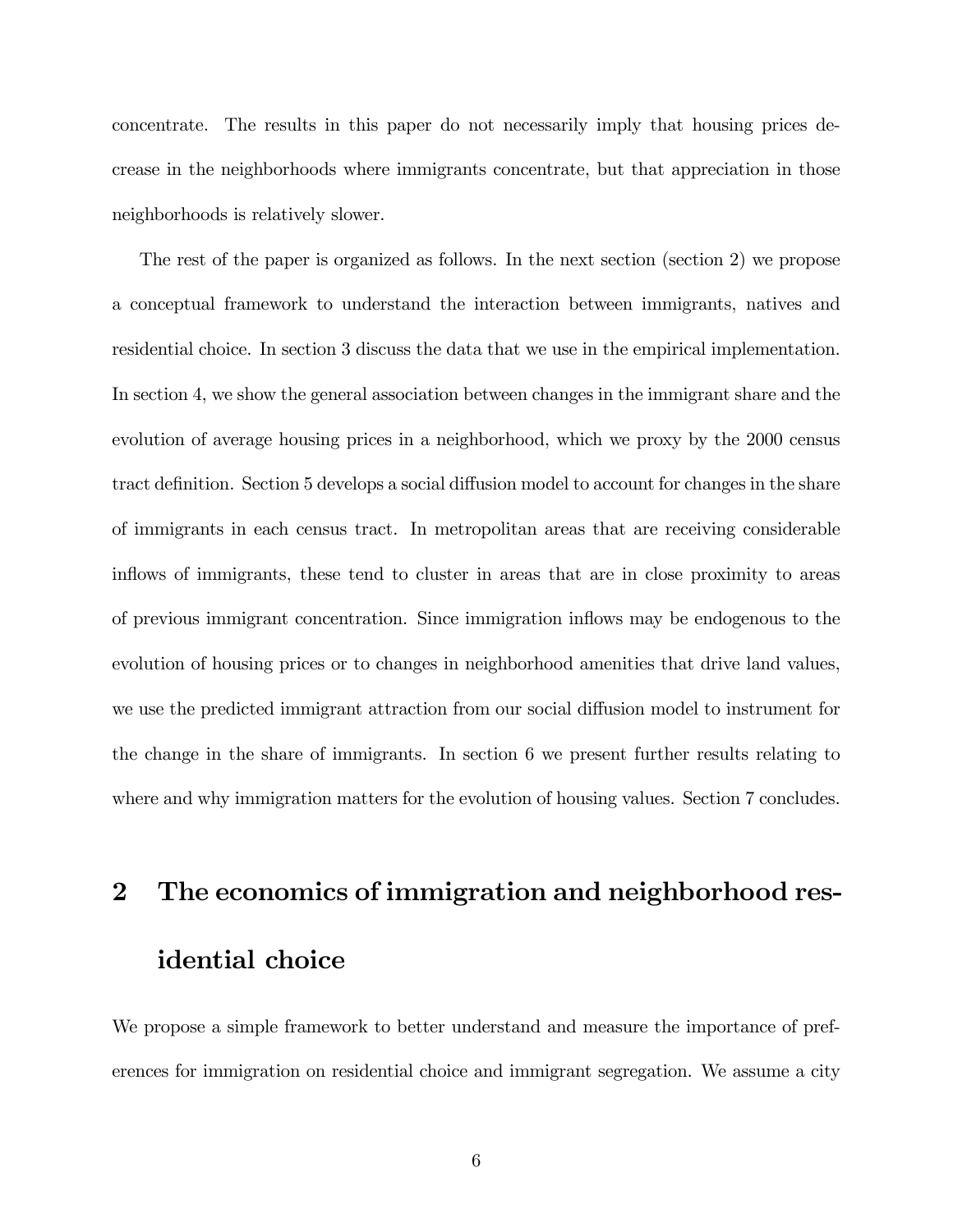with an exogenously given native population of measure one. Among natives, income has a uniform distribution so that a measure I of inhabitants has income equal or below  $\chi + I$ , where is the minimum income (maybe a government transfer) and  $I \in [0, 1]$ . Immigrants tend to cluster in specific city neighborhoods. In the 1980s, 95% of the change in the number of immigrants (75% in the 1990s) was concentrated in a number of Census tracts that corresponded to about 25% of the 1980 metropolitan US population. We therefore assume that there are four neighborhoods and that immigrants will tend to concentrate in one of them (for example, neighborhood 4). The immigrant neighborhood may possess ethnic-specific amenities, or immigrants may just coordinate to live there. Natives and immigrants are fully mobile within the city. We are assuming that immigrants have a, perhaps mild, preference to live with other immigrants. Nevertheless, it is important to point out that if natives have preferences for living with other natives, then the final equilibrium in the housing market will imply clustering of immigrants even if immigrants are indifferent as to neighborhood ethnic composition. The utility function of native i is Cobb-Douglas in consumption  $(C_i)$ and the share of natives in the neighborhood where *i* resides  $(\phi_i)$ :

$$
U_i = C_i^{\varphi} \cdot \phi_i^{(1-\varphi)} \tag{1}
$$

Each person consumes an identical unit of housing. Housing supply is assumed to be produced with unit elasticity, and rents in neighborhood  $k(R_k)$  have the simple functional form:

$$
R_k = \beta \cdot Pop_k \tag{2}
$$

Where  $Pop_k$  is the total population in neighborhood k. Consumption depends on income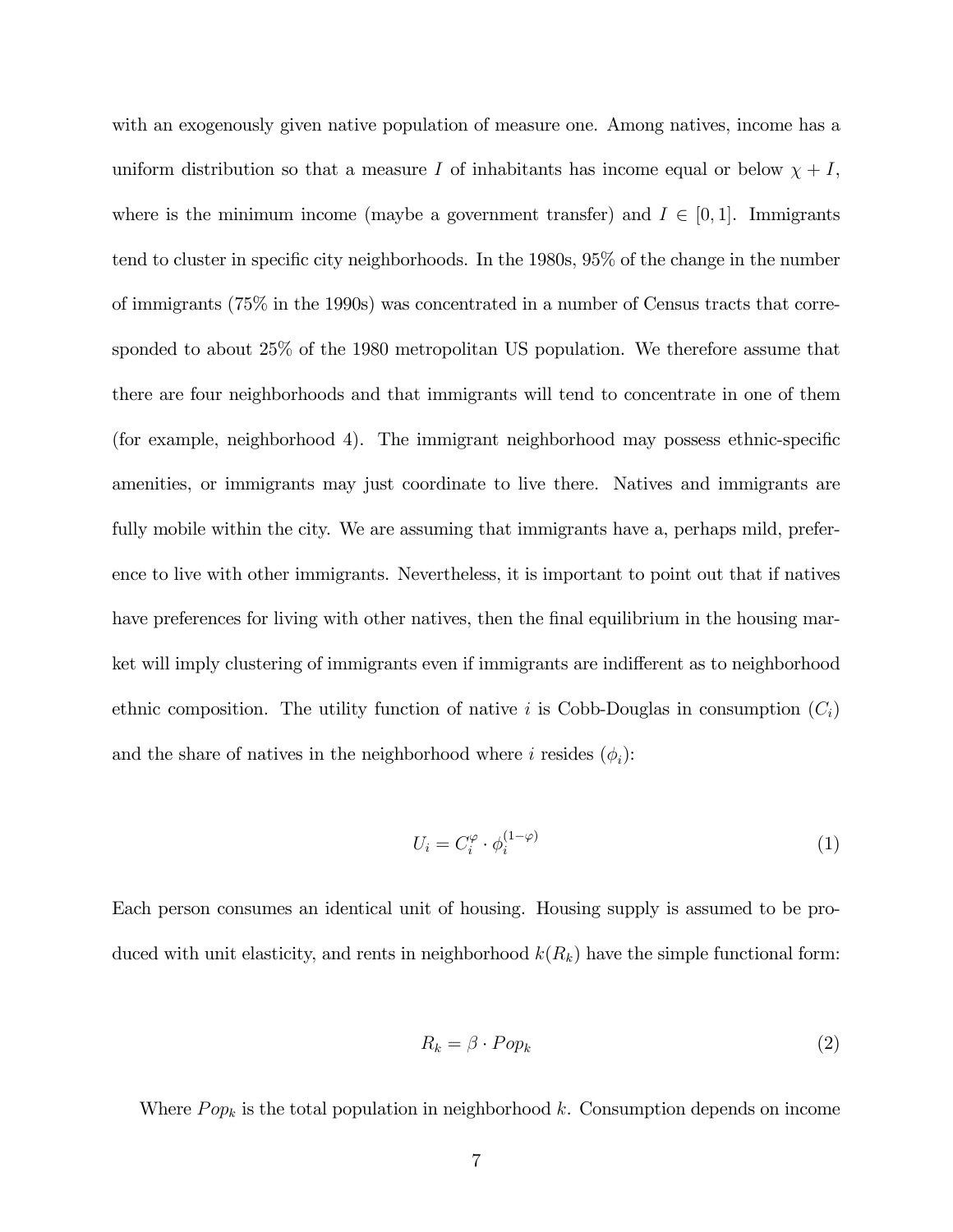and rents so that  $C_i = \chi + I - R_i$ , where  $R_i$  is the rent in the location chosen by individual. In this simple model all houses are of the same quality and house prices are directly proportional to rents, since they capitalize their present discounted value at the discount rate d:  $Price_k =$  $R_k$ d

Without immigration, all the equilibria in the residential market imply that the population is evenly spread throughout each of the neighborhoods (population is in each neighborhood). If population (and thus rents) were lower in one of the neighborhoods, everyone would like to move in there. There are multiple all-native equilibria with different income mixes by neighborhood. With immigration, the equilibrium in the housing markets implies that the poorest natives will live in the immigrant neighborhood, since there is an income effect on the demand for segregation (see proof 1 is Appendix 2). The rest of the (wealthier) population will be evenly distributed in the 3 other neighborhoods. In a "mixing" equilibrium there is a marginal native with income  $\underline{I}$  who is indifferent between living in the immigrant neighborhood and the rest of the city:

$$
(\chi + \underline{I} - \beta \cdot [F + \underline{I}])^{\varphi} \cdot \left(\frac{\underline{I}}{\underline{I} + F}\right)^{(1-\varphi)} = \left(\chi + \underline{I} - \beta \cdot \left[\frac{1-\underline{I}}{3}\right]\right)^{\varphi} \tag{3}
$$

Where  $F$  is the number of immigrants. Since all immigrants cluster in neighborhood  $4$ we use  $\phi = \left(\frac{1}{l+1}\right)$  $I+F$ ). Under some parameters and with major immigration inflows, there may not be an equilibrium with a marginal native (i.e. the model may tip toward total segregation). However, the income effect typically helps to achieve some mixing: as the immigrant population in the immigrant neighborhood increases, the number of natives decreases but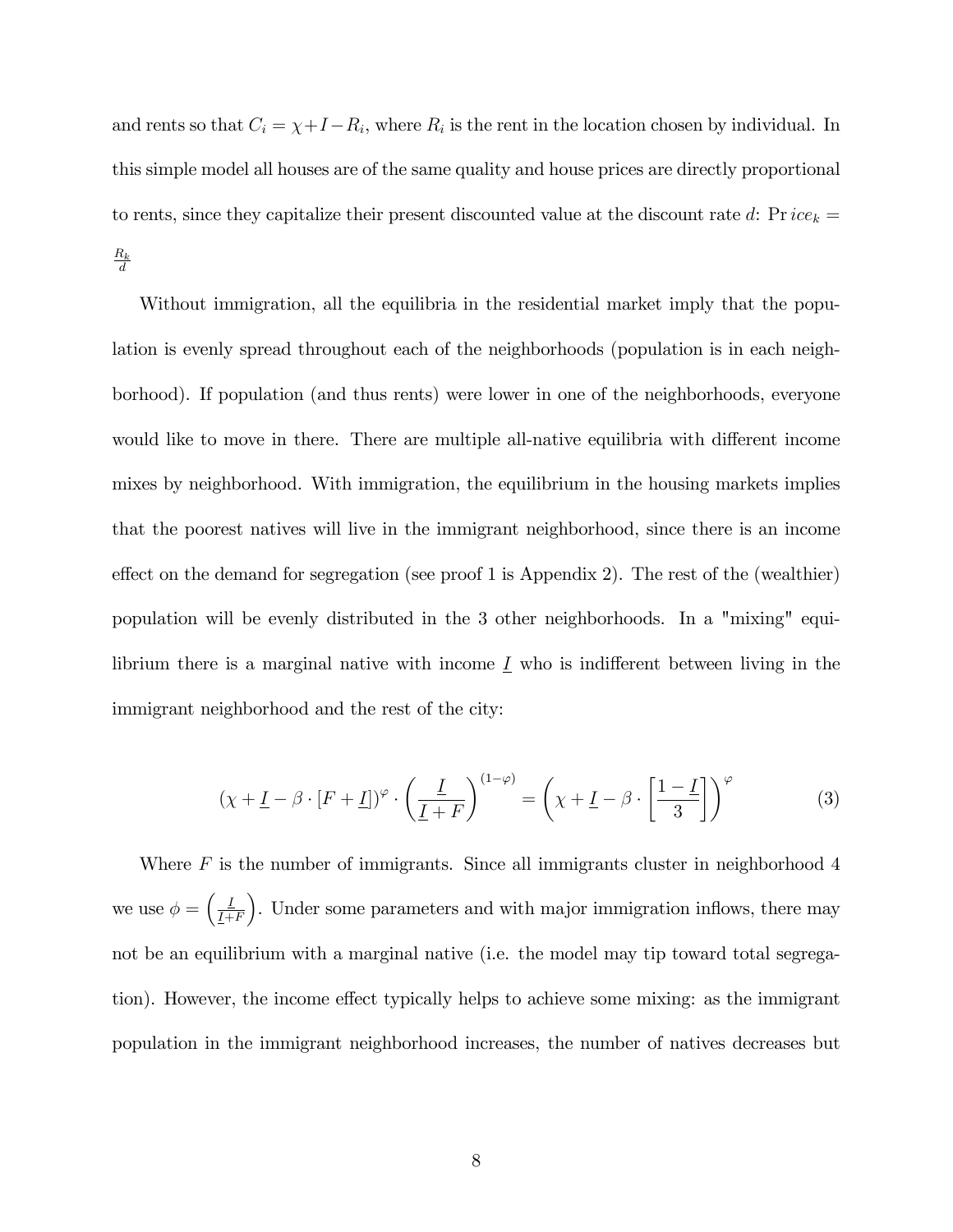the marginal native is poorer, and thus has a lower ability to pay for segregation.<sup>1</sup> We think this to be a quite realistic feature of the model.

Since low-income individuals do not have the financial resources to respond for their tastes for segregation by moving to native neighborhoods, they may actually display stronger preferences for immigration limits or voice stronger opposition (in the Hirschman, 1970 sense) to immigration through their political choices, or in opinion surveys and daily behavior. Equation (3) implicitly defines the number of natives in neighborhood 4  $(I)$  as a function of the number of immigrants (for some values of the parameters and the immigration inflows). If we take the derivative of the equation with respect to  $F$ , after some manipulation we obtain:

$$
\frac{\partial \underline{I}}{\partial F} = \frac{-\beta \cdot \phi^{\frac{1-\varphi}{\varphi}} \cdot \underline{I} - \phi \cdot C_{NAT} \cdot \left(\frac{1-\varphi}{\varphi}\right)}{(1+\frac{\beta}{3}) \cdot \underline{I} - (1-\beta) \cdot \phi^{\frac{1-\varphi}{\varphi}} \cdot \underline{I} - (1-\phi) \cdot C_{NAT} \left(\frac{1-\varphi}{\varphi}\right)}
$$
(4)

Where  $C_{NAT} = (\chi + \underline{I} - \beta \cdot \left[\frac{1-I}{3}\right])$  is the initial consumption by the marginal native in the native neighborhoods. This expression is generally negative for equilibria with some ethnic mixing. To see an example of that, assume that the initial level of immigration is zero (and thus  $\phi = 1$ ) to obtain:

$$
\left. \frac{\partial \underline{I}}{\partial F} \right|_{\phi=1} = \frac{-\beta \cdot \underline{I} - C_{NAT} \cdot \left( \frac{1-\varphi}{\varphi} \right)}{\frac{4}{3} \cdot \beta \cdot \underline{I}} \tag{5}
$$

Regardless of the initial level of  $\phi$ , if natives are indifferent about the ethnic composition of their neighborhoods ( $\varphi = 1$ ), and without massive levels of immigration (this is with

<sup>&</sup>lt;sup>1</sup>Note that, with native preferences for segregation, the only possible stable equilibria are those with all immigrants clustered in the immigrant neighborhood (for reasonable immigration levels). See Appendix 1 for a proof.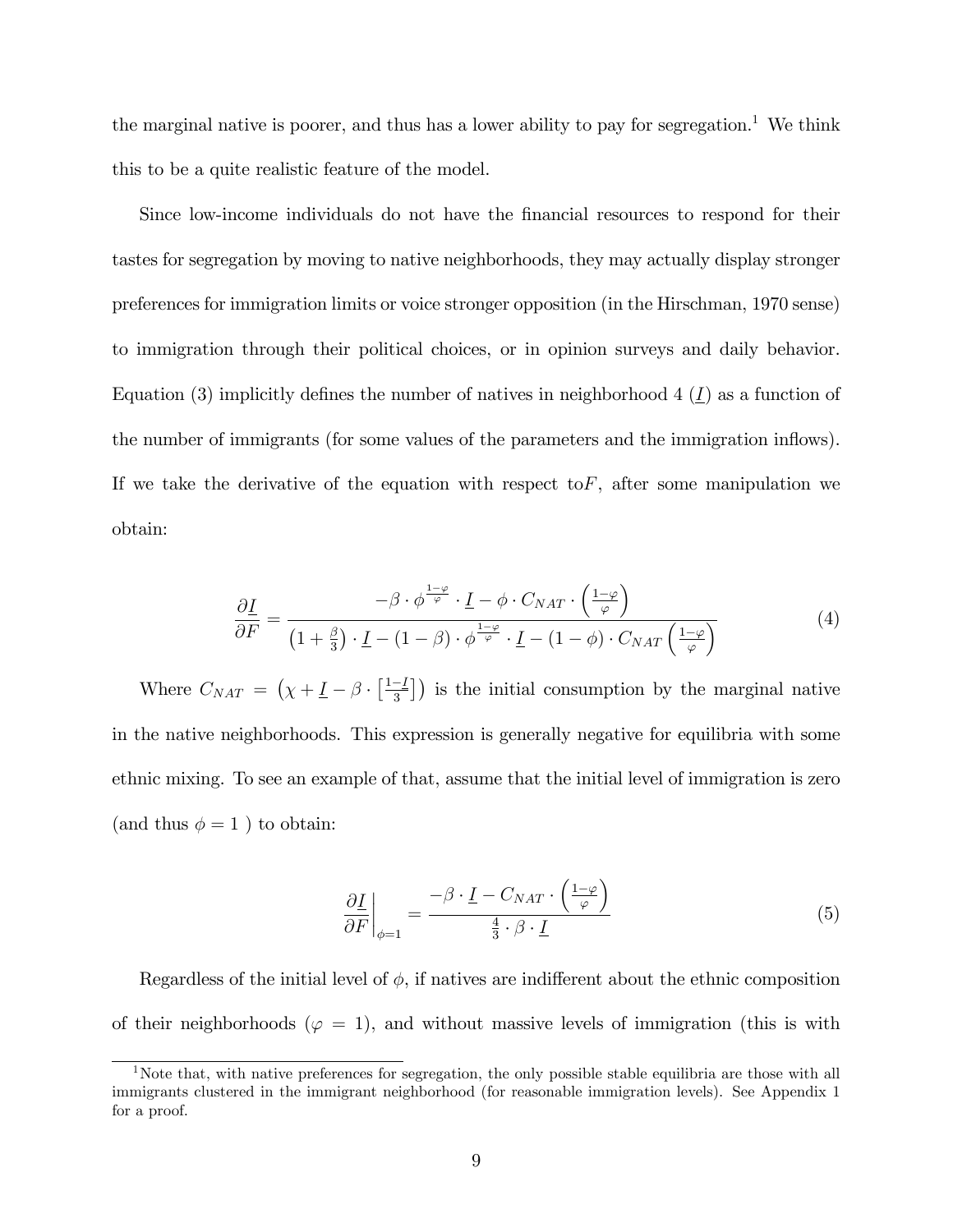$F \leq \frac{1}{3}$  $\frac{1}{3}$ ) we have that (proof 2):

$$
\left. \frac{\partial I}{\partial F} \right|_{\varphi=1} = -\frac{3}{4} \tag{6}
$$

Since the population in each of the 3 native neighborhoods is  $Pop_j = \left(\frac{1-I}{3}\right)$ , and population in the immigrant neighborhood is  $Pop_4 = F + \underline{I}$  we would then have that:

$$
\left. \frac{\partial Pop_j}{\partial F} \right|_{\varphi_{=1}} = \left. \frac{\partial Pop_4}{\partial F} \right|_{\varphi_{=1}} = \frac{1}{4}
$$
\n(7)

And therefore:

$$
\left. \frac{\partial R_j}{\partial F} \right|_{\varphi_{=1}} = \left. \frac{\partial R_4}{\partial F} \right|_{\varphi_{=1}} = \frac{\beta}{4}
$$
\n(8)

Hence, even if immigrants exhibit a preference for clustering together in one neighborhood, prices will increase in all neighborhoods equally as long as there are mobile marginal natives in the immigrant quarters, and natives are indifferent about the ethnic composition of the neighborhood. It is therefore important to stress that in the model, within a city, and with no preferences for segregation, we should not expect any special correlation between immigration and prices. In fact, through a ripple effect, immigration is pushing up housing values in all neighborhoods.

With  $\varphi = 1$  (native preferences for homogeneity), and a modest initial number of immigrants, it is easy to show that housing price growth needs to be slower in the immigrant areas:  $\frac{\partial R_j}{\partial F}$  $\partial F$  $\Big|_{\varphi_{=1}}$  $> \frac{\partial R_4}{\partial F}$  $\frac{\partial R_4}{\partial F}\Big|_{\varphi=1}$ . Thus, with native preferences for segregation there is a negative relationship between the immigrant share and housing value growth. With a very high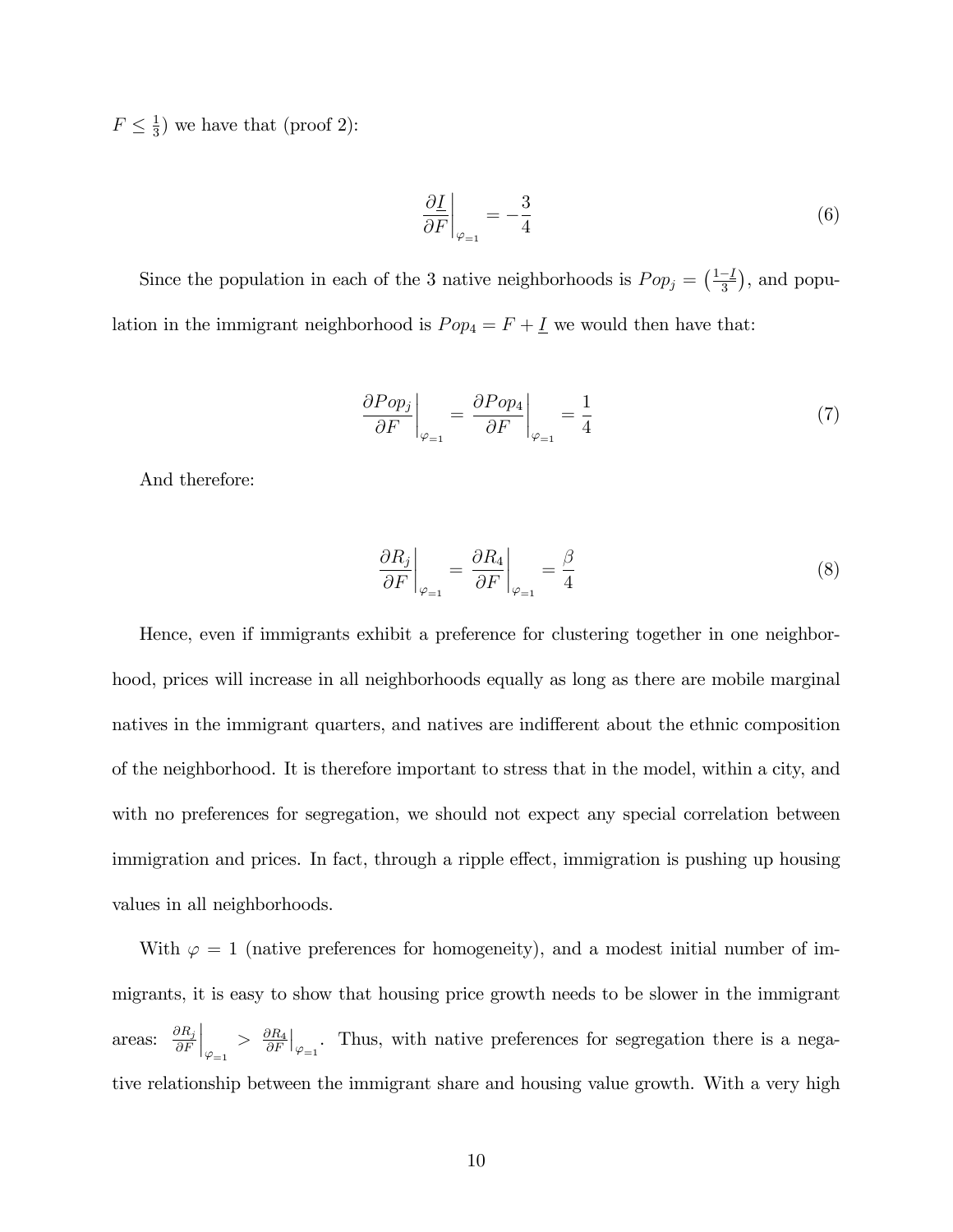distaste for diversity among natives, price growth in immigrant areas may even be negative despite the fact that the average city rent growth is positive.

In Figure 1, we present the results of simulations of the model, where we assume the parameters to be  $\beta = 1, \varphi = 1$ , and  $\chi = 0.5$ . With these parameters, rents (and hence prices) are growing in both the immigrant and non-immigrant neighborhoods. However the rate of growth is faster in the non-immigrant neighborhoods.

It is interesting to note that, once there are no natives remaining in the immigrant neighborhood,<sup>2</sup> further immigration inflows into the area involve growing prices in the immigrant ghetto and no price inflation in the rest of the city. Also note that if natives actually exhibit a preference for diversity ( $\varphi > 1$ ), prices (and population) will go up in the immigrant neighborhood: in this case some natives would actually move into the immigrant neighborhood. Thus, immigration will push up housing values in a neighborhood only if there are no marginal natives remaining in the neighborhood, or when natives have preferences for diversity. Moreover, immigration needn't generally be associated with faster price growth at the neighborhood level, and will be associated with relative falling values if natives have preferences for segregation. In this case immigration will be associated with native flight of relatively high income individuals: income in the neighborhood is clearly endogenous to immigration, and will decrease with increasing immigrant shares. Through an income effect, some lowincome individuals will have an incentive to remain in the immigrant neighborhoods due to the compensating differential of lower housing prices. This implies that, if one wanted to use changes in housing values as a money metric for tastes in ethnic homogeneity, the

<sup>&</sup>lt;sup>2</sup>Absolute segregation may be very difficult, since there are natives who are not mobile, who are not marginal (for instance they value that location very highly), or native children of immigrants.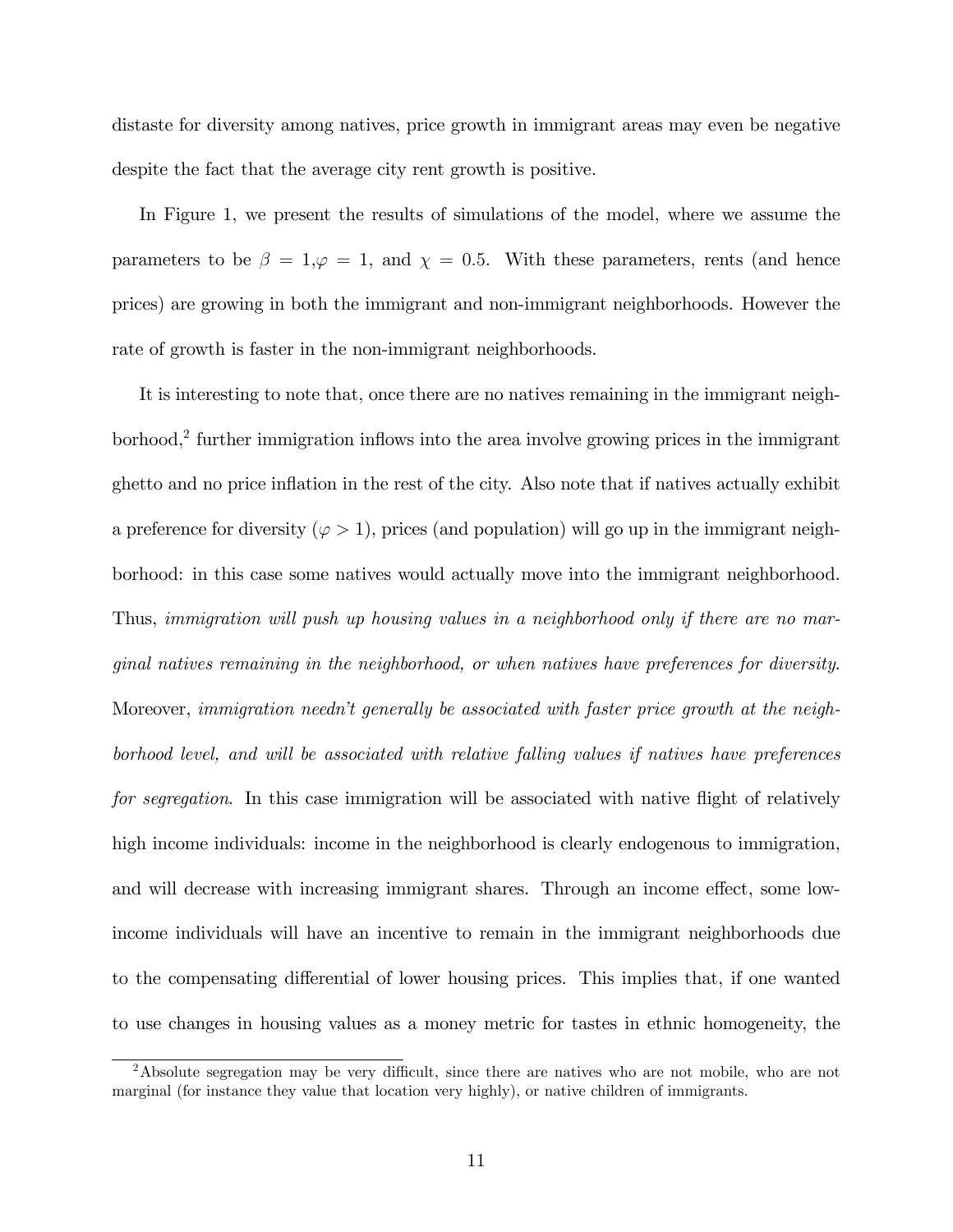parameters obtained would correspond to the relatively low-income individuals who are in that margin.

In all cases, immigration will push average metropolitan housing prices up. Even with tastes for segregation, prices may increase in immigrant neighborhoods (this depends on the parameter of the model and on immigration levels), but just not as fast as in the rest of the metropolitan area.

### 3 Data and its methodological implications

To check on the statistical association between immigrant inflows and changes in neighborhood housing values, we use decennial data for the metropolitan areas of the United States at the Census tract level. A Census tract is a small Census-defined geographic level, which, on average, encompasses a population of about 4,000 inhabitants in the 1990 and 2000 Censuses. The version of the data that we use is provided by Geolytics Inc. Census tract geographic deÖnitions change decennially. However, our data are processed so that we keep the geographic tract definitions constant over the years 1980, 1990, and 2000. These Census tract and Metropolitan Statistical Area boundaries correspond to the 1999 definition.

The US Census defines tracts as areas with relatively homogeneous population. Thus, Census tracts can be interpreted as a geographical measure of neighborhoods and have been used in this sense by many previous researchers (Cutler, Glaeser, and Vigdor, 1999). Several variables concerning the socioeconomic characteristics of the neighborhood are available and will be used: housing stock characteristics (age, number of detached housing units, number of rooms, presence of kitchen facilities, plumbing, and others), income, population,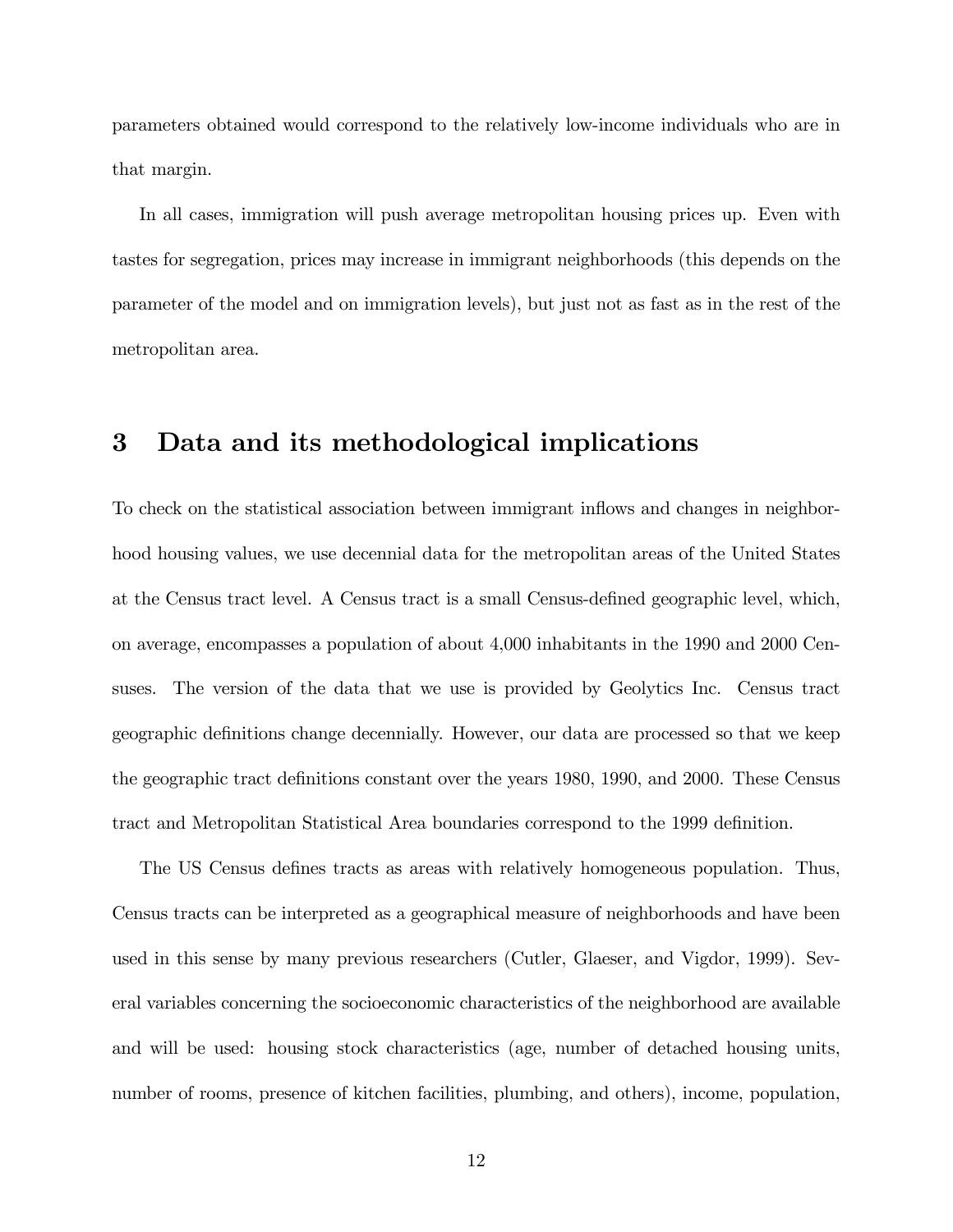employment, education, age structure, ethnic composition, number of foreign born individuals, distributions of marital and family status, data on housing prices, ownership rates, vacancy rates, latitude and longitude, state, metropolitan area, county, minor civil division, and school district. We are also able match the census tract data to geographic data from the United States Geological Survey (USGS) on land use by tract in 1992.

In most of the empirical analysis of the paper, we will concentrate on cities that are a magnet for immigrants. Due to data availability we focus on the last two decades (1980, 1990, and 2000). In areas with scant international migration ináows, the location of immigrants and its impact may be very idiosyncratic and it is not studied. We therefore select metropolitan areas and years for which the decennial change in the number of the foreign born amounted to or more than 5% of the initial MSA population (the population in the previous Census), or an average of 0.5% of the initial population annually.<sup>3</sup> In the 2000 Census, for example, this encompassed some 67 metropolitan areas, which received 76.5% of all metropolitan immigration inflows (whereas the other  $264$  metro areas only accounted for  $23.5\%$  of new immigrants). Overall we have 34,835 tract observations in 122 MSA-year groups.

Several limitations of the data are worth mentioning. We would have liked to have more elaboration on the characteristics of immigrants, rather than a general variable on the number of the foreign-born. The Census micro-data (IPUMS) can be used to cross-tabulate foreignborn status with other characteristics (education, income, ethnicity, English proficiency) but,

<sup>&</sup>lt;sup>3</sup>The results are not sensitive to that threshold. We have performed regressions in which we censor the sample to MSA and decades with immigration amounting to more than 2.5% of the initial population and the main qualitative results do not change. It is not clear whether small concentrations of immigrants in areas where immigration is not salient constitute treatments of interest if one wants to learn about the impact of the foreign born within areas which do experience major immigration ináows. Moreover, our gravity pull model does not make much sense in areas that have received relatively small immigration inflows.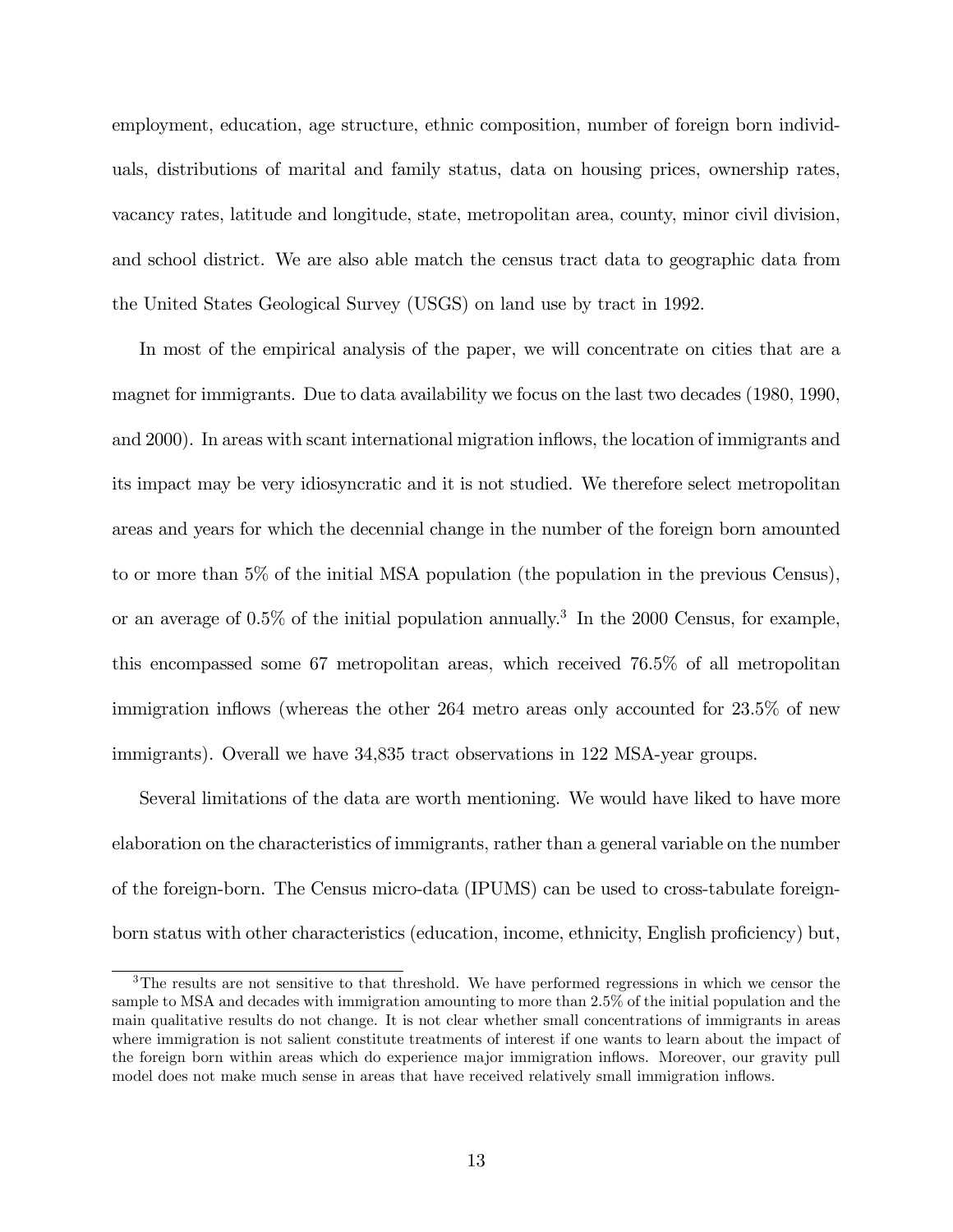unfortunately, the data do not allow for the identification of the exact neighborhood where the individuals are located. Thus, the paper tries to identify the average treatment effect of immigration (ATE) on the neighborhoods where immigrants locate. For 1990 and 2000, however, we have been able to create immigration counts by nationality using published census tracts cross-walks.

Also, we do not know if the foreign-born are new immigrants, or have stayed in the US for a long period. We will use the change in the share of the foreign-born in a neighborhood as our independent variable. On the one hand, this may overestimate the perceived "foreignness" (this is, the perception of the person as an immigrant by natives and other immigrants) of individuals who have resided in the United States for very long periods. On the other hand, it may actually underestimate the perceived "foreignness" (as defined earlier) of young members of immigrant families who are born in the United States. Despite the limitations, the wealth of data will be extremely useful in identifying the average impact of the foreignborn on the dynamics of neighborhoods in immigrant cities.

# 4 The econometrics of immigration and neighborhood dynamics

#### 4.1 Basic results

In this section, we present the results of the initial empirical analysis. Following the discussion in section 1, we are interested in knowing whether changes in the immigrant share are related to changes in housing prices. To do so, we follow the evolution of average housing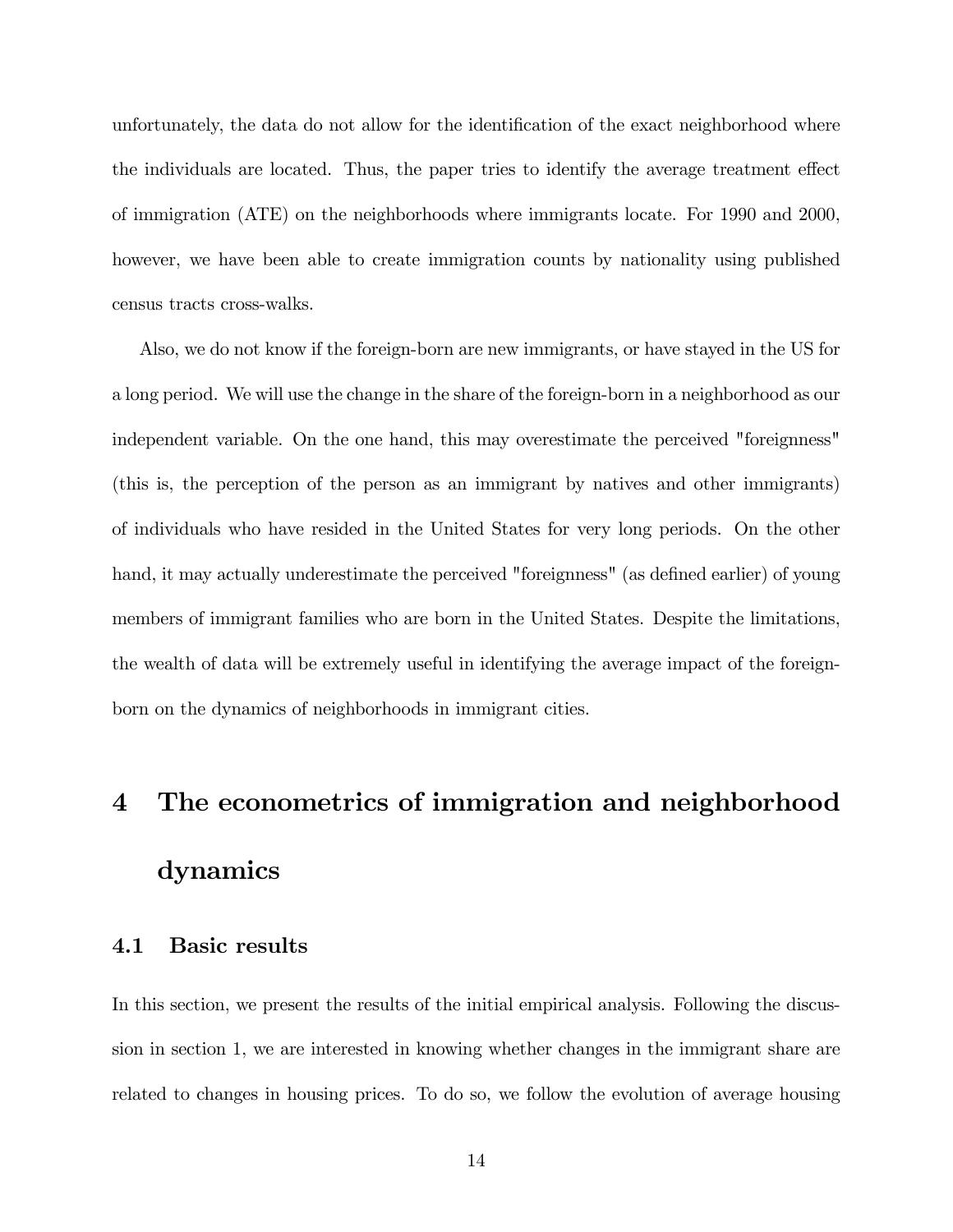values in the census tracts in high immigration metropolitan areas in the 80s and 90s as defined in the data section. In Table 1, we start by regressing the inter-census (10-year) change in the log of the average house value in a neighborhood on the change in the share of the foreign-born in that Census tract. Using changes in housing prices and the share of the foreign-born in a neighborhood (a Census tract) helps to control for time-invariant omitted variables related to neighborhood quality, the relative valuation of which stays relatively constant across decades, and which may be correlated with immigration and housing values. The model that we estimate takes the form:

$$
\Delta \ln P_{i,M,T} = \alpha_{M,T} + \lambda \cdot \Delta \left( 1 - \phi_{i,M,T} \right) + \Delta Z_{i,M,T} \cdot A + X_{i,M,T-10} \cdot B + \xi_{i,M,T} \tag{9}
$$

Subscripts i,  $M$ , and  $T$  are for neighborhood (Census tract), MSA, and year, respectively.  $P_{i,M,T}$  is the average house price in the neighborhood,  $\alpha_{M,T}$  are a group of MSA-by-year fixed effects,  $Z$  is a vector of average housing stock traits, and  $X$  is a vector of initial socioeconomic characteristics of the neighborhood. The regressions are weighted using the initial number of owner-occupied housing units in the neighborhood as weights.<sup>4</sup> Besides the main variable of interest  $(\Delta(1 - \phi_{i,M,T})$  - the change in the share of the foreign-born - the first column in Table 1 includes fixed effects for each MSA-by-year combination. Thus we concentrate on the effects of immigration within a metropolitan area and year.

The results are quite remarkable.<sup>5</sup> A change of one percentage point in the share of

 $\overline{4 \text{We}}$  use the initial number of renter households as weights in the regressions where the dependent variable is rents.

<sup>&</sup>lt;sup>5</sup>As the results in Saiz (2003a, 2003b) and the model in section 2 suggest, allowing the variation between cities does show that prices in the metropolitan areas where immigrants cluster tend to grow faster.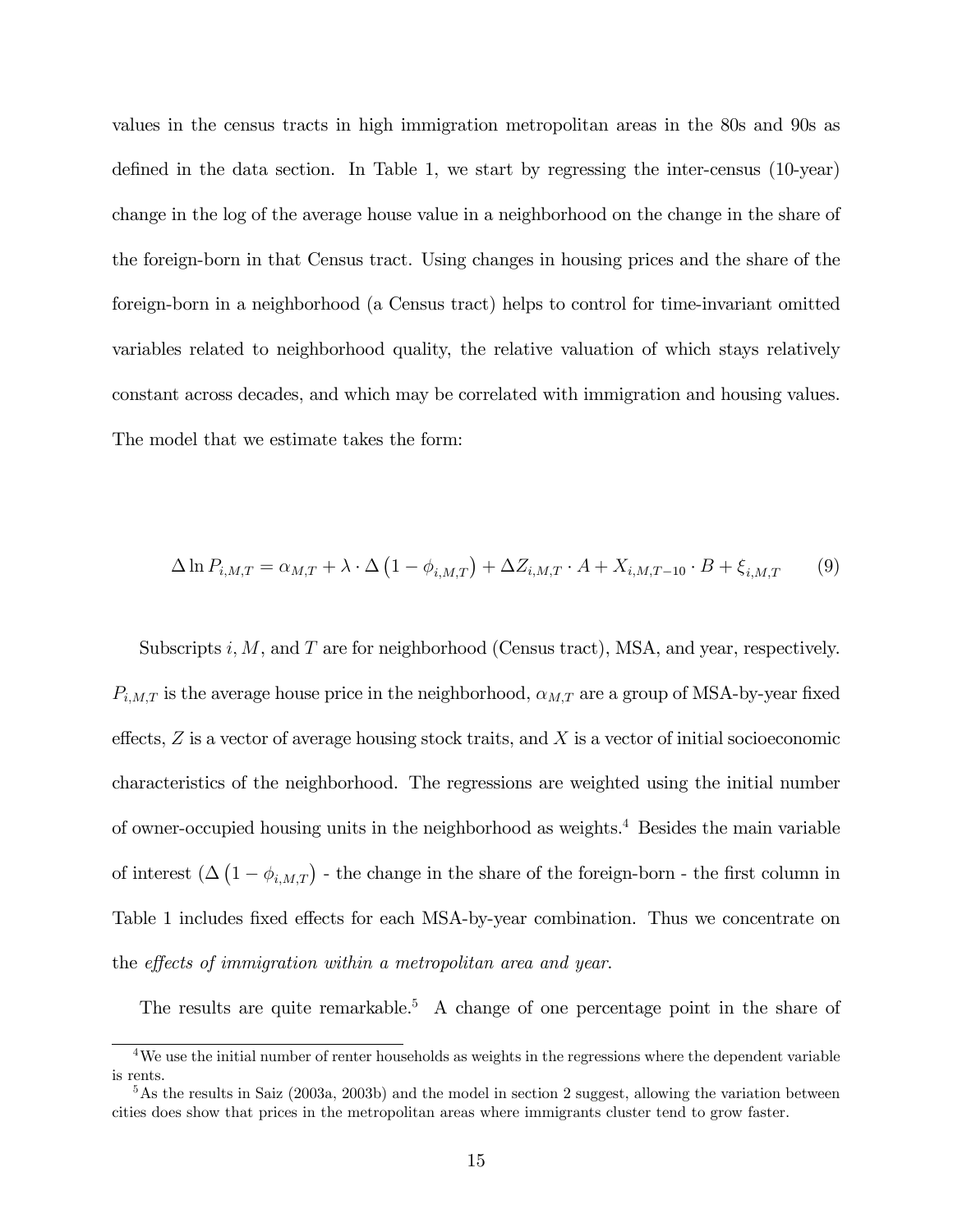immigrants in a neighborhood is associated with a relative decrease of roughly 0.42 log points in the neighborhood average housing price. In column 2 we control for contemporaneous changes in the observable characteristics of the housing stock in the census tract. The variables that we use are specified in the data descriptive statistics table (Appendix Table 1). Obviously, housing prices will be a function of the physical attributes of the housing units in a neighborhood. While changes in observable housing characteristics may be endogenous to immigration, (for instance the quality of housing desired by immigrants may be lower) we want to focus on the impact of immigration on quality-adjusted housing values.

In column 2, we do not only control for changes in housing characteristics, but also for the initial housing characteristics and other lagged socioeconomic neighborhood variables in levels. $6$  We do not believe in a model where lagged level variables have an infinitely durable impact on growth levels, but the valuation of place specific characteristics has been changing in the last part of the 20th century, and some of these initial variables are good predictors of subsequent housing price growth (Glaeser, Kolko, and Saiz, 2002, Glaeser and Saiz, 2004). The initial level of the socioeconomic variables should capture these evolving trends in the valuation of preexisting neighborhood traits. The coefficient of the change in the foreign born is reduced by about 43% using these controls. The main drivers of the difference between columns  $1$  and  $2$  are the changes in the observable quality of housing. Nevertheless, most of the association remains after controls are introduced. In column 3, we add two indicators of the environmental quality of the neighborhood: the share of area

<sup>&</sup>lt;sup>6</sup>We obviously do not control for *changes* in socio-economic characteristics of the neighborhood, since these are endogenous to immigration. In other words, immigration clearly has an impact on housing values because the attributes of the individuals who move into the neighborhoods (the new immigrants) are different. We will think of these impacts as the relevant treatment effect of immigration. Later, we will discuss through which channels the treatment effect of immigration on local prices may work.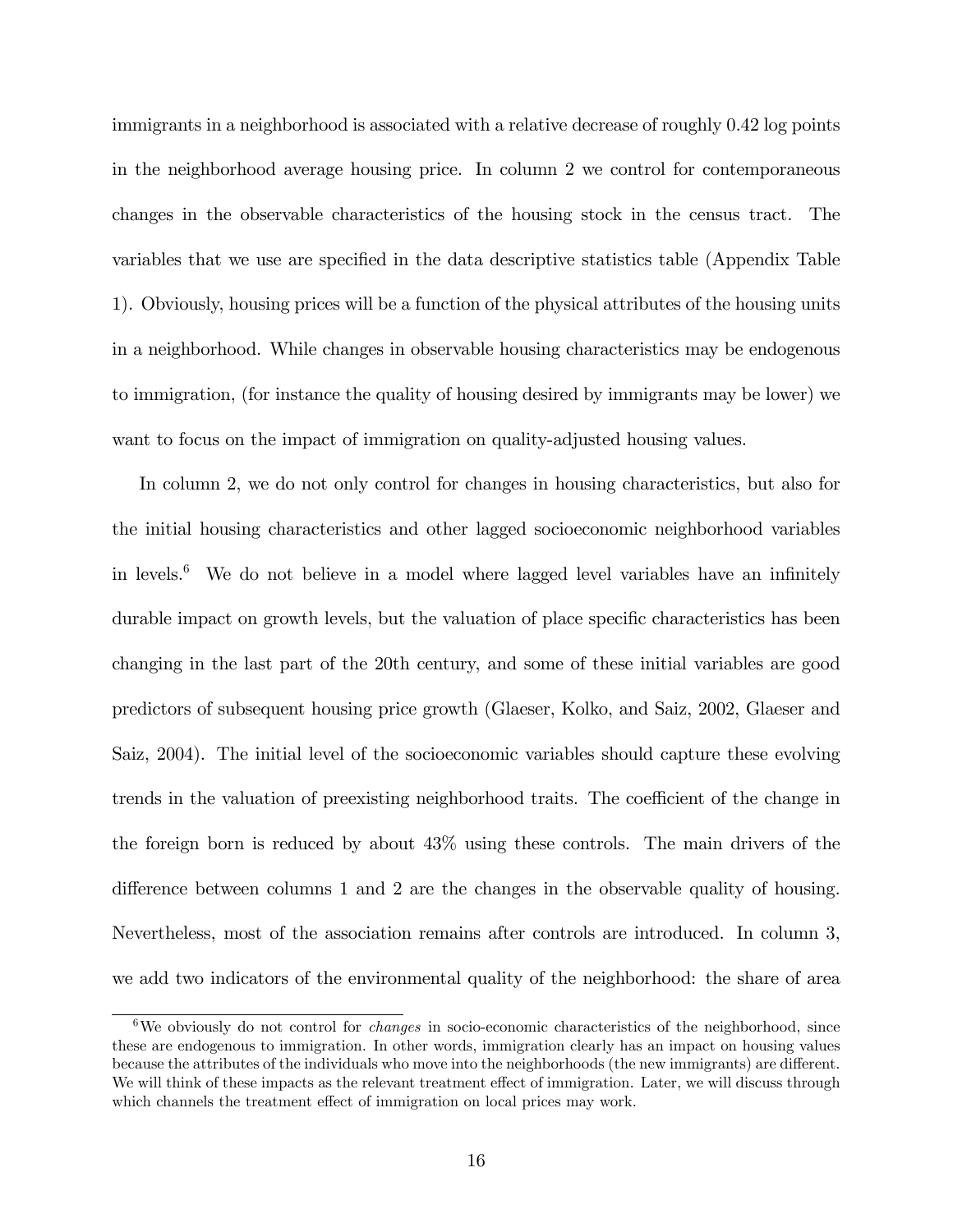covered by water and the share of area in the tract devoted to industrial or commercial uses in 1992. The latter variable is somewhat endogenous to the evolution of land values in a tract in a residential use (lower land values in a residential use foster shifting to alternative uses) so we may underestimate the impact of immigration, but may also capture pre-existing patterns of industrial location. Results do not change much.

It is well known that housing values tend to mean-regress (Case and Shiller, 1995; Rosenthal, 2004). Likewise, we know that immigrants tend to locate in areas with initially low housing values. We therefore include in column 4 the initial log of housing values to allow for mean-reversion. More generally, this variable may capture the general evolution of prices in neighborhoods of different initial housing quality (which might, for instance, be affected by widening income inequality). While we find evidence of strong mean-reversion over the period that we examine, this fact does not affect substantially our main estimate. Are the results just driven by differential trends in the neighborhoods where immigrants settle? For instance, immigrants may find more attractive, affordable, or available those areas in which housing prices had been declining in previous decades. In this case, previous trends of relative decline may account for both the changes in the immigration share and home value dynamics. To control for that, column 5 includes on the right-hand-side home value growth in the previous decade (and column 6 also controls for the change in the log of income in the previous decade). In fact, the results of the main variable of interest do not change much after the inclusion of these trends.

Is the impact of changes in the share foreign-born nonlinear? Classical tipping models (a la Schelling, 1978) suggest bigger impacts when minority concentrations are bigger. Conversely, if relatively minor immigration ináows forecast bigger ináows in the future, most of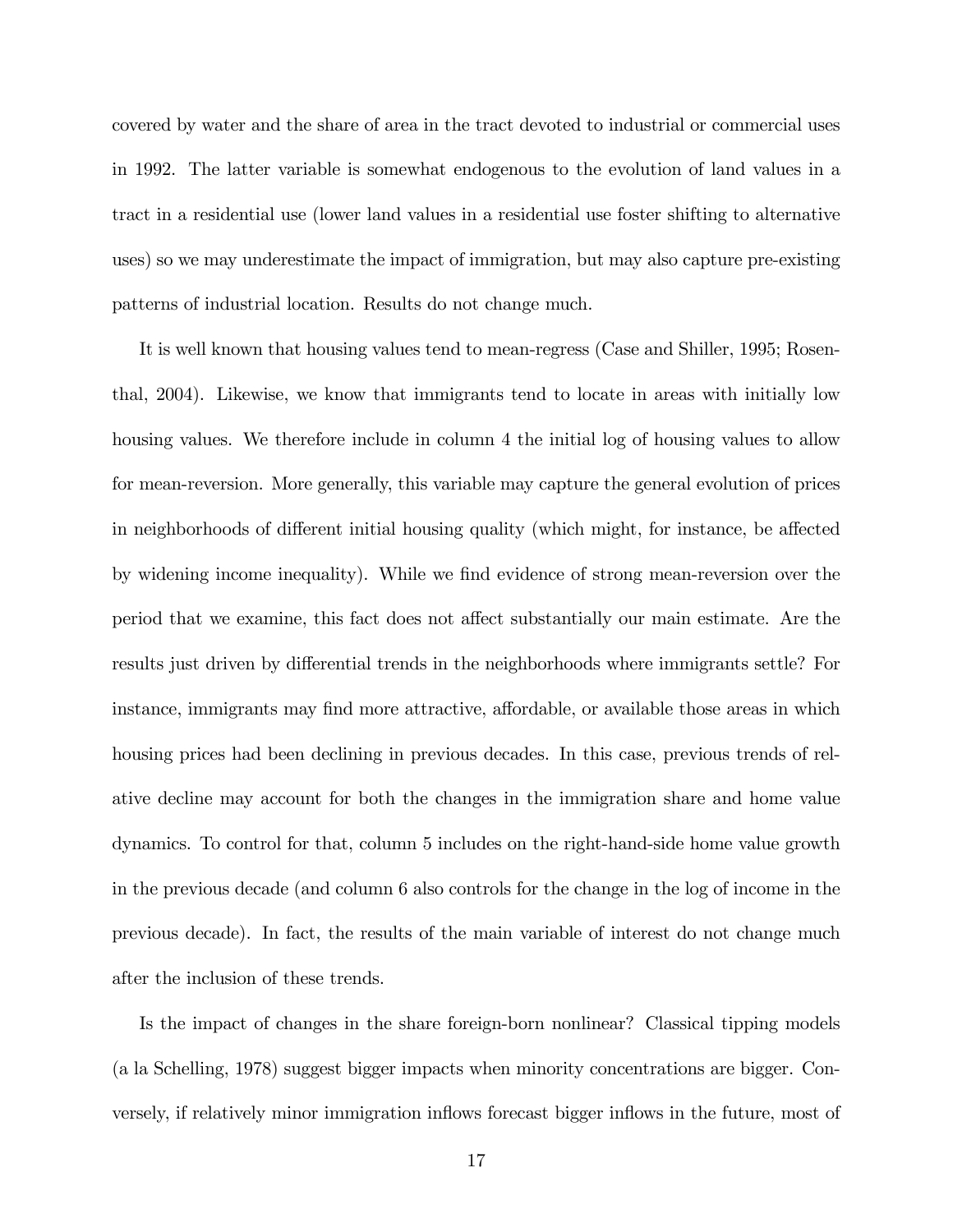the impact may be concentrated in the initial stages of the process of immigrant settlement. In our data, higher order polynomials on the change in foreign-born density are never economically significant. This can be appreciated graphically in Figure 2. The figure displays a scatter plot where the change in the share of the foreign-born appears on the horizontal axis and the change in the log of housing values on the vertical axis. Both variables are partialed out of the other controls in Table 1, and the line displays the prediction from an OLS regression. These decennial data, however, may not be the most suitable to analyze how and how fast transitions to different steady states occur.

In Table 2, we extend our findings in several directions. Many of the neighborhoods where new immigrants settle were already quite distinctively immigrant-dense. One could argue that, on average, established foreign-born residents may be better at choosing those neighborhoods that will become more affordable in the future. New immigrants may just be following the previously settled foreign-born into these neighborhoods. To focus on the changes in prices in initially native neighborhoods that become immigrant neighborhoods, we restrict our sample to those tracts with initial immigrant densities below the MSA median (Table 2, column 1). The negative association between immigrants and prices does not seem to be associated with general trends in the port of entry neighborhoods.

The regression in Table 2, column 2 uses the log of median house value, rather than average house price. We do have median home values by Census tract for 1990 and 2000 only, so we restrict our attention to the 1990s. Are our baseline results driven by the upper or lower tails of the within-tract housing value distribution? Not really, since the results using median values are remarkably close to the previous results with average home prices.

In the last column of Table 2, we include our measure of immigrant density in the initial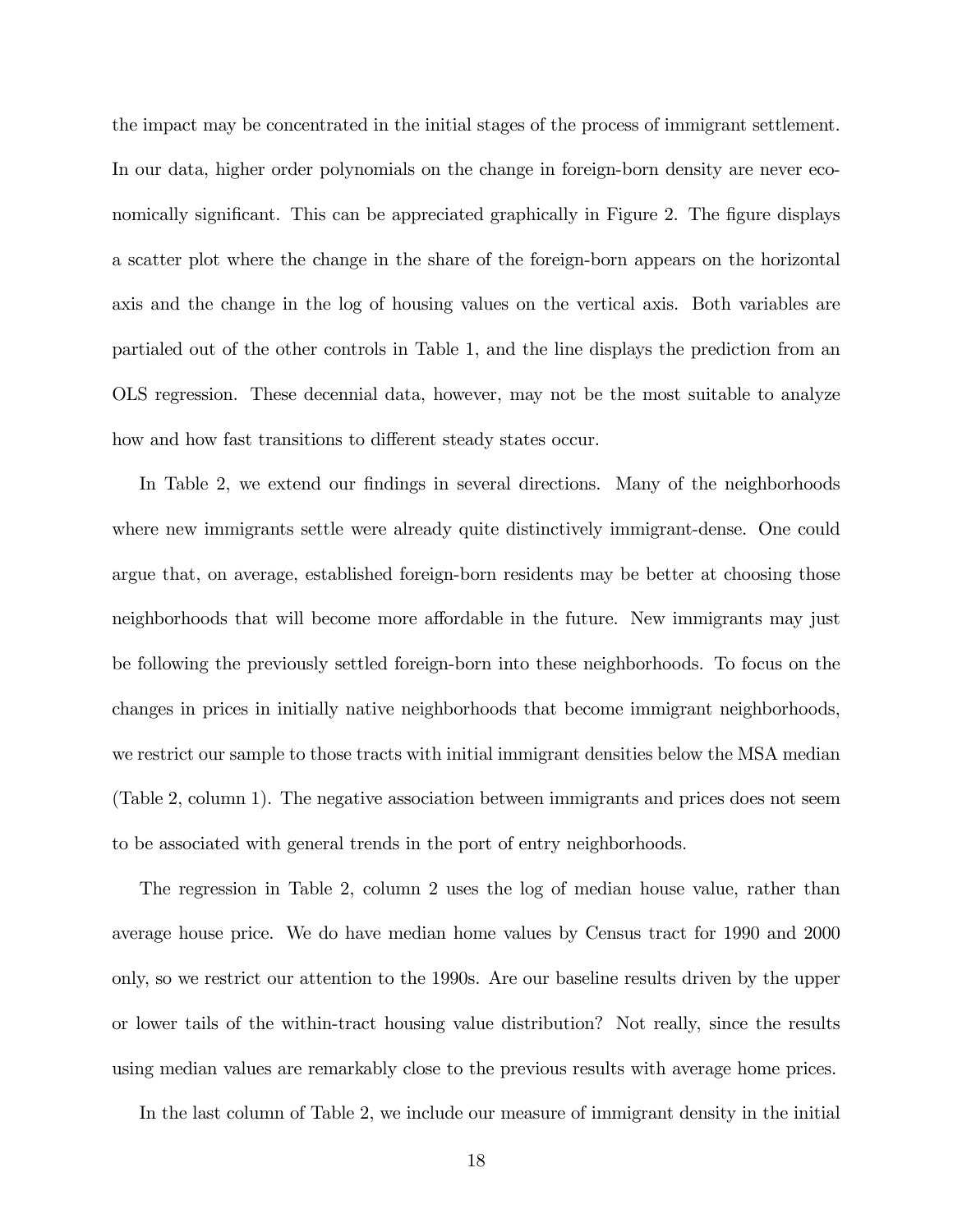year. Again, we want to control for general trends in amenities and housing values in the areas where immigrants tended to settle in the past. Controlling for this variable does not change the coefficient of interest. In unreported specifications we also conducted separate regressions for each of the available decades (80s, and 90s). The relative association of the change in the foreign-born and housing price inflation was negative in both decades.

The results do show a clear negative contemporaneous correlation between changes in housing prices and the growth in immigrant density. As we will examine in more depth below, this may mean that immigrants are attracted to areas in which prices grow less slowly (as opposed to areas with low price levels), or that there are omitted variables that are correlated with both international migration and house values. However, part of the negative association may be causal. As discussed in the model, there may be tastes for socioeconomic homogeneity among natives that account for the results.

As an alternative causal interpretation of the results, one could think of a housing *filtering* story, where the housing quality desired by immigrants is lower than the quality of the existing housing stock. In this story, immigrants (or their landlords) do not make substantial investments in their housing units and the price of these units goes down, without negative capitalization effects in land values. Given the magnitude of our estimates, this story would imply physical depreciation of immigrant-occupied homes substantially bigger than 25% each decade.<sup>7</sup> We do include controls for changes in quality in our regressions, but some quality attributes may remain unobservable to us.

To address this issue, we use data from the American Housing Survey. The 2001 and

<sup>7</sup>Land values are typically high in these areas, so the structure amounts for a relatively smaller fraction of the house value. If the impact of immigration on the total price has to come from changes in the value of the structure, this implies very high depreciation on the physical structure.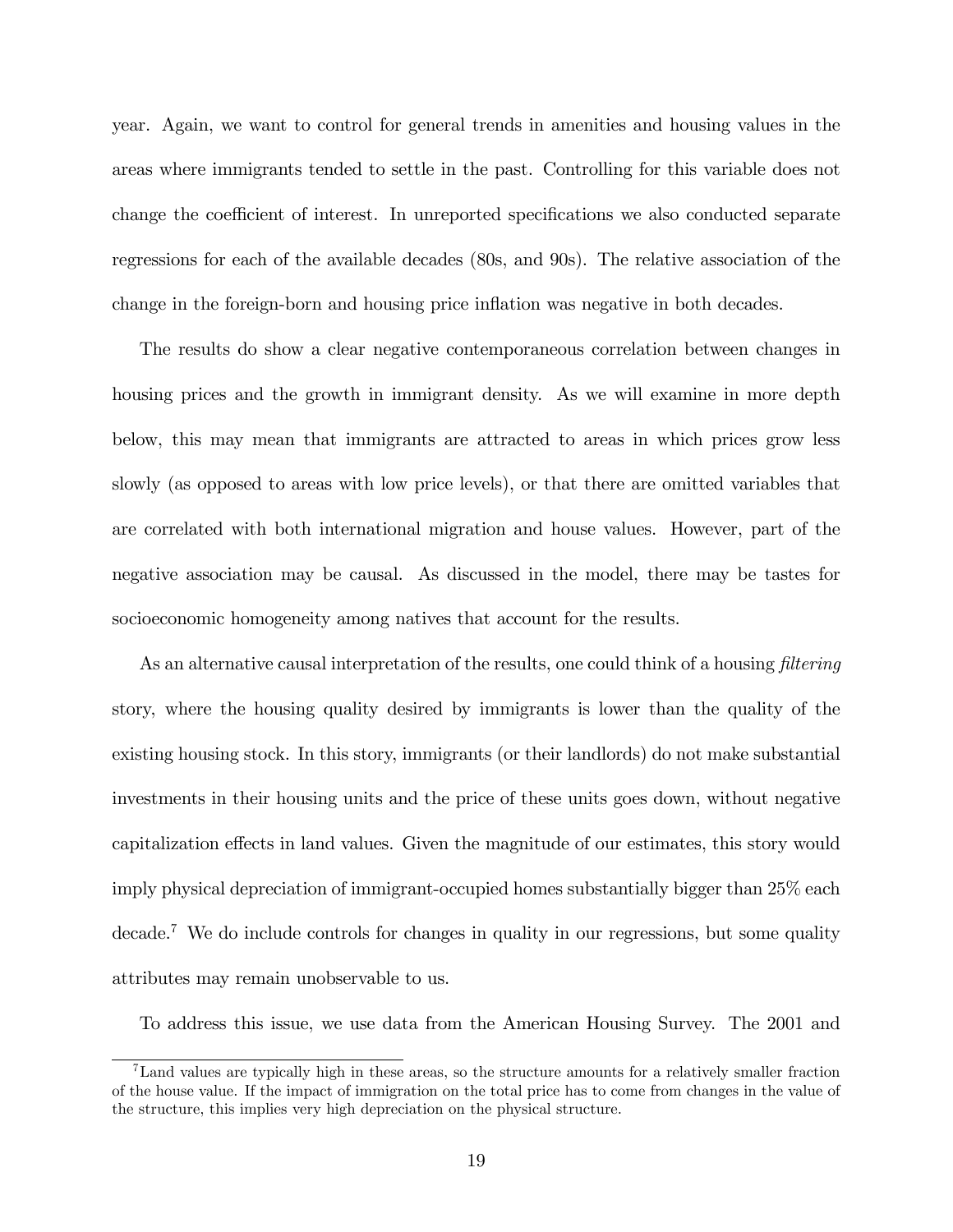2003 issues of the survey do include information about the foreign-born status of the different household members in the sample. The data also contain detailed information on housing quality and investments in renovation, maintenance, alterations, and repairs at the household level. The model that we use to examine whether housing quality and investment are reduced when immigrants move into a housing unit is the following:

$$
Q_{h,T} = \sigma_h + \beta \cdot FB_{h,T} + W_{h,T} \cdot \Psi + \zeta_{h,T}
$$
\n<sup>(10)</sup>

In this empirical model  $h, T$  are subscripts for the housing unit and year respectively,  $Q$ signifies an indicator of housing quality or, alternatively, housing investment,  $\sigma_h$  is a housing unit fixed effect,  $FB$  is an indicator that takes value one if any of the household members is foreign-born and zero otherwise,<sup>8</sup> W is a vector of other control variables, and  $\zeta$  is an i.i.d. perturbation. Since we have two time observations, this fixed effects model is identified from changes in the immigrant status of the homeowner. Changes in this variable are bound to imply a recent move into the housing unit. It is well known that recent movers tend to spend more on renovations initially, regardless of their nativity status. Therefore, in order to avoid the changes in the foreign-born variable to capture the general impact of recent movers, one of the variables that we control for is a dummy for recent movers. This variable always takes value one in 2003. In 2001 it takes value 1 if the household is the same as in 2003 and 0 if a different household moved into the housing unit in 2003. Thus, the first differences of this variable serve as an indicator for recent movers.

The results in Table 3 are remarkably consistent. In no case is a change towards immigrant

<sup>&</sup>lt;sup>8</sup>We obtain similar results if we use the foreign-born status of the person reference instead.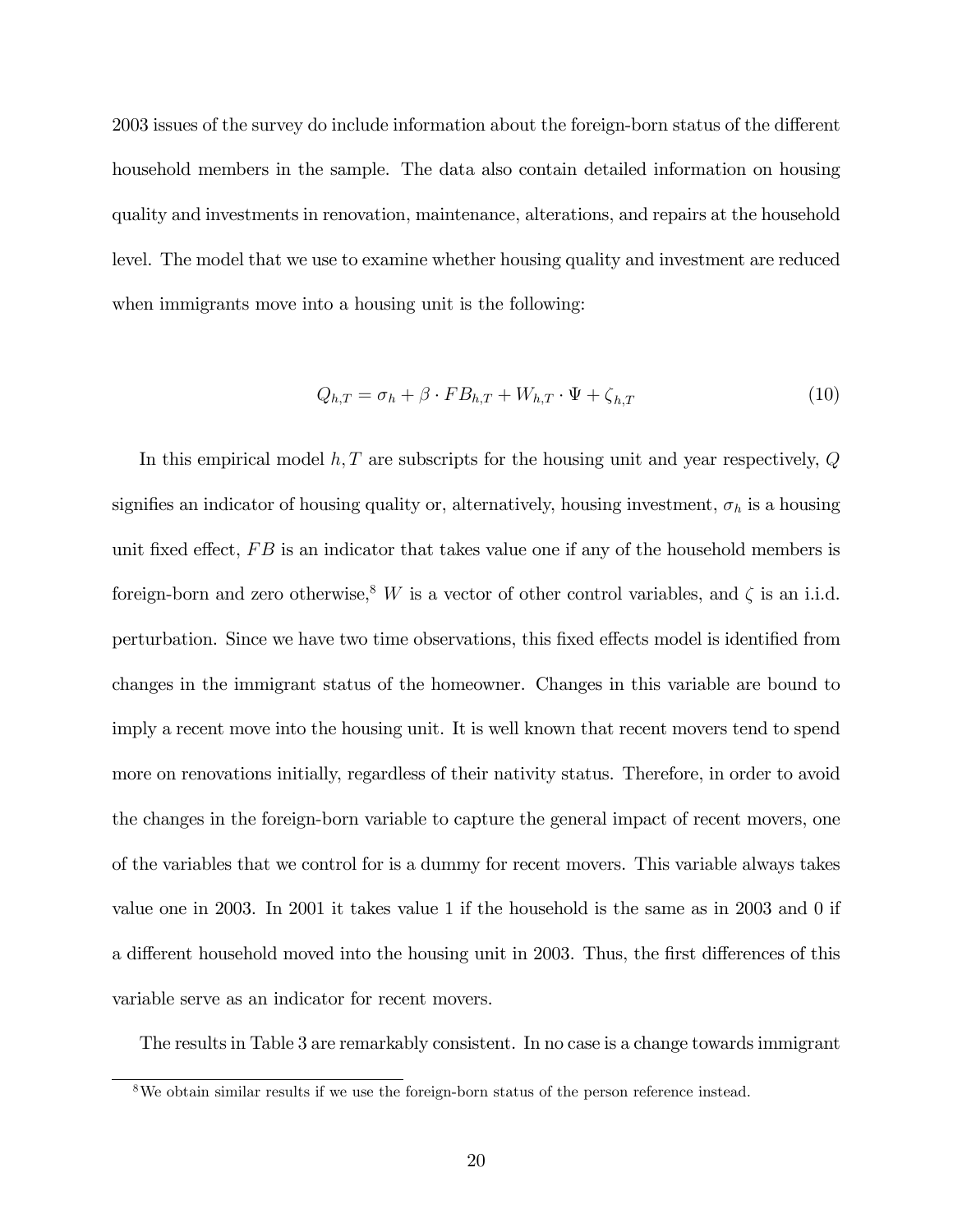ownership of a housing unit associated with lower quality. Since quality is a stock variable and may evolve very slowly, (we only have two observations, two years apart) the dependent variable used in the last column is the total expenditure on maintenance and renovation. This is a flow variable that is under direct control of the household. Again, the evidence does not support the view that immigrant homeowners may depreciate faster their housing assets by investing less in maintenance and renovation.

### 5 A gravity model of immigrant residential choice

It is not too complicated to think about two reasons why immigration inflows may be endogenous to the contemporaneous evolution of housing prices between Census years. One is reverse causation. Immigrants may be looking for affordable housing and may tend to avoid those areas where home values are growing faster than the metropolitan areas mean. In this case, the association between immigrant inflows and relative price inflation is negative, but for causes other than international migration itself. The second reason that changes in the share of the foreign born may not be exogenous to the error term is omitted variables. Moving costs are sunk for newly arriving immigrants. They are, initially, very mobile. Immigrants may tend to select the best new locations in the city: these locations that are experiencing improvements in public goods or amenities, or nicer, high-quality new housing developments. Or, they may be might be attracted to neighborhoods with improving job prospects. That would lead to an overestimate of the association between the growth in the foreign born population and price inflation. Alternatively, omitted variables, such as the changing valuation of neighborhood characteristics that are correlated with immigration,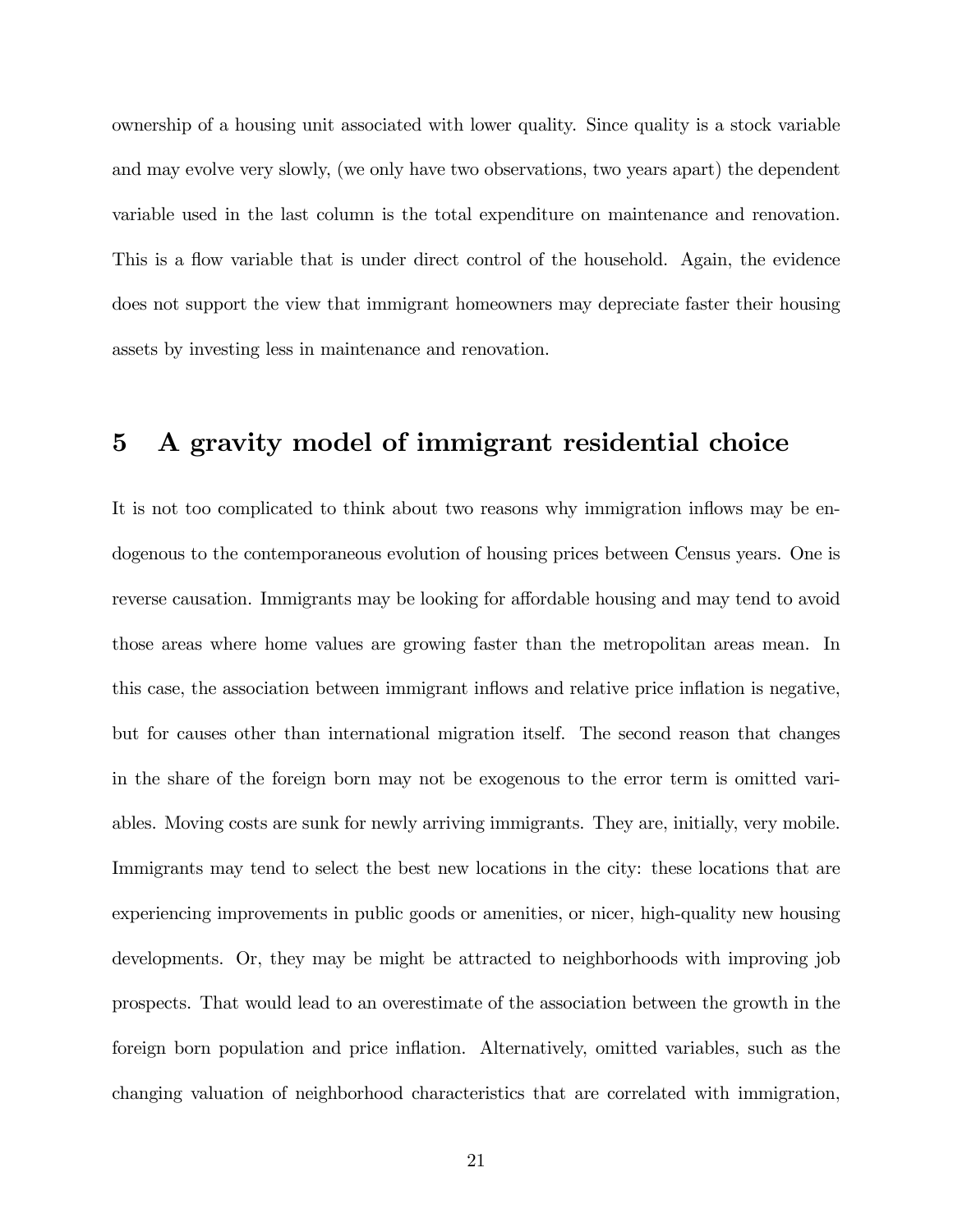could bias the relevant coefficient downward. Despite the fact that we are controlling for some 45 variables in our baseline regression, (see Appendix Table 1), there may be some relevant omitted characteristics left out.

To deal with reverse causation and omitted variables, we would optimally want to have an exogenous immigration shock into a neighborhood and analyze the subsequent evolution of housing values. We devise an instrumental variable strategy that tries to emulate that ideal experiment. Immigrants tend to cluster in proximity to where other immigrants live, which is a very well documented fact both in sociology and economics (Borjas, 1992, 1995, Moebius, 2002). There are many reasons for this immigrant clustering, most of them having to do with the advantages that are derived from the proximity to people in the same national, ethnic, linguistic, or socioeconomic group (such as sharing information and use of common local public goods). We use immigrant clustering to partially predict the patterns of new immigrant settlement in US metropolitan areas. Again, we limit ourselves to metropolitan areas with major immigration inflows.<sup>9</sup> In our model, areas that are geographically close to existing immigrant enclaves have a higher probability of becoming immigrant areas. We start by defining a variable that may proxy the appeal of a neighborhood to immigrants (or immigrant pull) using the following gravity equation:

$$
Pull_{i,T} = \sum_{\substack{j \neq i \\ j \in M}} \frac{\left(1 - \phi_{j,T-10}\right) \cdot Area_j}{\left(d_{ij}\right)^{\beta}}
$$
\n
$$
(11)
$$

 $Pull_{i,T}$  is our estimate of the immigrant geographical gravity appeal of a neighborhood i

<sup>&</sup>lt;sup>9</sup>If there are no new immigration inflows, reversion to the mean is expected: immigrant clustering would be decreasing every year and predicting the change in the immigrant share by neighborhood would be a dubious exercise.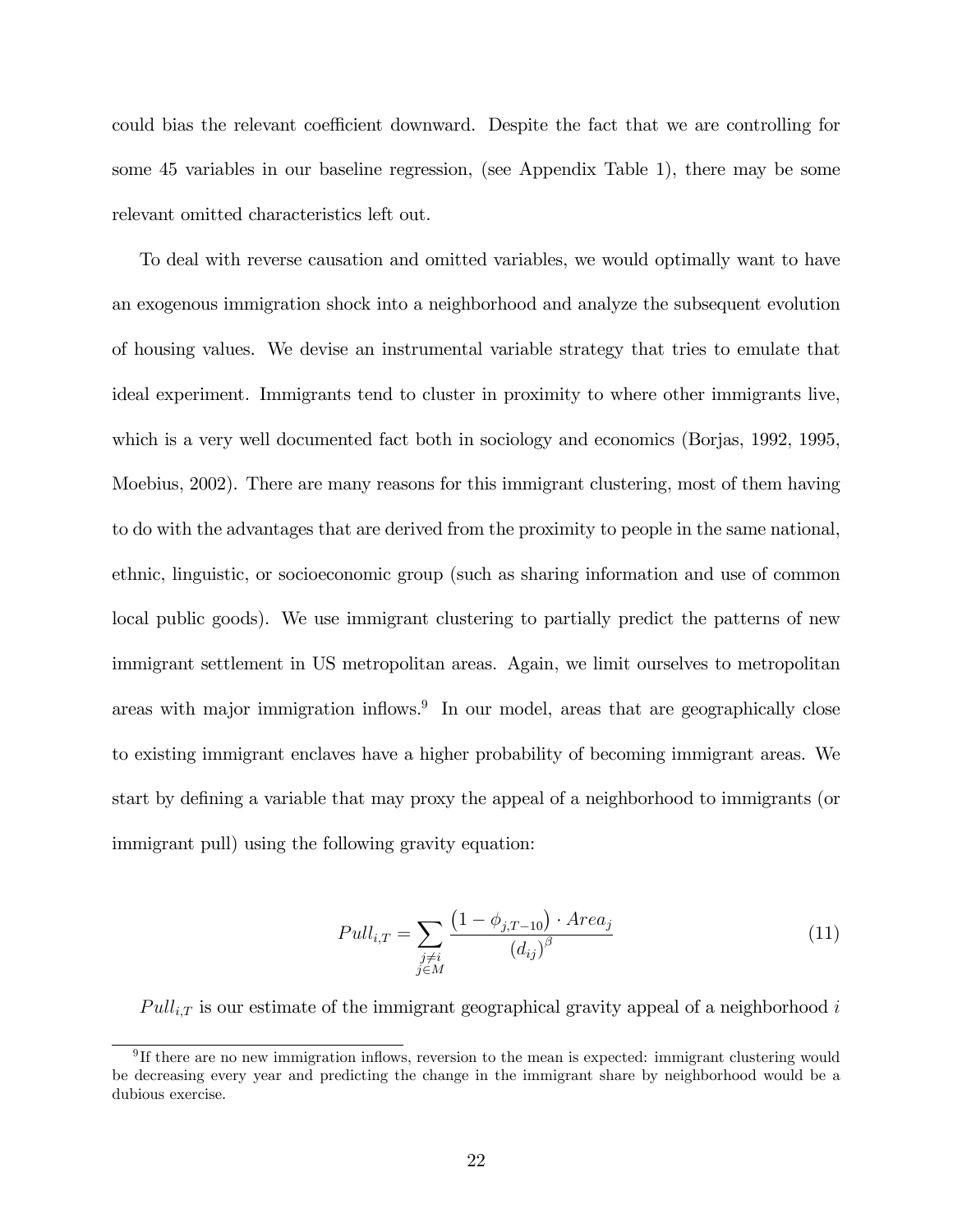(which is located in a metropolitan area M) at time T.  $(1 - \phi_{j,T-10})$  is the share of immigrants in neighborhood  $j$  in the previous Census (ten years ago),  $Area_j$  is the area (square miles) of the corresponding jth census tract, and  $d_{ij}$  is the distance between neighborhoods i and j. Thus, the appeal of a neighborhood to prospective immigrants is a weighted average of the immigrant density of neighboring communities, where the weights are directly proportional to the area of neighboring tracts and inversely proportional to their distance from the relevant neighborhood.

The intuition for this social diffusion approach can be easily grasped by looking at Figure 3. The grids in the Ögures represent the census tracts in a metropolitan area. Immigrant density is represented by a darker background. At time T-10, census tract A is surrounded by immigrant-dense neighborhoods. Tract B is further from the areas of immigrant settlement, and C is further yet. At time T (after 10 years), and assuming that the city is receiving further immigrant inflows and that immigrants keep clustering, we would expect tract A to receive a higher immigration intake.

An important parameter in the gravity model is, the coefficient of spatial decay. We do not have strong priors on the exact magnitude of this parameter and so we let the data convey that information. In general, however, we expect not to be too close to zero, since we believe that distance from established immigrant communities does deter somewhat immigrant inflows. Conversely,  $\beta$  cannot really be too big, since we expect immigrants to value general access to a portfolio of neighboring communities and not only to focus on one point in space. In practical terms we measure distance from two census tracts as the Euclidean distance in a longitude-latitude degree two-dimensional plane.<sup>10</sup> In order to choose

 $10$ This approximation does not take into account the curvature of the earth, but this should barely affect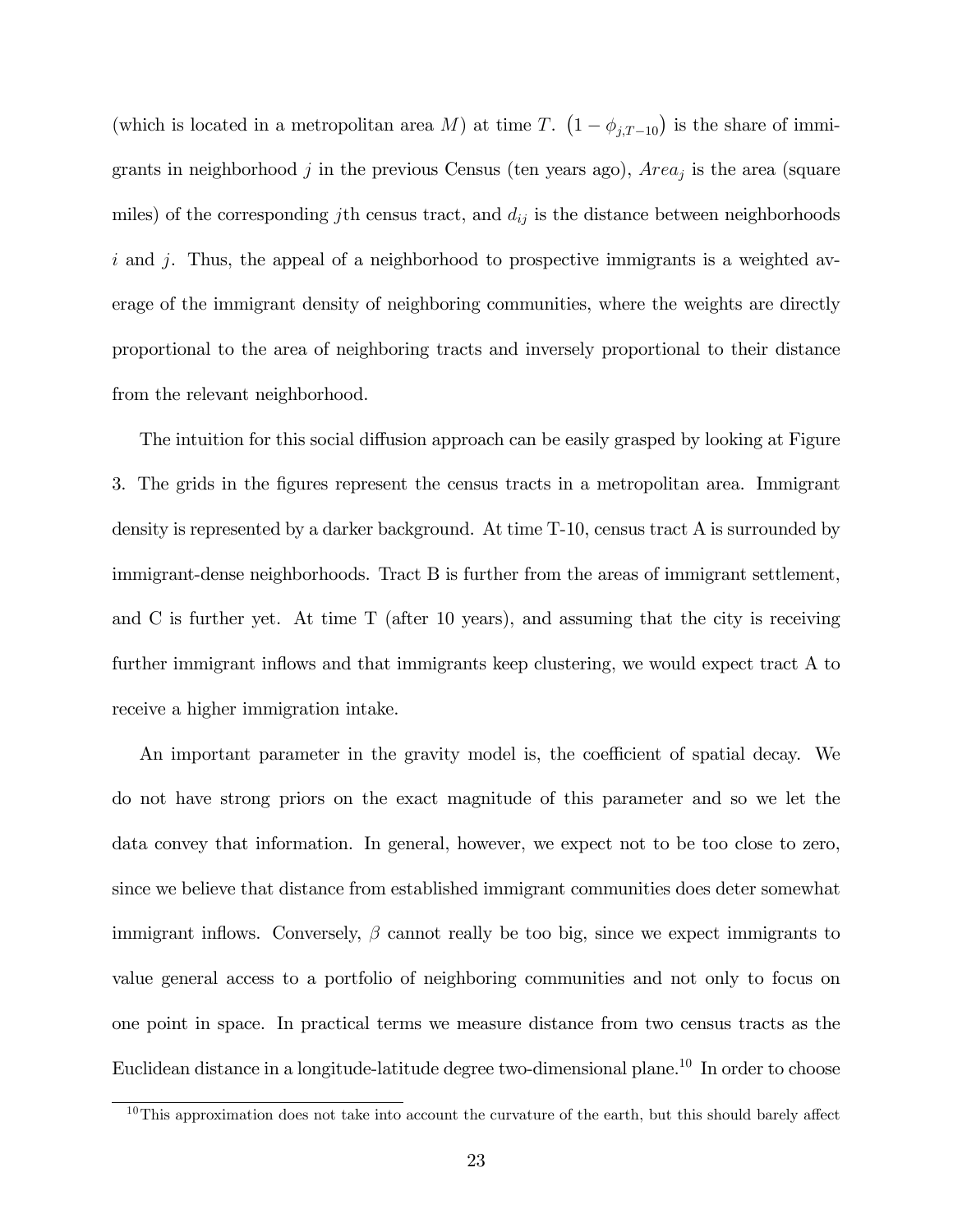the parameter  $\beta$ , we simulate different patterns of lagged spatial correlation distribution of immigrants in the 2000 Census. For each potential  $\beta$ , we use the data from the 1990s to fit the model:

$$
(1 - \phi_{i,2000,M}) = A_M + \gamma \cdot Pull_{i,2000,M} + \varepsilon_{i,2000,M}
$$
 (12)

M is a subscript for metropolitan area and  $A$  is a metro area fixed effect. We are trying to find the parameter  $\beta$  that maximizes R-squared in equation (12). The results from this exercise can be seen in Figure 4. There is a clearly concave relationship between  $\beta$  and the fit of our lagged spatial correlation model. The maximum predictive power of the model is obtained for a spatial decay parameter close to 1.6, which is the number that we settle for.<sup>11</sup>

Once we have determined  $\beta = 1.6$ , the next step is to calculate the geographical gravity appeal to immigrants for all metropolitan Census tracts in 2000 and 1990 using the lagged values of immigration in neighboring areas and equation (11). Note that  $Pull_{i,T}$  is just a nonlinear combination of the immigrant density in neighboring tracts in the previous decade. We will use the variable  $Pull_{i,T}$  and interactions with this variable as instruments for the appeal of a neighborhood to prospective migrants that is plausibly exogenous to the contemporaneous evolution of prices in the census tract of interest.

How well can we predict changes in immigration density using our social diffusion model? The answer is that  $Pull_{i,T}$  is an excellent instrument, but there is a lot of variation left to explain outside of the gravity model. This can be seen graphically in Figure 5. The Figure

the relative distance estimates for two census tracts in the same metropolitan area.

 $11$ The results in the paper would not change much if we set beta to be equal to 2, the classical Newtonian gravity parameter.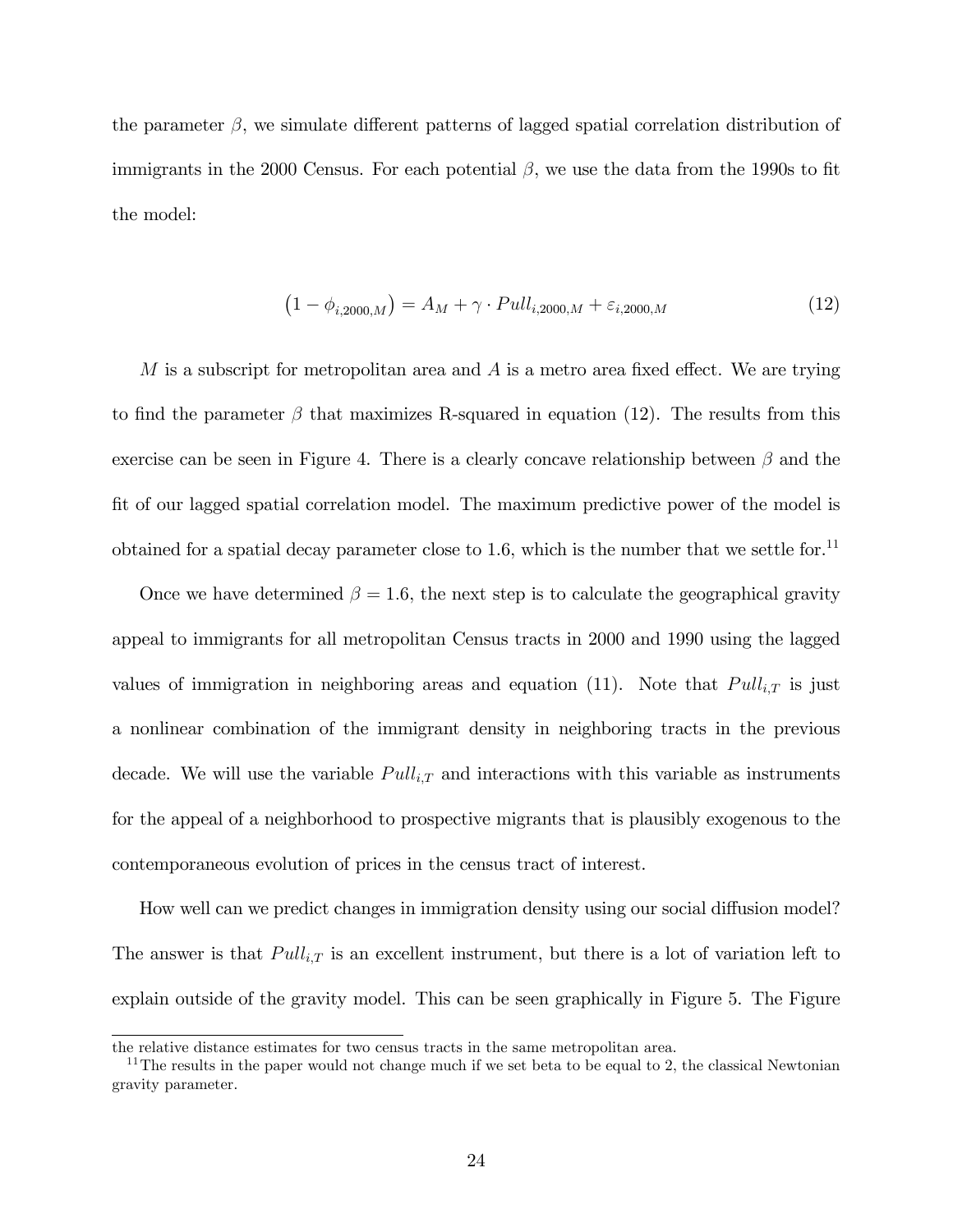shows a scatter plot with the calculated  $Pull_{i,T}$  (partialed out of MSA-year fixed effects) on the horizontal axis and the change in the share of the foreign born in each tract (similarly partialed out of MSA and year influences) on the vertical axis. The line of best fit (OLS prediction) can be observed with a significantly positive slope. However, much variation in the changes in immigrant density remains to be explained.

In Table 4, we present the IV results of a regression where we use directly as an instrument for the change in the immigrant share in a neighborhood. Appendix Table 3 shows the first stage of this regression. Indeed, neighborhoods that were located close to previous centers of foreign-born settlement attracted new immigrants subsequently. The F-test for the excluded exogenous variable is 75.75. The results in Table 4, column 1 still point to a strongly negative impact of immigration on the relative evolution of prices within a city. Column 2 adds the control variables in the baseline specification of column 2 in Table 1, and obtains much more imprecise estimates that still suggest a negative association between immigrant density and the evolution of housing prices. Note the loss in the power of the instrument in the first stage. One of the problems of  $Pull_{i,T}$  as an instrumental variable is the fact that it is very likely to be strongly correlated with the share of immigrants in the neighborhood in the past Census. Census tracts that are already highly immigrant-dense are bound to be in proximity to other immigrant-dense tracts. It may be the case that the variable captures the general evolution of prices in an already heavily immigrant neighborhood as opposed to a neighborhood that is becoming more densely foreign-born. To avoid this, we add the actual share of immigrants in the neighborhood at T-10 as an independent variable in column 3. We can think of the instrument now as the variation in that is orthogonal to the existing past immigrant density in each tract. Doing this we obtain similar results to the ones in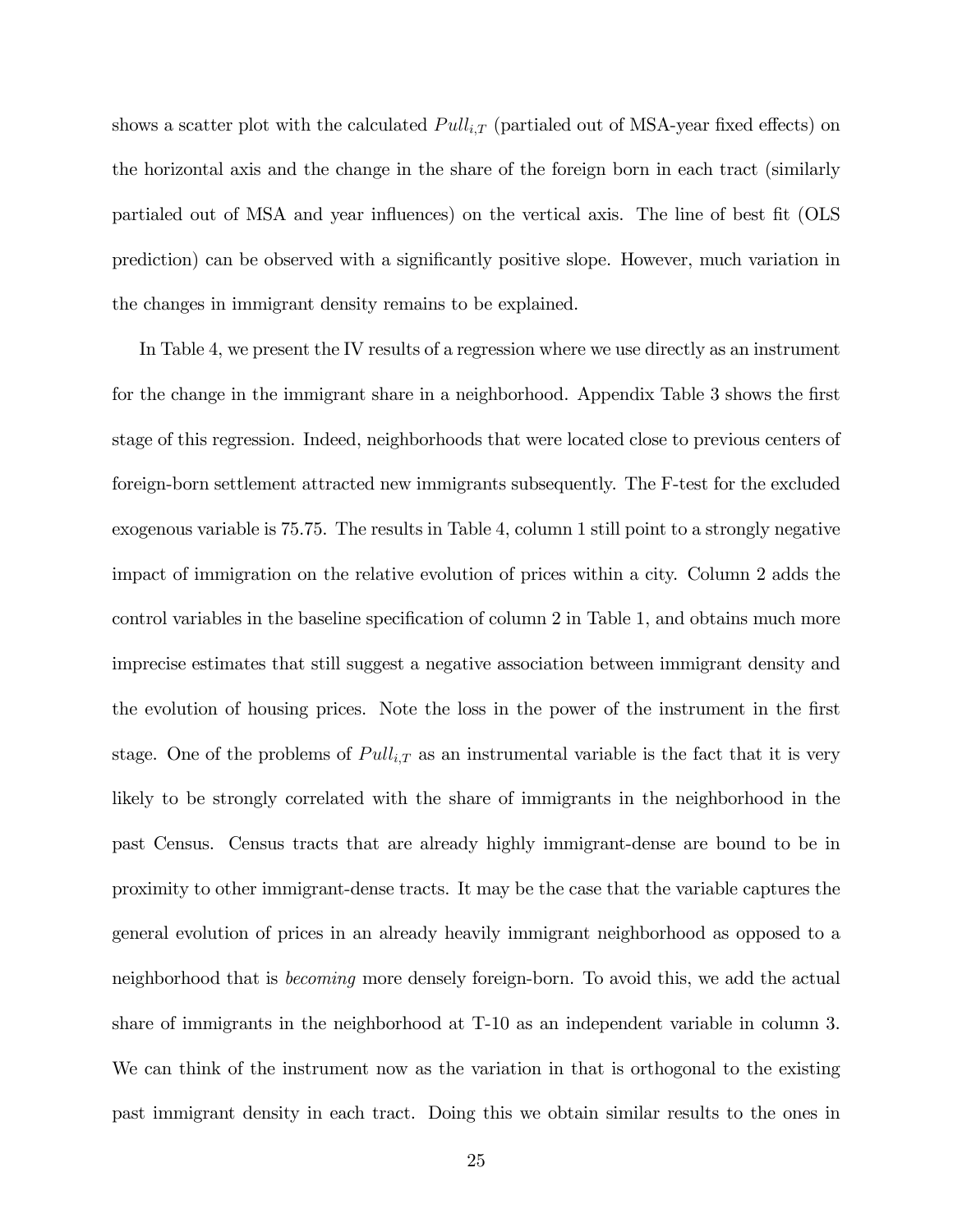column 1, but due to the strong correlation between  $Pull_{i,T}$  and past immigrant density this is the most imprecise estimate.

A potential criticism to our IV results hinges on the exogeneity assumption of lagged immigrant density in neighboring tracts with respect to the subsequent evolution of prices. It is certainly possible that immigrants are attracted to neighborhoods with characteristics that are becoming relatively less valuable to natives. Note that this argument hinges on unanticipated changes in the valuation of neighborhood traits, since we expect previous price levels to capitalize the future value of these characteristics. If we were to assume this criticism we would have, nevertheless, to explain why controlling for the lagged share of the foreign-born in the census tract of interest does not affect the relevant coefficient in the OLS and IV specifications.

An additional, very related, criticism to the previous IV strategy hinges on the possibility that proximity to immigrant neighborhoods may be actually associated with increasing (changing) negative externalities that spill over into close neighborhoods.

We conduct a further test in which we control for the general trend in the evolution of prices in communities that are close to immigrant enclaves.  $Pull_{i,T}$  may be a worse predictor of future growing immigration in neighborhoods that are already heavily immigrant. For example, if 100% of the population in a tract is already composed of immigrants, proximity to other foreign-born areas will not increase its immigrant density. We model the fact that social diffusion of immigration is more likely to go from more immigrant dense neighborhood to less immigrant dense neighborhoods by interacting  $Pull_{i,T}$  with the lagged share of the foreign born. This idea can be seen in Figure 6. Tracts A and B are exposed to similar immigrant densities in their neighboring tracts (period T-10). However we might expect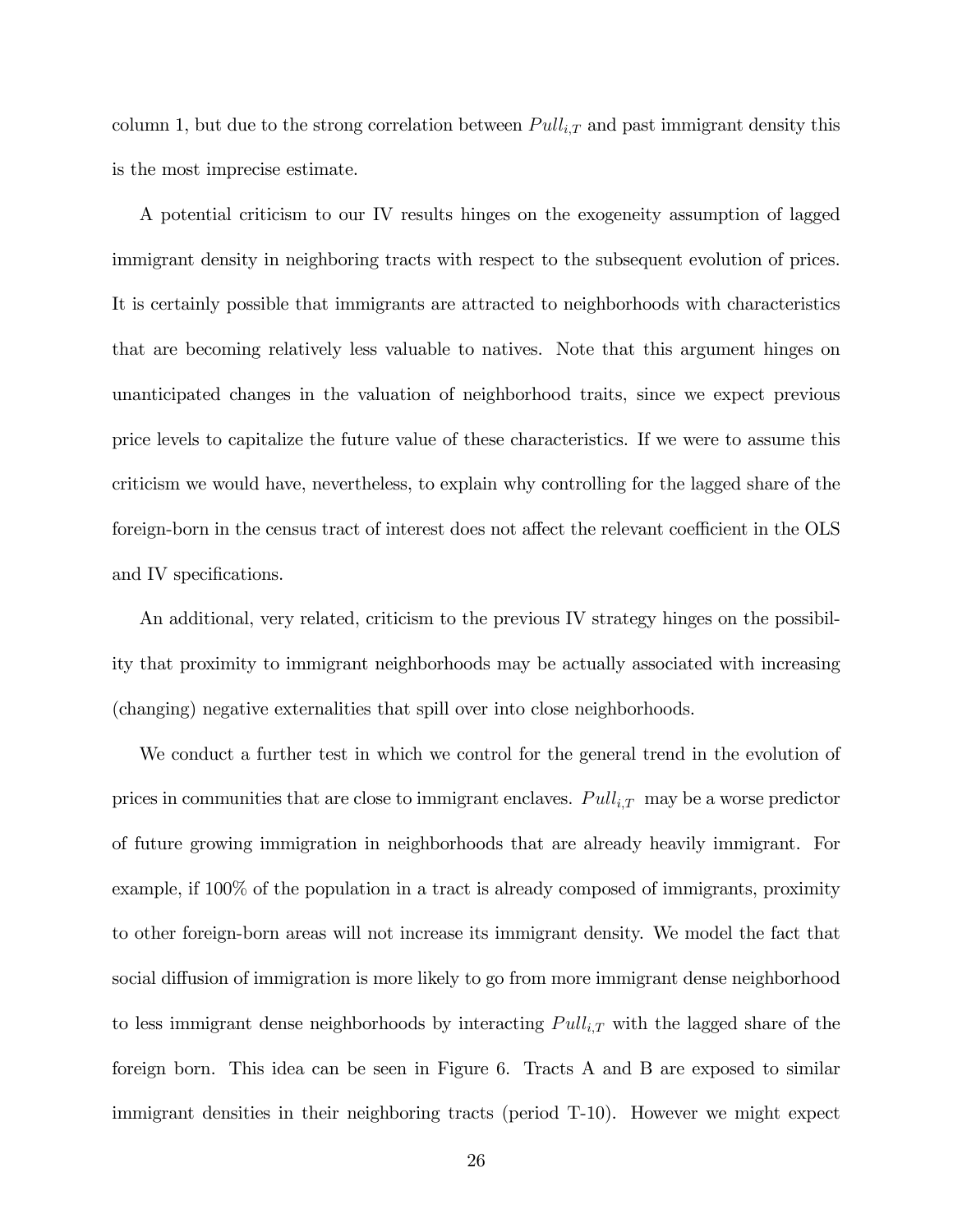immigration density to grow faster in tract B, since tract A is already more immigrantdense, and B has a longer way to go until the steady state in period T.

We apply a similar idea using the general MSA level of immigration. If there is no new immigration into the city, we would not expect the gravity pull of a neighborhood to be a good predictor of changes in the immigrant share. Therefore the interaction between  $Pull_{i,T}$ and the relative magnitude of immigration in a metropolitan area is likely to improve our prediction of the change in the foreign-born density of a neighborhood.<sup>12</sup> This research design can be seen in Figure 7. At time T-10, tract A1 (in city 1) and tract A2 (in city 2) are identical in terms of proximity to existing centers of foreign-born settlement. But since new immigration is more sizable in city 1, we can expect our social diffusion model to predict higher immigration in A1 than in A2.

Using the interactions of  $Pull_{i,T}$  with the initial share of the foreign-born and immigration per capita in the MSA, we can control for the gravity pull of a neighborhood on the right hand side together with the initial immigrant share (see first stage regressions in Appendix Table 3). The identification here is conceptually similar to that in a diffs-in-diffs approach. We are comparing two census tracts with the exact same estimated gravity pull (i.e., immigrant density in neighboring tracts), but with different initial immigrant densities or with different immigration shocks at the MSA level. While neighborhood dynamics, unobserved characteristics, and externalities should be similar in these neighborhoods, the propensity of their foreign-born share to grow is different.

The results from that experiment are presented in column  $5^{13}$ . We still find a signifi-

 $12$ We divide the number of new immigrants in an MSA by its initial population to obtain the relative size of immigration.

 $13$  See also column 4 where the interactions are simply used to improve the fit of our social diffusion model.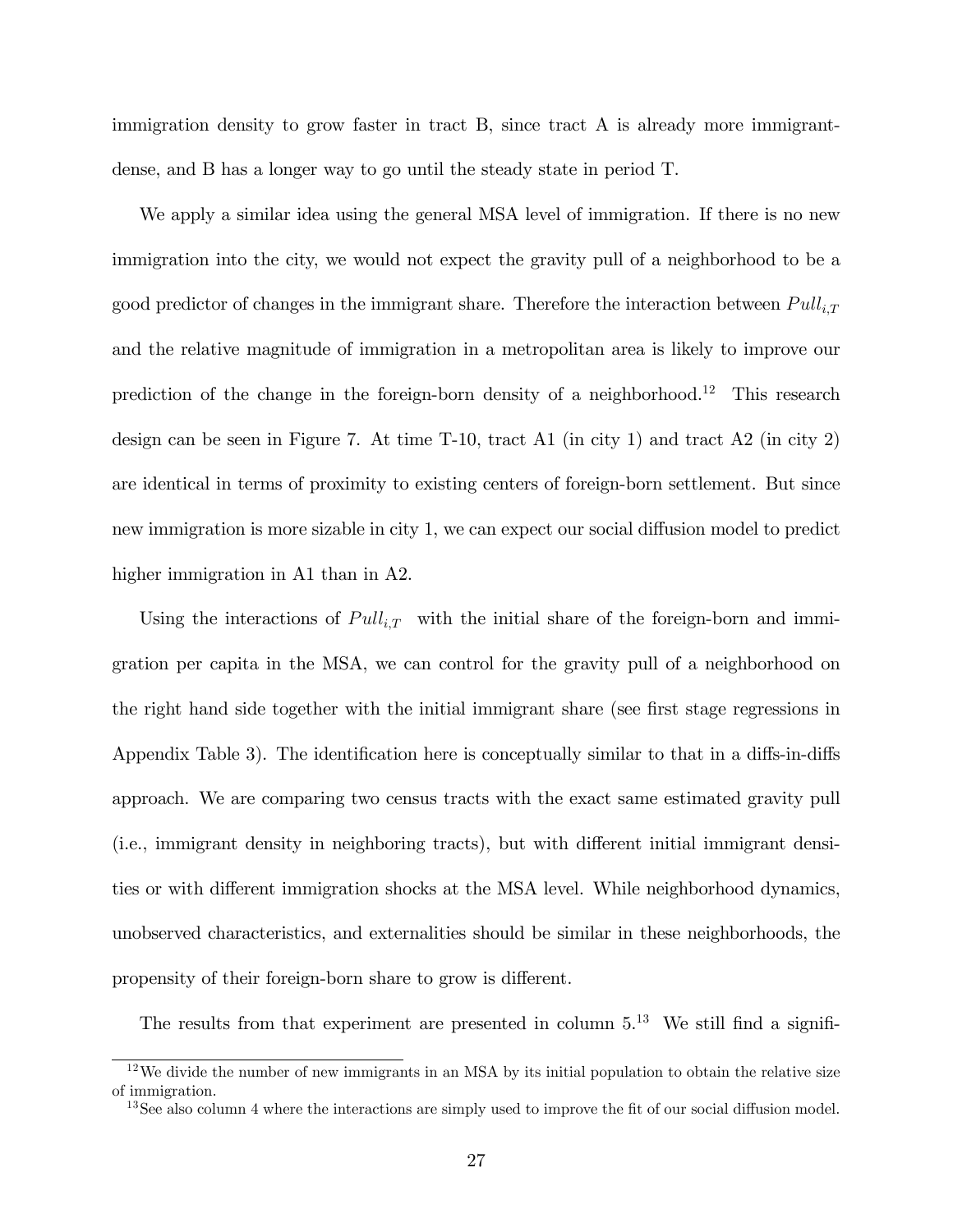cantly negative, albeit smaller, impact of immigration in otherwise similar communities, and the precision of our estimates increases. The latter results suggest that reverse causation or neighborhood characteristics may account for up to 25% of the negative impact of immigration on changes in values in the regressions with controls, and up to 55% of the raw correlation. The rest seems to be causal. In order to obtain a sense for orders of magnitude, assume that a neighborhood goes from having no immigrants to having a foreign-born density equivalent to 30% of the population. The results in Table 5, columns 4 and 5, suggest that housing prices will grow about 5.4% more slowly in these areas over a period of ten years (median housing price growth is 0.41 log points per decade in these cities during these 2 decades). $^{14}$ 

### 6 Further results

#### 6.1 Native mobility and white flight

It is interesting to map changes in immigrant concentration to changes in the native population. Trivially, increases in the share of the foreign-born imply commensurate negative changes in the share of natives. In order to learn about this issue, therefore, we use the change in the number of immigrants, natives, and non-Hispanic whites, divided by the original tract population as measures of the relative impact of immigration on population in the

<sup>&</sup>lt;sup>14</sup>In Appendix Table 4 we reproduce some of the results in Table 5, but this time, using  $\Delta Pull_{i,T}$  as an instrument for the change in the foreign-born density. The identification now does not rely so much on past levels of immigrant density in neighboring tracts, but on its past changes. In Census tracts that did not have immigrant neighbors 20 years ago, but had those 10 years ago, the chances of receiving immigrants must have increased in the last decade. The results are not too dissimilar from the ones in the OLS regressions, and suggest a stronger impact of immigration. However, they are quite imprecisely estimated, and we prefer to rely on the more conservative estimates in Table 4, columns 4 and 5.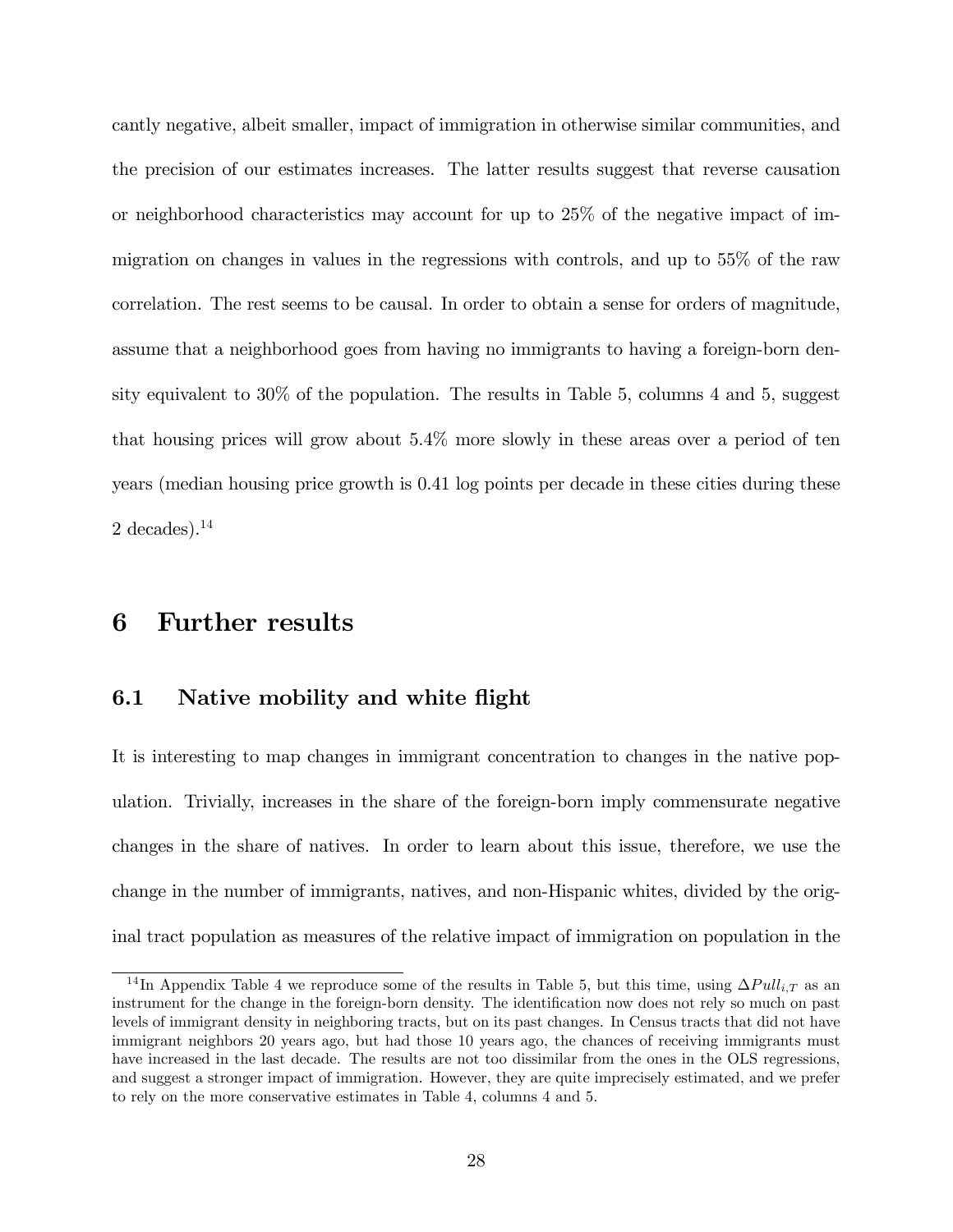cities and years that we consider here.

In Table 5, columns 1 and 3, not surprisingly, we find that in areas with more immigrants, native and white population also grew. This is not surprising because immigration is endogenous: we should expect growing areas to attract a growing share of the city's population (native and immigrant alike). In fact, depending on the initial shares of the foreign-born, it is possible that some of these areas are becoming relatively less immigrant dense.

A more interesting exercise is to use our most demanding IV strategy (as in Table 4, column 5) to asses the impact of exogenous immigration shocks. Remarkably these are associated with an absolute decrease in native population. All of this decrease can be explained by the shrinking of the non-Hispanic white population in these areas. The difference between columns (4) and (2) is quite consistent with the fact that the typical immigrant family has about 0.45 native children per immigrant, and with the fact that in the areas where the instrument has most of its "bite" (neighborhoods with high immigrant concentrations) immigrants tend to be minorities (mostly Hispanic and Asian).

#### 6.2 Heterogeneous treatment effects

In Table 6, we speculate about the possibility that the treatment effect of immigration is different in different types of neighborhoods. Concretely, we interact the change in immigrant density with the initial values of two variables: share of non-Hispanic white population and the log of initial housing values. The regressions (columns 1 to 3) control for all the other relevant variables in our baseline specification.<sup>15</sup> The results are quite remarkable.

<sup>&</sup>lt;sup>15</sup>We do, however, substitute the log of lagged income by the log of lagged housing values when using the interaction between immigration and housing values. The correlation between the log of incomes and the log of values is 0.9, so the two variables play a similar role as controls, and we avoid multicollinearity problems.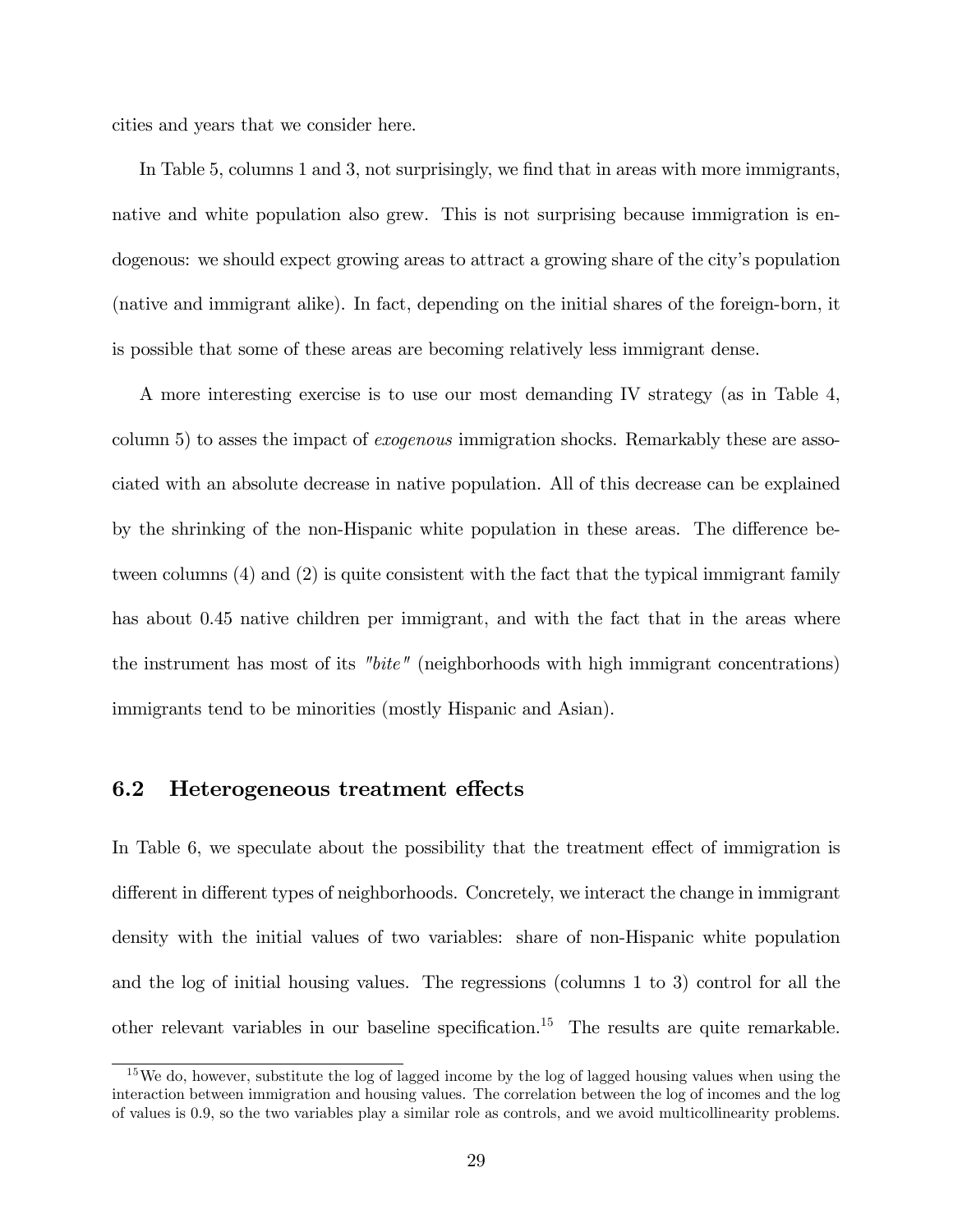The association between immigrant density and slower housing price growth is found to be much more relevant in those neighborhoods where population is predominantly white in the initial period. Similarly, the impact of immigration seems to be stronger in neighborhoods that were initially more expensive. These results are suggestive of heterogeneous treatment effects. Indeed, column 3 raises the possibility that the impact of immigration on prices may be positive in minority neighborhoods with very low initial housing values. This issue deserves further investigation in the future.

#### 6.3 Rents

In Table 7 we show how the negative association between immigration and housing prices is also present in the case of the rental market (rents). We limit our sample to those metropolitan areas without rent control regulations. In this case the association is weaker. However, the magnitude can be explained by the fact that rental units tend to be in areas denser with minority households, and that we learnt in Table 6 that the negative association between prices and immigration is weaker in minority-dense areas. The interacted model in column 2 yields an estimate that is surprisingly close to that in Table 6 column 1.

# 6.4 What are the channels through which immigration impacts neighborhood dynamics?

In Figure 8, we carefully lay out the likely avenues trough which immigration may be associated with changes in local neighborhood housing values. We think the figure to be extremely illustrative of the issues surrounding our empirical approach and thus, we recommend the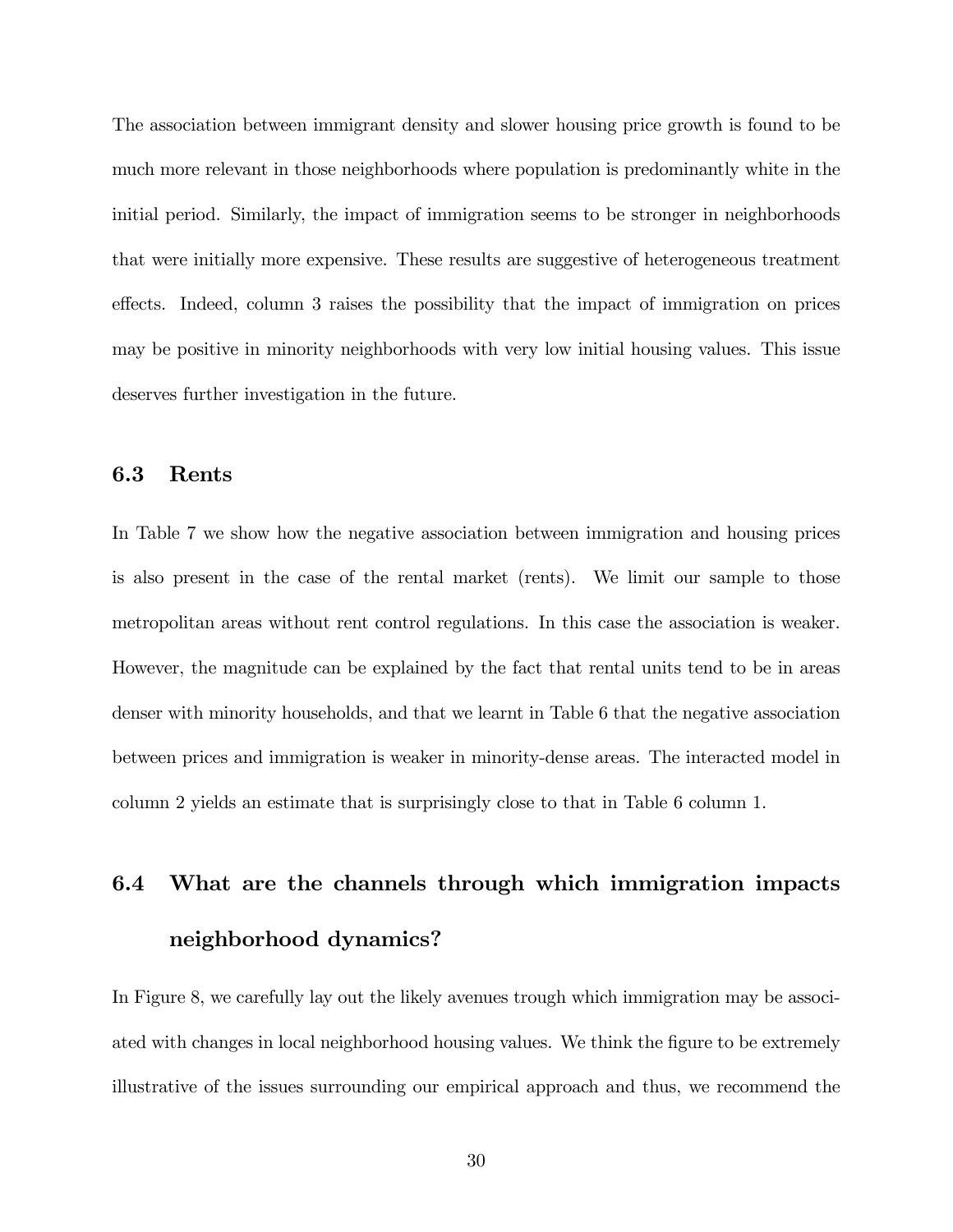reader to study it carefully. In Tables 1, 2, and 3 we have determined that no more than 0.18 log points of the initial negative association (0.42) between changes in immigrant density and price appreciation can be explained by changes in the quality of the housing stock.

Our IV strategies do not provide an exact point estimate. Notwithstanding this fact, we can conservatively use the estimates in Table 5 (columns 5 and 6) to conclude that up to an extra 0.06 log points may be accounted by omitted variables and reverse causation. But then, what does account for the remaining causal impact (42% of the initial raw correlation)? In Figure 8, we propose several alternative avenues through which immigration may affect the demand for housing in a neighborhood.

First, as in our model, natives may have preferences for living with other natives. Second and third, natives may have preferences for living with individuals of the same ethnicity, or with individuals of higher socioeconomic status. This latter preference is consistent with models based on local human capital externalities (Benabou, 1993), and with empirical evidence of segregation by income in the United States (Davidoff, 2004). In fact, income segregation was higher in 2000 than in 1970 in US metropolitan areas (Watson, 2003). Under these two scenarios, the model discussed earlier in the paper is still applicable, but now, rather than nationality *per se*, the salient characteristic that determines residential segregation is race or socioeconomic status.<sup>16</sup>

Finally, another possibility is that the quality of education changed in the areas where immigrants concentrate or that at least, parents perceive this to be the case. For instance, if schools have to devote more resources towards English as a Second Language programs

 $16S$  residential preferences are defined, for instance, by the share of highly educated individuals in the utility function.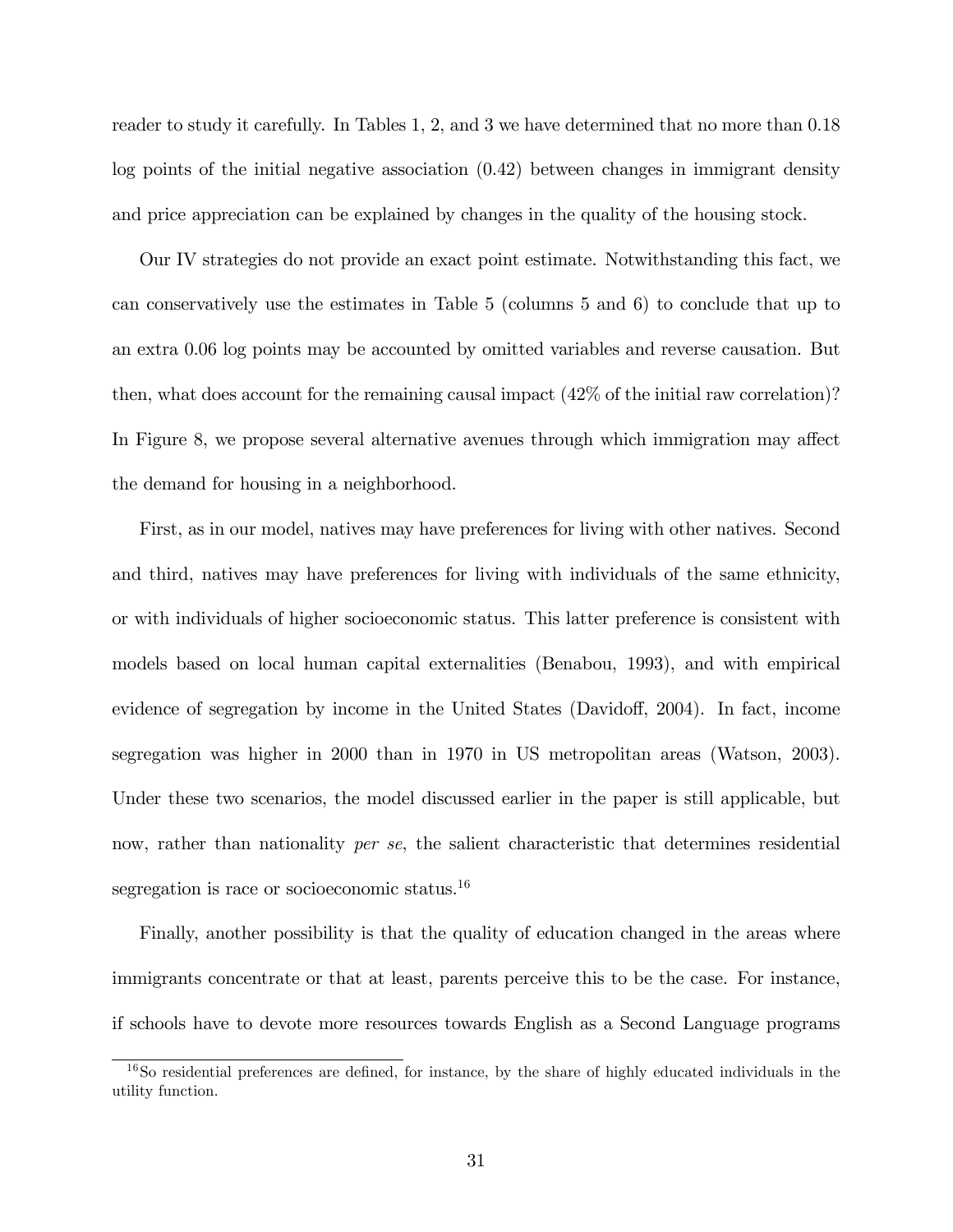that may detract from the resources devoted to other educational programs. We start by testing if broad trends in school quality or finances (as in Fernandez and Rogerson, 1996) can explain our results. We do so by including school district-by-year fixed effects. If quality of education is very important to explain our results, we would expect the association between immigrant density and prices to be more important between school districts rather than within school districts. We show the results of the regression that includes school districtby-year fixed effects in Table 8, column 2. The results of our baseline regression (shown again for convenience in column 1) do not change much.

In column 3, we explore the possibility that the impact of immigration goes through changes in the socioeconomic status of neighbors. In this regression, we include the contemporaneous change in the share of individuals with a bachelors degree, and with less than a High School diploma, and the change in the average log income in the neighborhood. Notice that these variables are not controls in the classical sense of the word. These variables are clearly affected by the treatment.<sup>17</sup> For instance, a simple regression with the share of high school dropouts on the left hand side and the share of the foreign-born on the right-handside yields an estimated elasticity of  $0.65$  (the t-statistic is  $126$ ).<sup>18</sup> Immigrants embody traits such as income and education. Major immigrant inflows change the average characteristics of a neighborhood directly, and also indirectly if such ináows are associated with additional sorting of households between neighborhoods. The results in Table 8 column 3 open up the hypothesis that part of the association between immigration and changes in housing values

 $17$ As shown in Rosenbaum (1984), controlling for variables that have been affected by the treatment yields an estimate of the treatment effect that goes through channels other than the endogenous variables. However, in this case, it is unlikely that such variables themselves are uncorrelated with the error term.

 $18$ These regressions contain MSA-by-year fixed effects.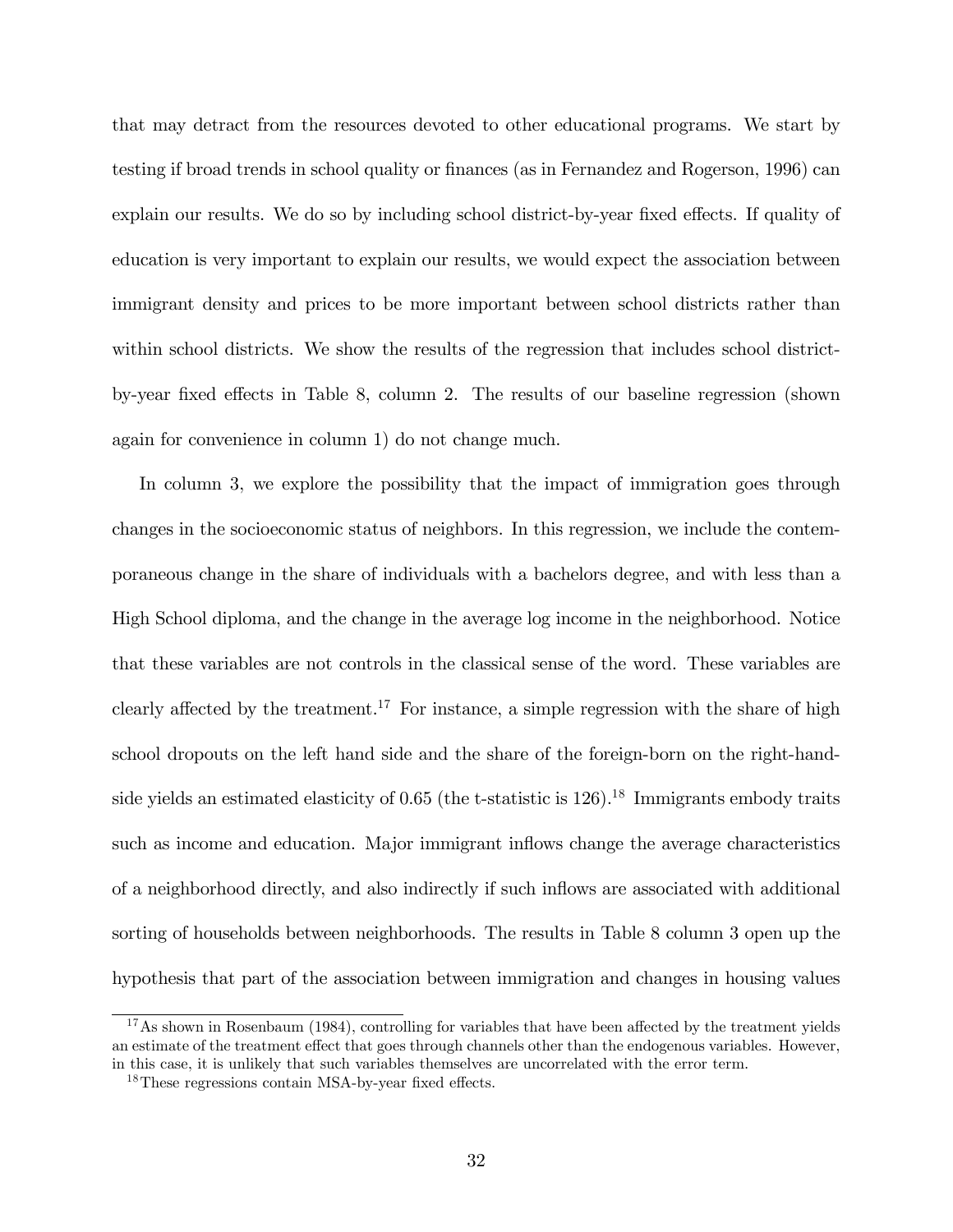may actually go through the channel of changes in the socioeconomic status of the neighbors in the tract. In column 4, we show that controlling for changes in the share of white individuals does away with the association between changes in the share foreign-born and housing price appreciation. The models in Table 8 are unidentified, and the exact parameters we estimate should not be taken face value. Since all variables are clearly endogenous to immigration and, simultaneously, to the error term it is unclear that we can learn much from these regressions, except the fact that the impact of immigration might be working through socioeconomic status and ethnicity. Changes in immigrant density, race, socioeconomic status, and housing prices go hand-in-hand in our sample.

To learn more about this issue we deploy our IV strategy to data on immigration by nationality. Each immigrant national group is associated with different average characteristics (education, income, race, ability to speak English). Indeed, the raw association between changes in immigrant density and changes in housing prices differs quite a bit depending on country of origin (see Appendix Table 6). Therefore, we estimate our pull variable for a group of World countries or regions. This allows us to use each country pull variable and the associated interactions similar to Table 4, column 4, to instrument for changes in the socioeconomic characteristics of a neighborhood. In order to see if the impact of immigration goes through cultural channels that are associated with the perception of foreignness of a group, we include the change in the percentage of people speaking English as one of the relevant controls. The results in Table 9 clearly indicate that the impact of immigration all goes through socioeconomic channels, and does not reflect a reaction by natives to *cultural* dissonance.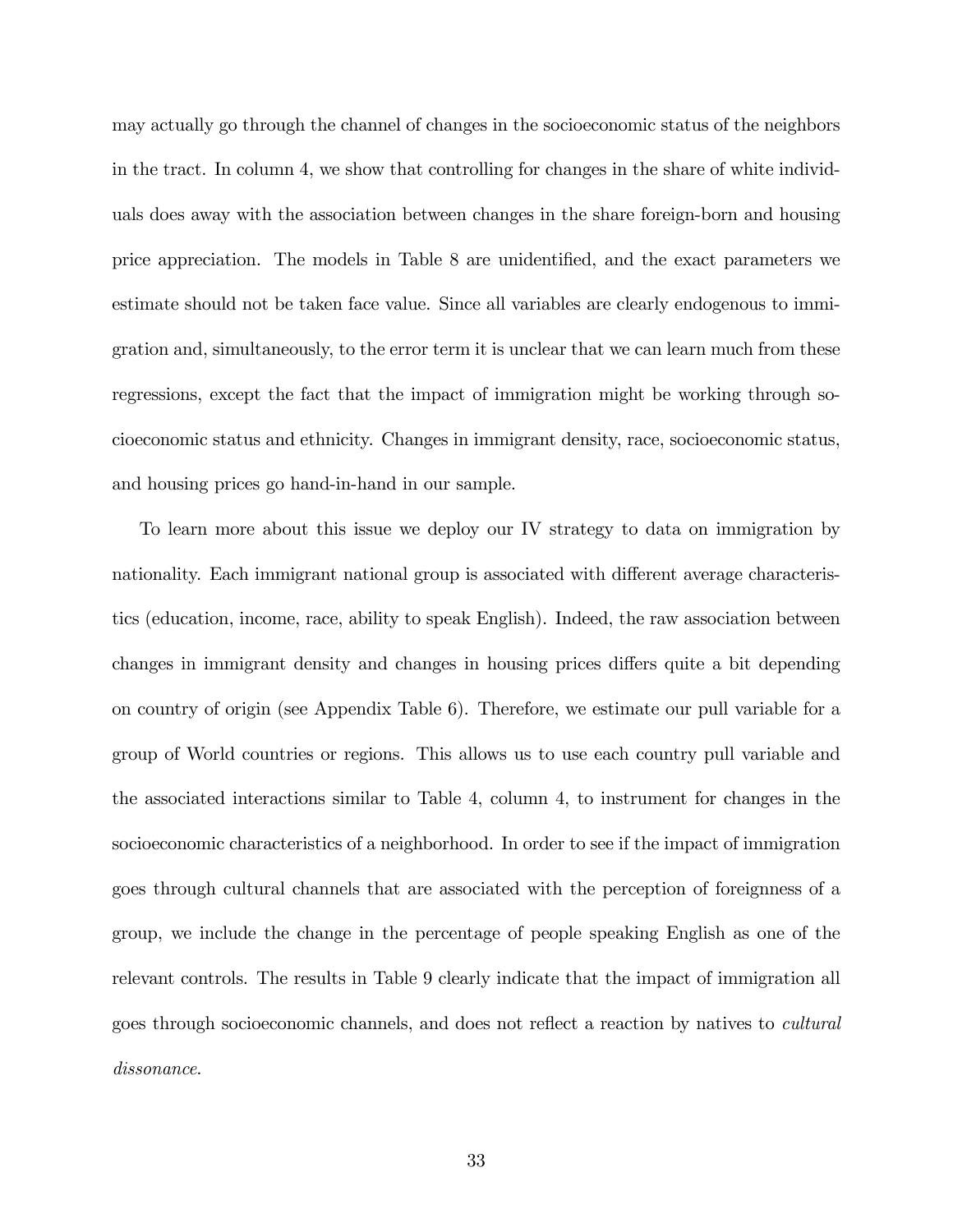#### 6.5 A case example: Manhattan China Town.

We close the paper with 3 suggesting maps of housing rents and immigration dynamics in Manhattan (NYC). We focus on the example of a very salient immigrant enclave: Manhattanís China Town. We are motivated by the question: are housing prices in China Town higher or lower than in comparable areas in southern Manhattan? Although it is hard to notice a clear pattern when looking at the share of foreign-born in the entire Manhattan area, we see a very high share of foreign-born living near the Upper Manhattan and Bronx border (Washington Heights, Fort George and Inwood), and in certain tracts of the east part of Lower Manhattan (Figure 9). These tracts contain Chinatown, where Asian populations are heavily concentrated (Figure 10). The color gradations in Figure11 show the housing rents by tract in 2000.<sup>19</sup> While rents are highest in the Financial District, in Chinatown they are lower than anywhere else in Lower Manhattan, Midtown or Upper Manhattan.

### 7 Conclusions

Are immigrant neighborhoods attractive to natives? While previous research (Saiz, 2003a, 2003b) shows that metropolitan areas with major immigration inflows have tended to experience faster housing price inflation on average, we do not know much about the impact of immigration on local housing markets. In a theoretical model with perfect mobility, immigration should not necessarily have a positive impact on the relative housing prices of the neighborhoods where immigrants concentrate. In fact, if immigrant enclaves are perceived as less desirable places to live by natives, then we should expect a relative negative association

<sup>19</sup>We focus on rents, since a good deal of data on housing prices by tract is missing.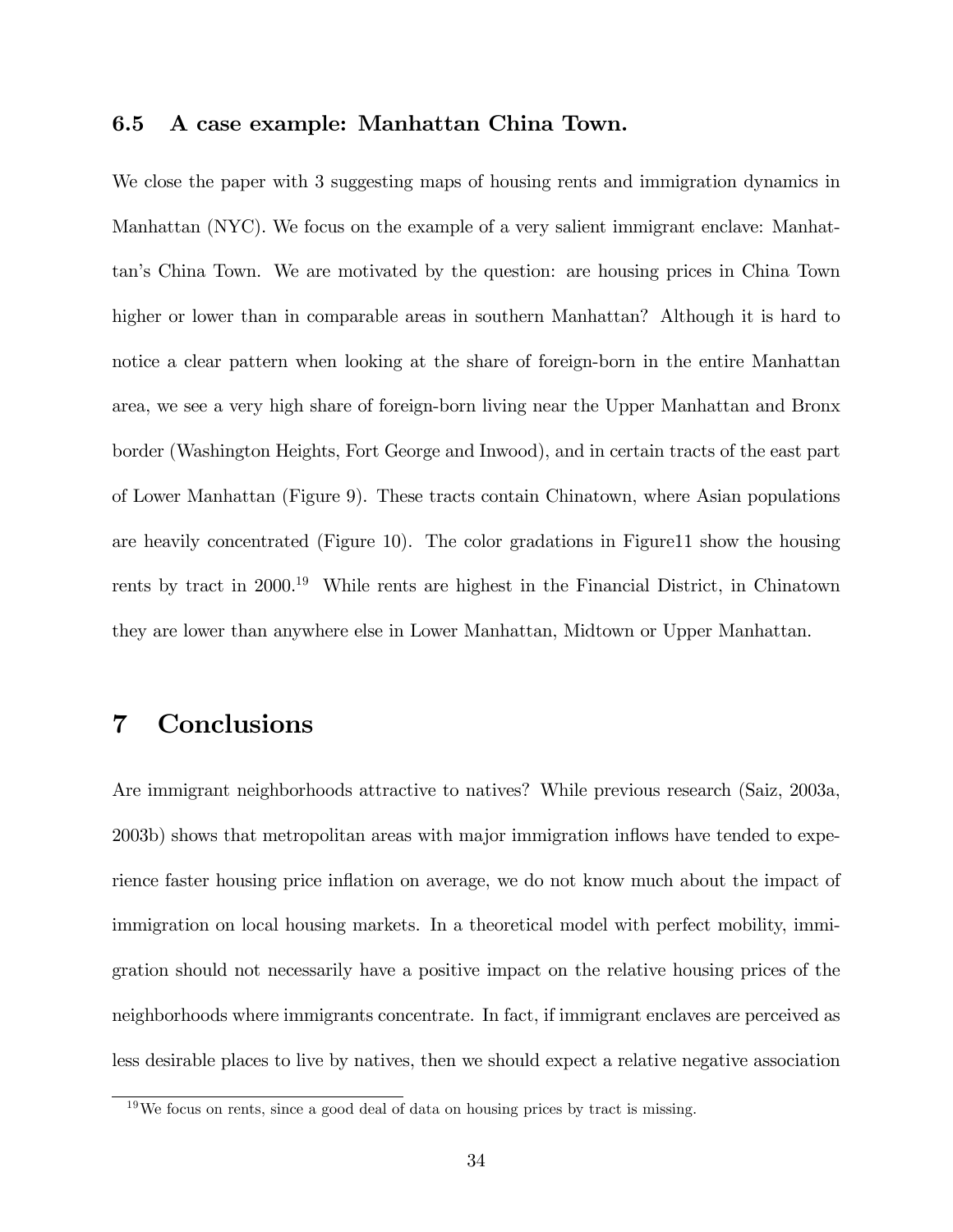between immigration density and housing prices.

Empirically, we find that, controlling for MSA-by-year fixed-effects, housing values grow relatively more slowly in neighborhoods with increasing immigrant density. This empirical fact is, indeed, consistent with the idea that natives are willing to pay a premium for living in predominantly native areas. It is also consistent with reverse causality: immigrants may be attracted by areas that are becoming relatively less expensive. Therefore, we use a social diffusion model (akin to an epidemiological contagion model) to generate predictions on the pattern of new immigrant settlement. We use these predictions as instruments for the actual changes in immigrant density in a neighborhood. Subject to the validity of our instruments, the evidence is consistent with a causal interpretation from growing immigration density to "native flight" and relatively slower housing price appreciation. The causal impact is estimated to be 57% smaller than the raw correlation between changes in prices and immigrant density. Further results indicate that the negative association between immigration and local price growth may be more driven by the fact that immigrants are of low socioeconomic status than by nationality per se.

As with the African-American South-North migration of the 40s and 50s, contemporary residential dynamics and the preferences of previous settlers to live with the new migrants in the same neighborhoods will be key to determine the future socioeconomic outcomes of the recent waves of immigrants. Given the growing demographic importance of immigration in the US, the results in the paper do not bode well for the expeditious disappearance of the new immigrant ghetto.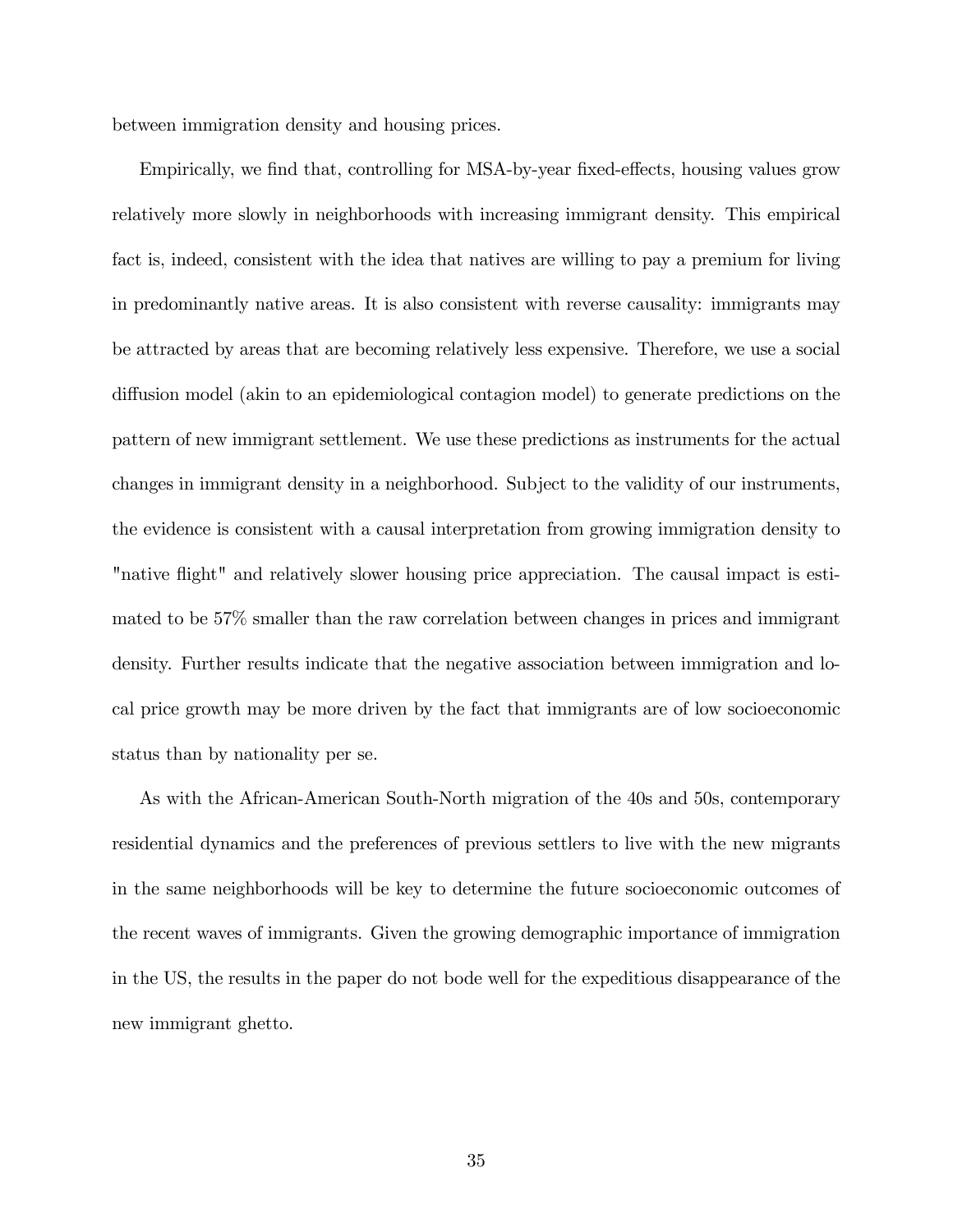### 8 References

Benabou, Roland J. (1993). Workings or a City, Location, Education, and Production. The Quarterly Journal of Economics, 108, No. 3, pp. 619-652.

Borjas, George J. (1992). Ethnic Capital and Intergenerational Mobility. The Quarterly Journal of Economics, 107, No. 1, pp. 123-150.

Borjas, George J. (1995). Ethnicity, Neighborhoods, and Human Capital Externalities. American Economic Review, 85 (3), pp. 365-390.

Case, Carl E. and Robert J. Shiller (1989). The Efficiency of the Market for Single-Family Homes. American Economic Review, 79, pp.125-137.

Cutler, David M., Glaeser, Edward L. and Vigdor, Jacob L. (1999). The Rise and Decline of the American Ghetto. Journal of Political Economy, 107, No. 3, pp. 455-506.

Davidoff, Thomas (June 7, 2004). Income Sorting: Measurement and Decomposition.

Fisher Center for Real Estate & Urban Economics Working Paper # 291.

Dustmann, Christian and Preston, Ian (2000). Racial and Economic Factors in Attitudes to Immigration. IZA Discussion Paper No. 190. http://ssrn.com/abstract=251991.

Fernandez, Raquel and Rogerson, Richard (1996). Income Distribution, Communities, and the Quality of Public Education. The Quarterly Journal of Economics, 111, No. 1, pp. 135-164.

Glaeser, Edward L., Kolko, Jed and Saiz, Albert, Consumer City. (2000). Harvard Institute of Economics Research Paper No. 1901. http://ssrn.com/abstract=237462

Glaeser, Edward and Saiz, Albert (2004) The Rise of the Skilled City. Brookings-Wharton Papers on Urban Affairs.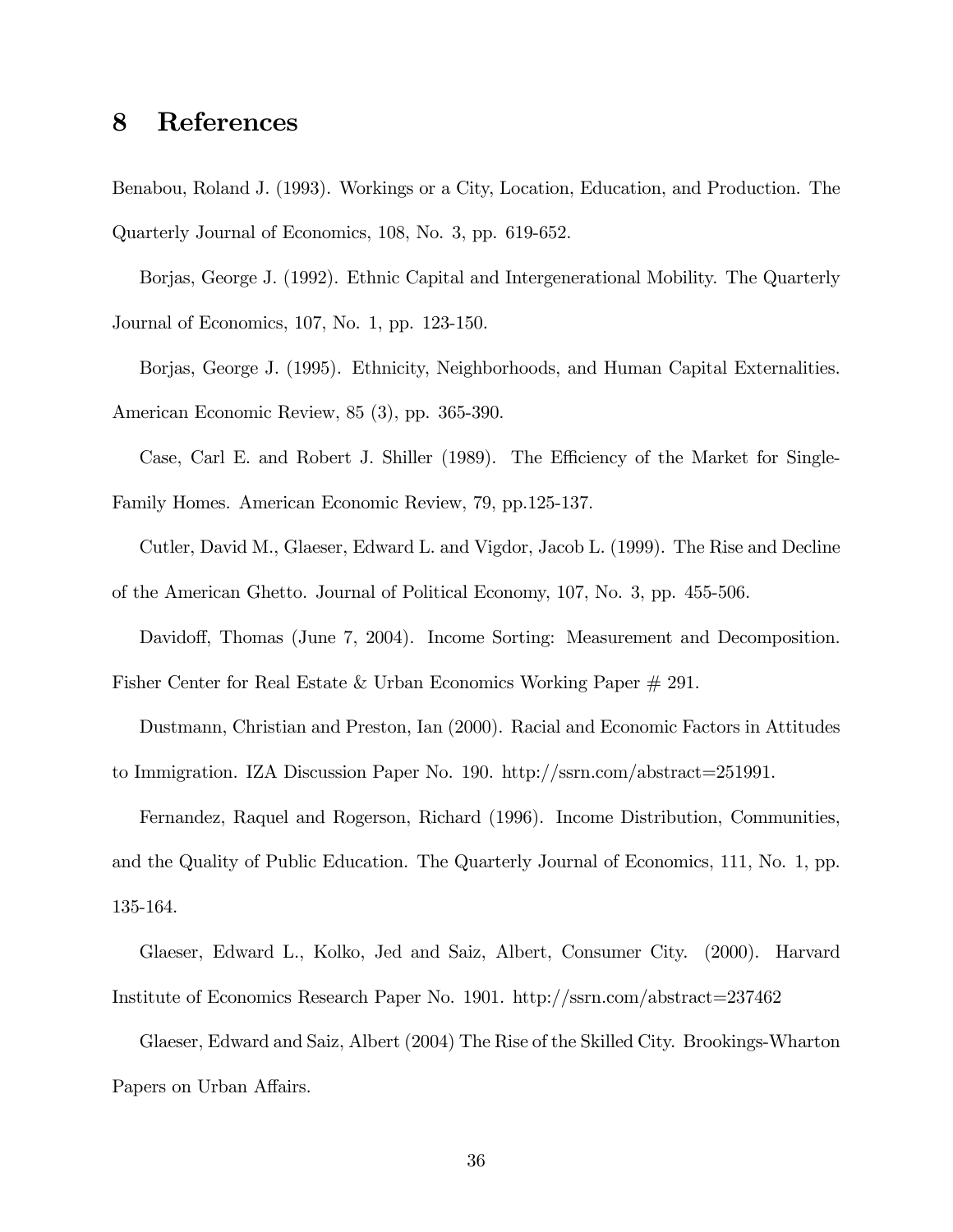Goldin, Claudia. The Political Economy of Immigration Restriction in the U.S., 1890 to 1921. In Claudia Goldin and Gary Libecap, editors, The Regulated Economy: A Historical Approach to Political Economy. Chicago: University of Chicago Press, 1994, pp. 223-257.

Mayda, Anna Maria (2004). Who is Against Immigration? A Cross-Country Investigation of Individual Attitudes toward Immigrants. IZA Discussion Paper No. 1115. http://ssrn.com/abstract=533802

Mobius, Markus M. The Formation of Ghettos as a Local Interaction Phenomenon. Harvard University Working Paper.

ORourke, Kevin. H. and Sinnott, Richard (2001). What determines attitudes towards protection? Some cross-country evidence. In Collins, S. M. and Rodrik, D., editors, Brookings Trade Forum 2001, pp. 157206. Brookings Institute Press.

Rosen, Sherwin (1974). Hedonic Prices and Implicit Markets: Product Differentiation in Pure Competition. Journal of Political Economy, Vol. 82 (1), Jan./Feb., pp. 34- 55.

Rosenthal, Stuart S. (2004). Old Homes and Poor Neighborhoods: A Dynamic Model of Urban Decline and Renewal. Syracuse University Working Paper.

Saiz, Albert (2003). Room in the Kitchen for the Melting Pot: Immigration and Rental Prices. Review of Economics and Statistics 85(3), pp. 502-521.

Saiz, Albert (2003). Immigration and Housing Rents in American Cities. Zell-Lurie Real Estate Center Working Paper # 433.

Schelling, Thomas C. (1978). Micromotives and Macrobehavior. New York: Norton.

Scheve, Kenneth F. and Slaughter, Matthew J. (2001). Labor Market Competition and Individual Preferences over Immigration Policy. Review of Economics and Statistics, 83, 133-145.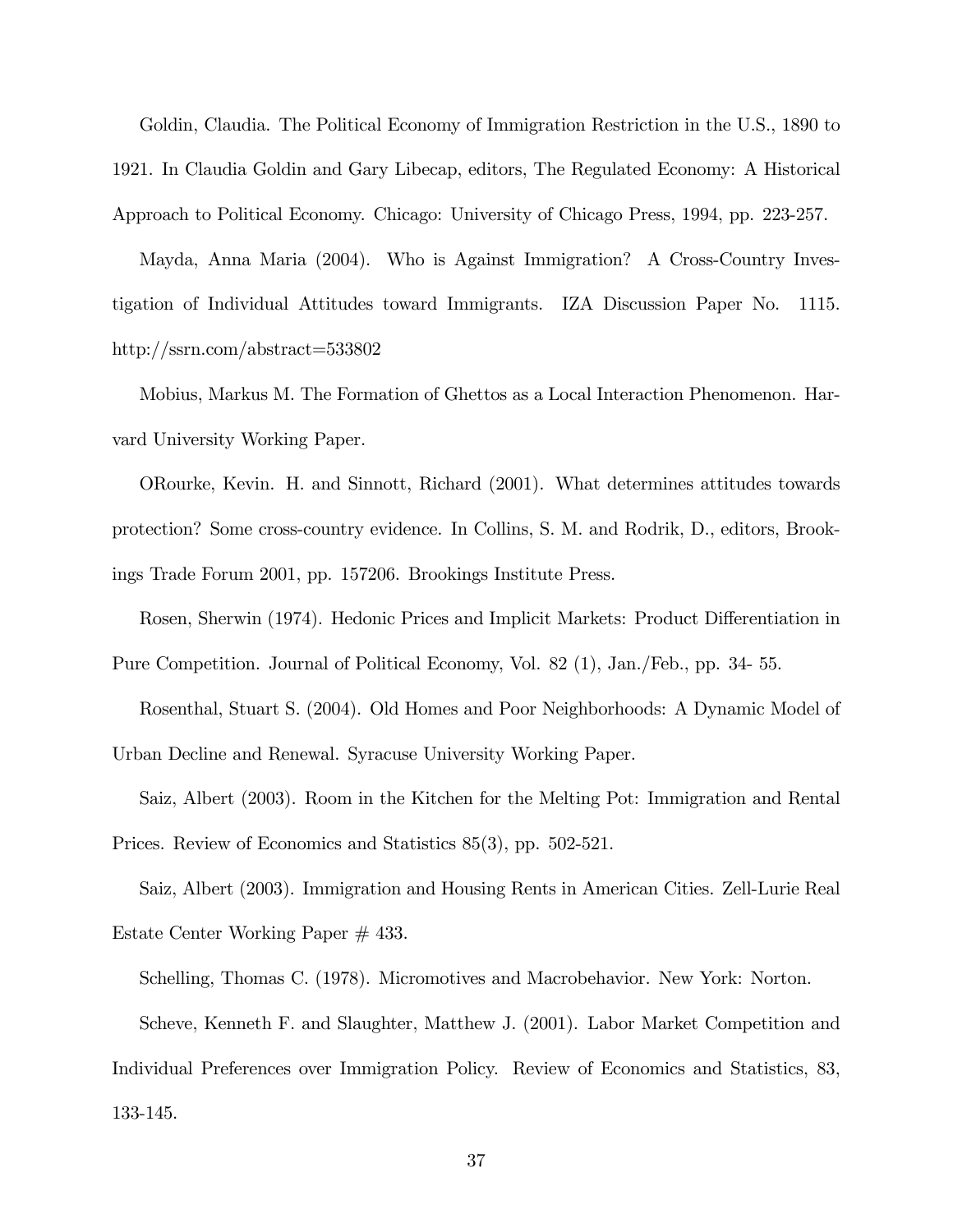Smith, James P. and Edmonston, Barry, editors. The new Americans: Economic, Demographic, and Fiscal Effects of Immigration. Panel on the Demographic and Economic Impacts of Immigration, National Research Council. National Academy Press, 1997.

Watson, Tara (2002). Inequality and the Rising Income Segregation of American Neighborhoods. Harvard University, unpublished paper (June).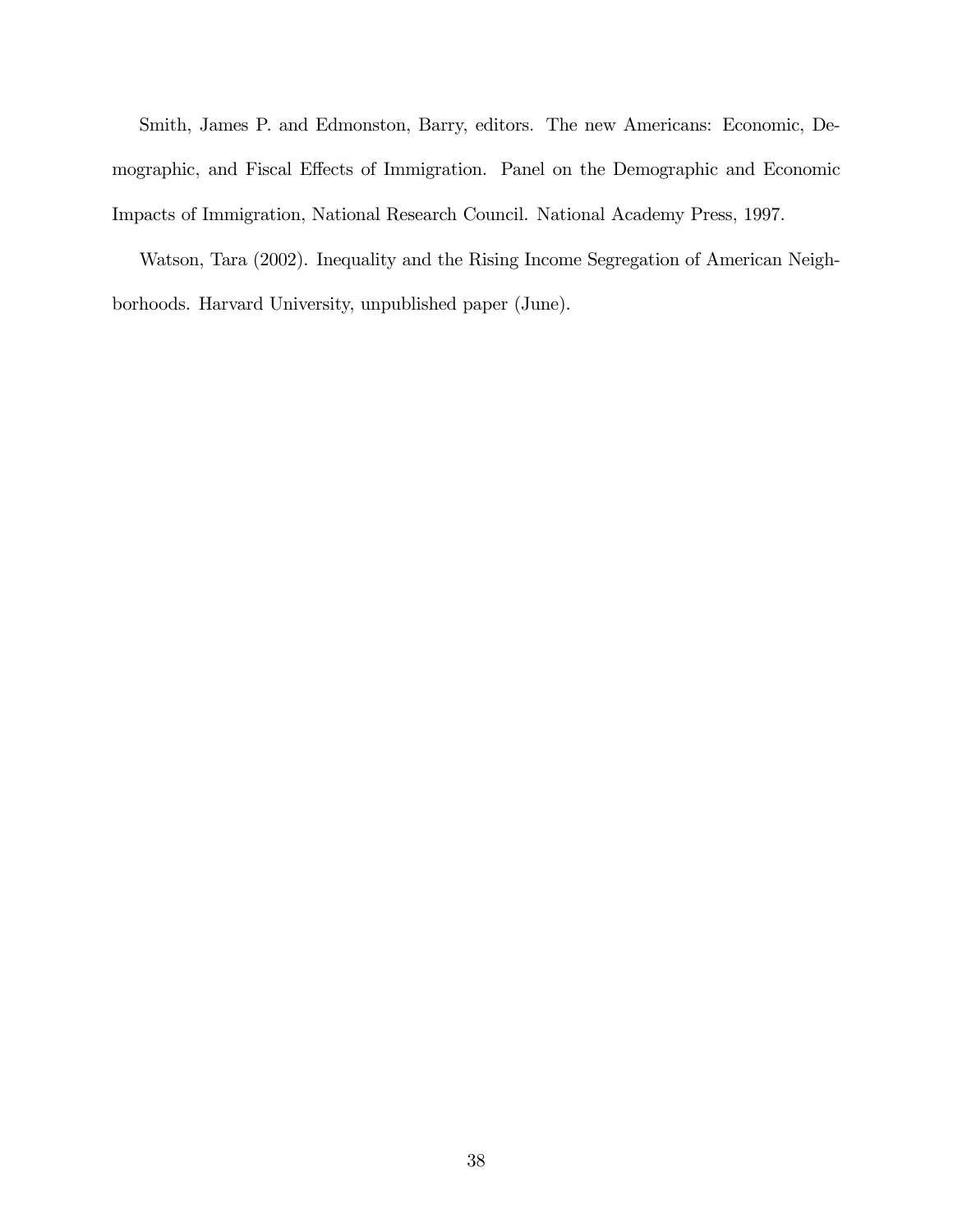**Figure 1 Immigrant Density and Housing Prices in a Simple Model** 

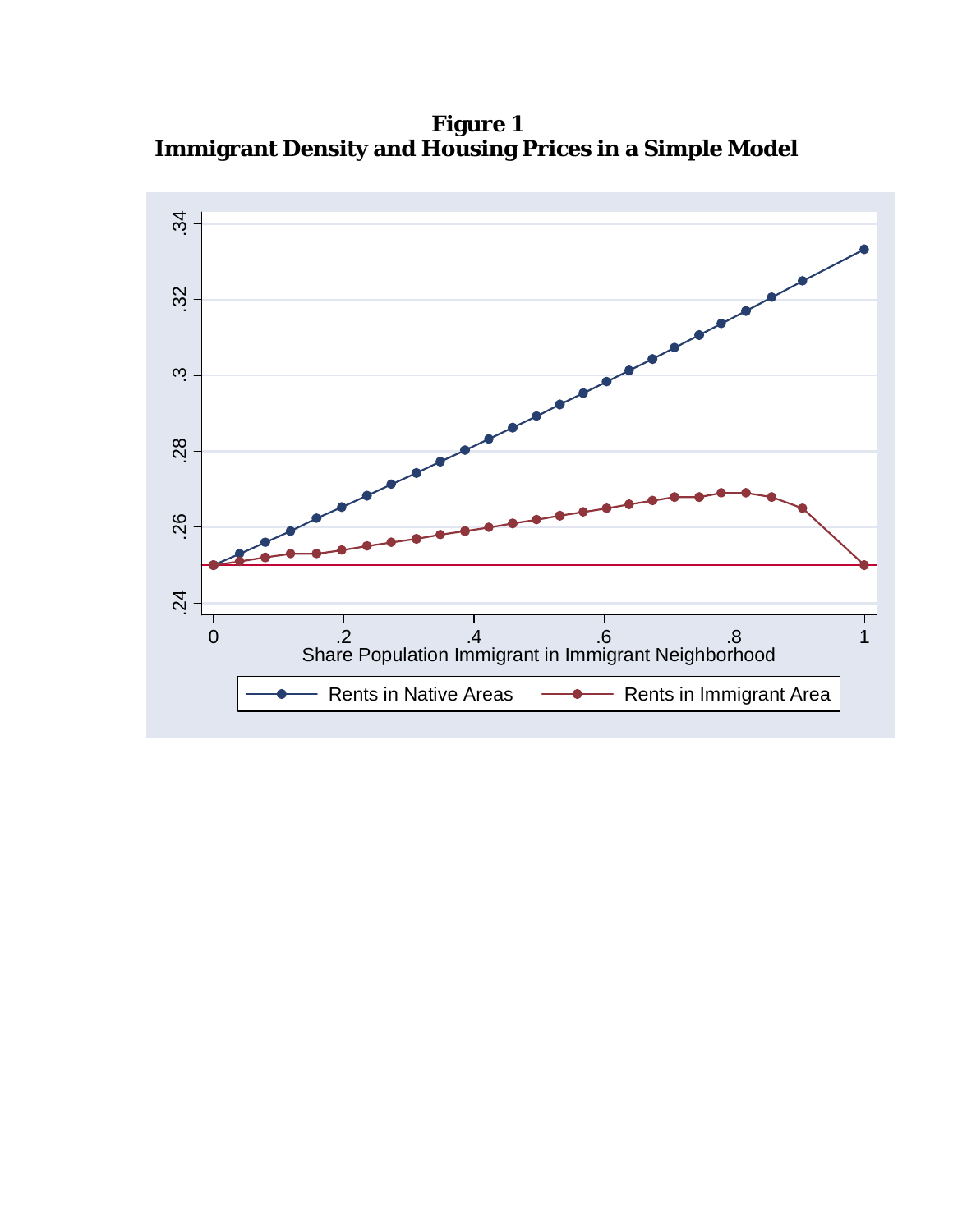**Figure 2**  Nonlinearities?

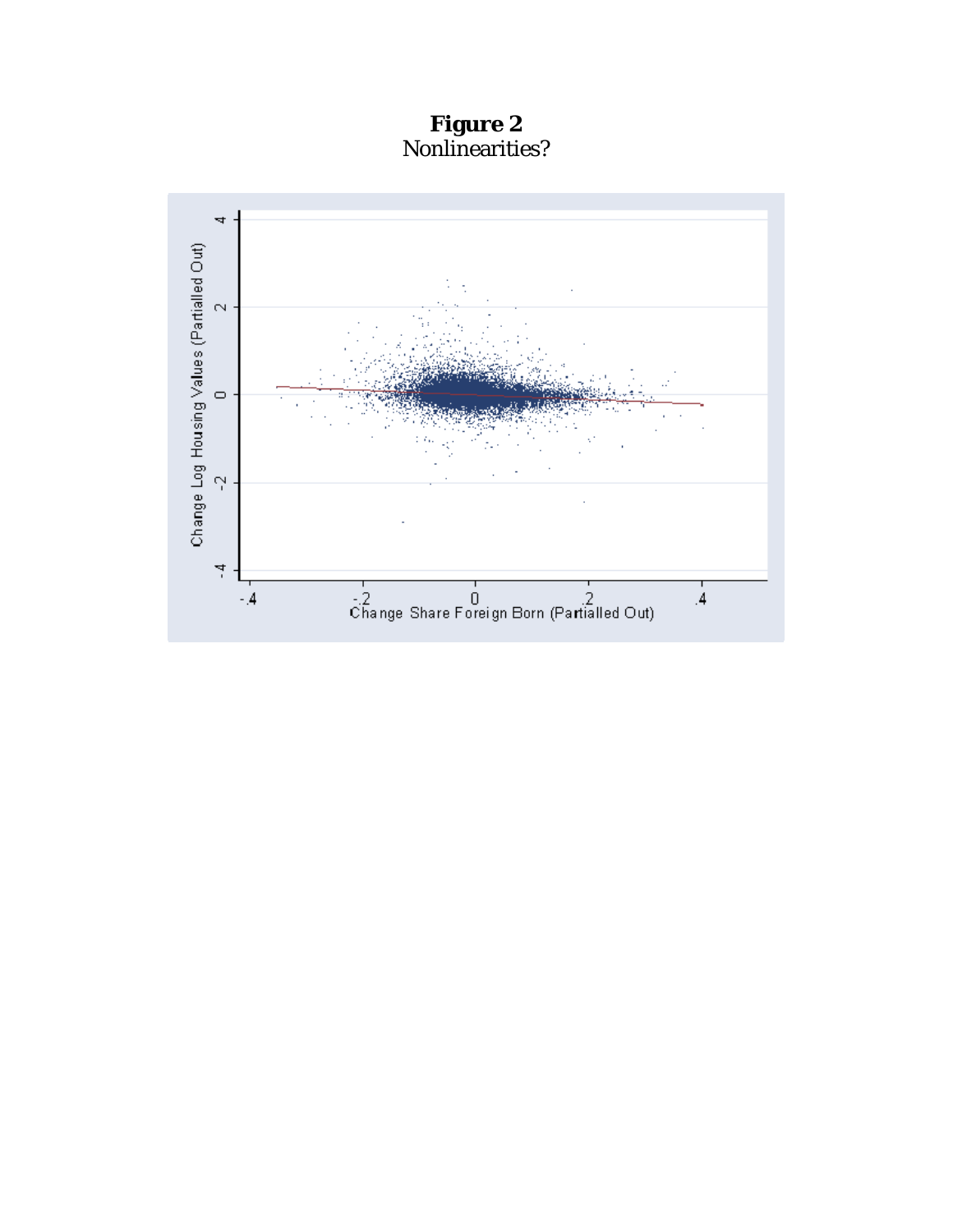**Figure 3 Diffusion of Immigrant Density (cities with growing immigration)** 





|   |  |             | $\mathsf C$ |
|---|--|-------------|-------------|
|   |  |             |             |
|   |  | $\mathsf B$ |             |
| A |  |             |             |
|   |  |             |             |
|   |  |             |             |

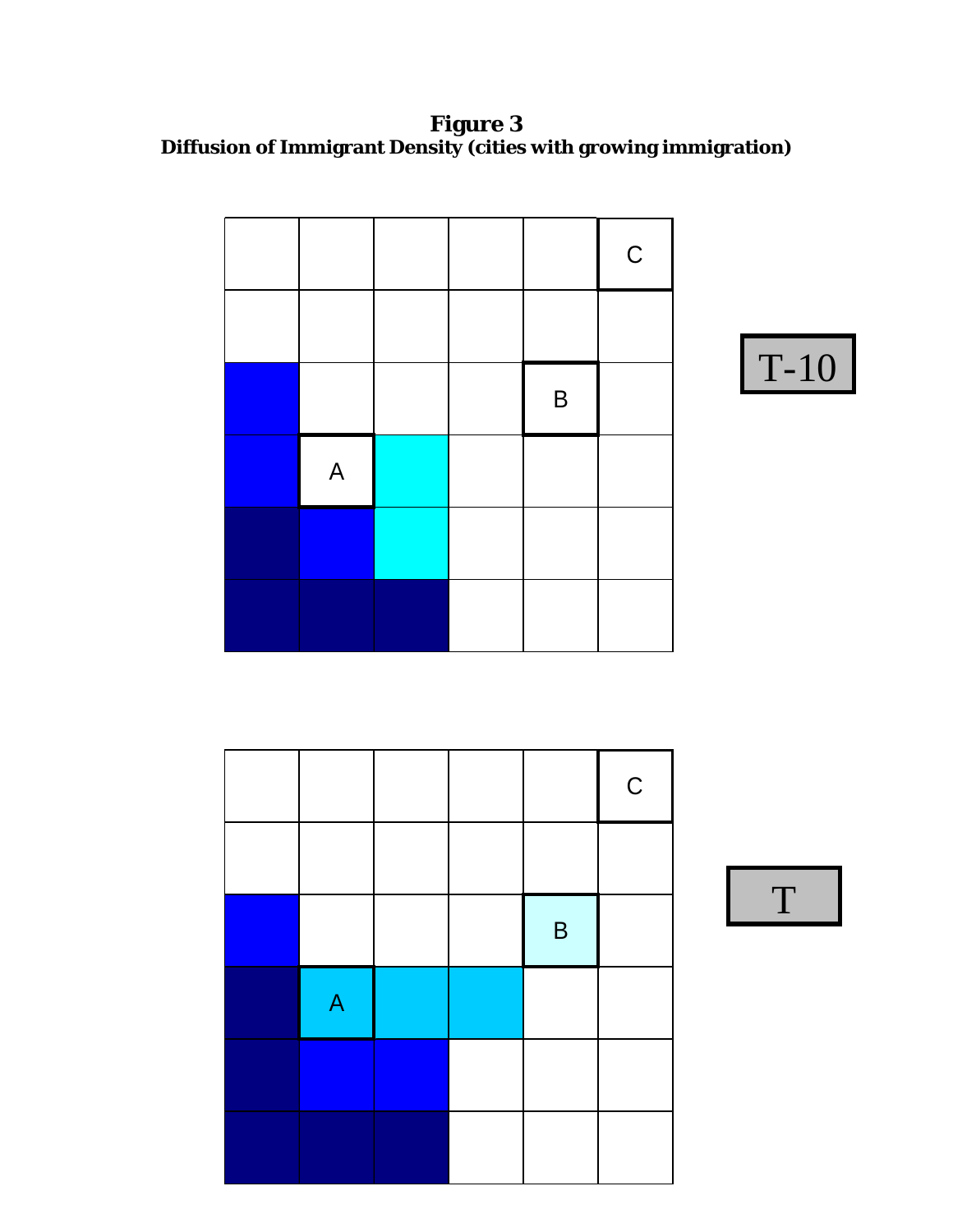**Figure 4**  Spatial Correlation in Immigrant Settlement

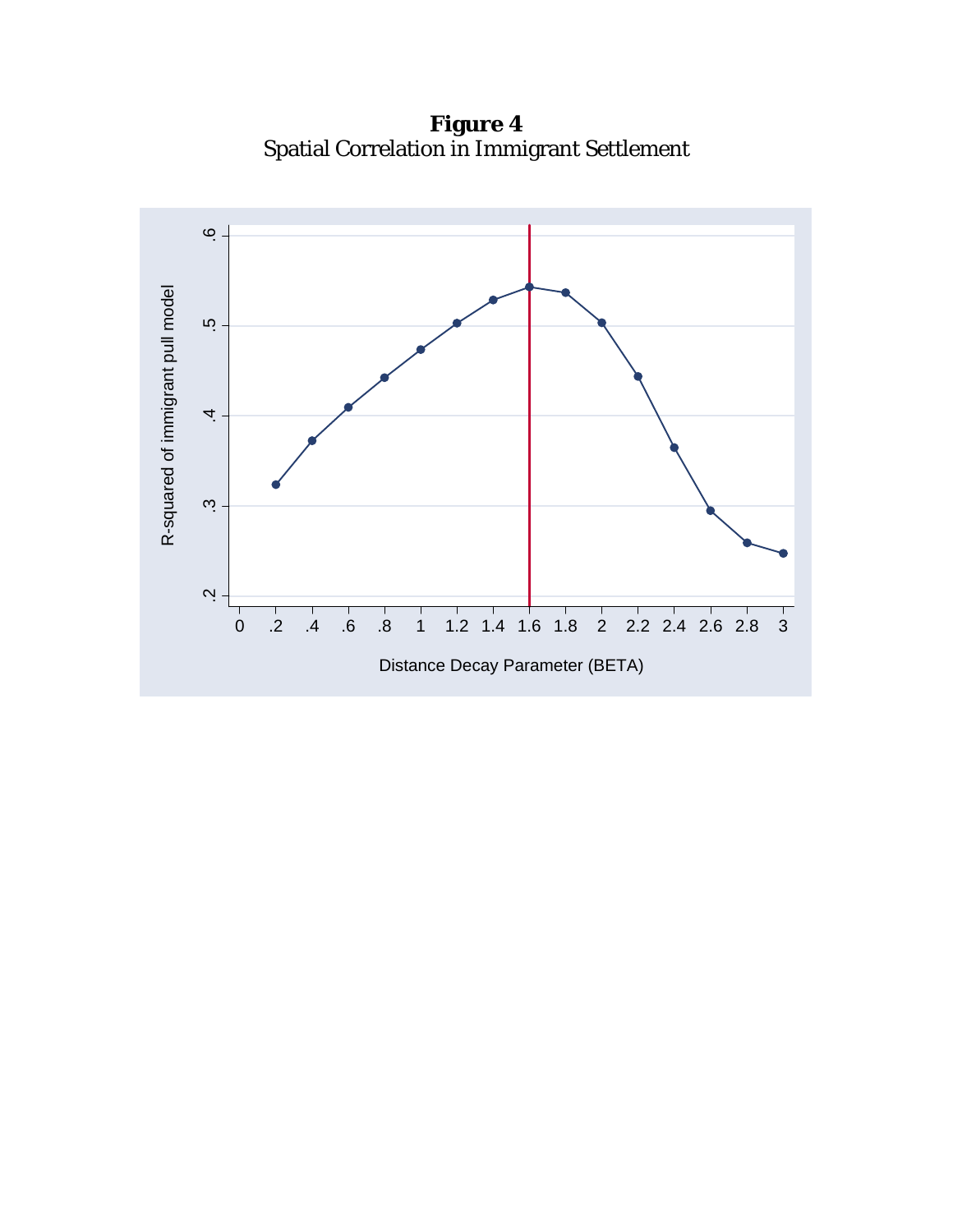**Figure 5**  Power of IV Instrument

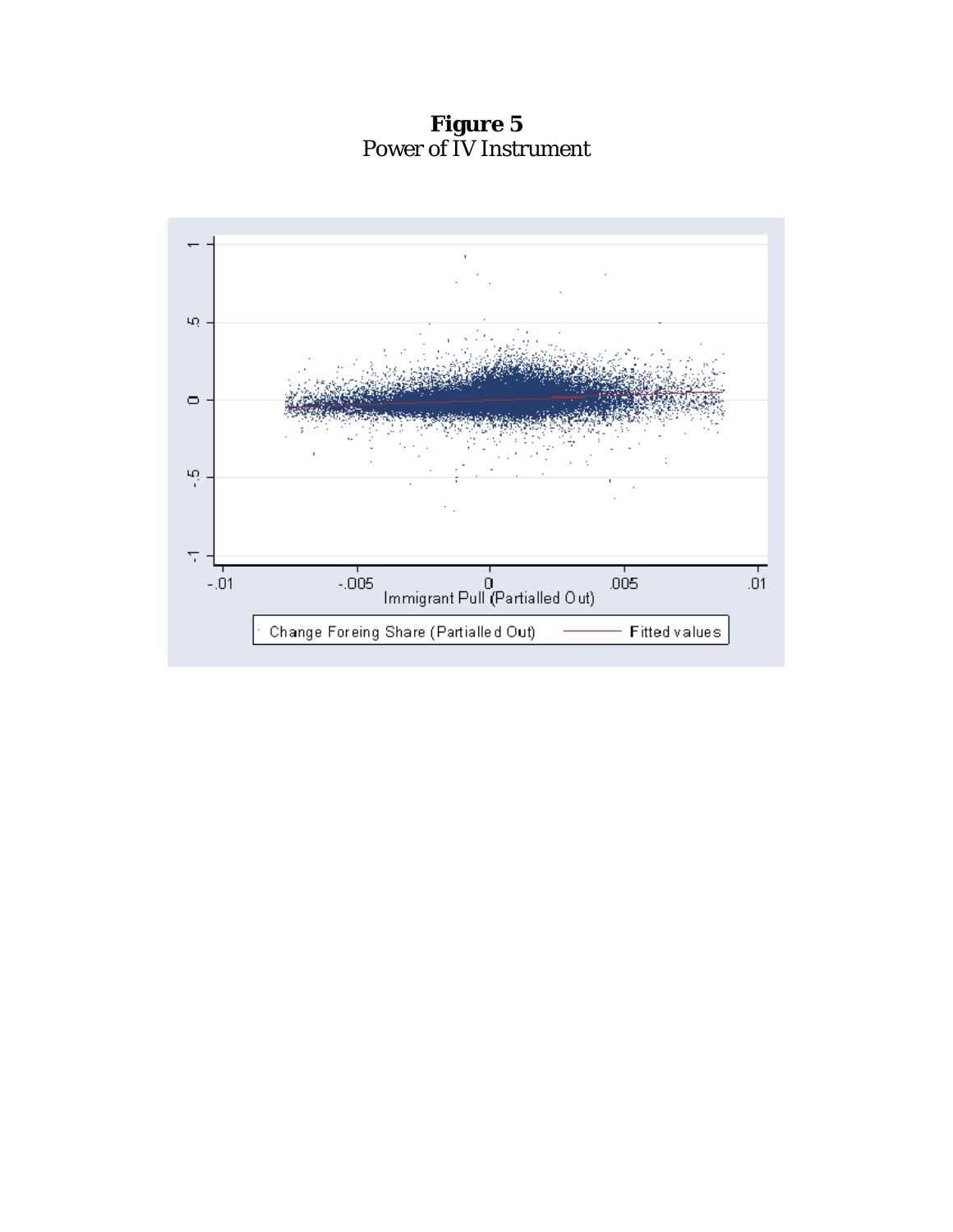**Figure 6 Diffusion of Immigrant Density. Similar Neighbors, different initial immigrant densities** 

|   |  | B |  |
|---|--|---|--|
|   |  |   |  |
|   |  |   |  |
| A |  |   |  |
|   |  |   |  |



|   |  | B |  |
|---|--|---|--|
|   |  |   |  |
|   |  |   |  |
| A |  |   |  |
|   |  |   |  |

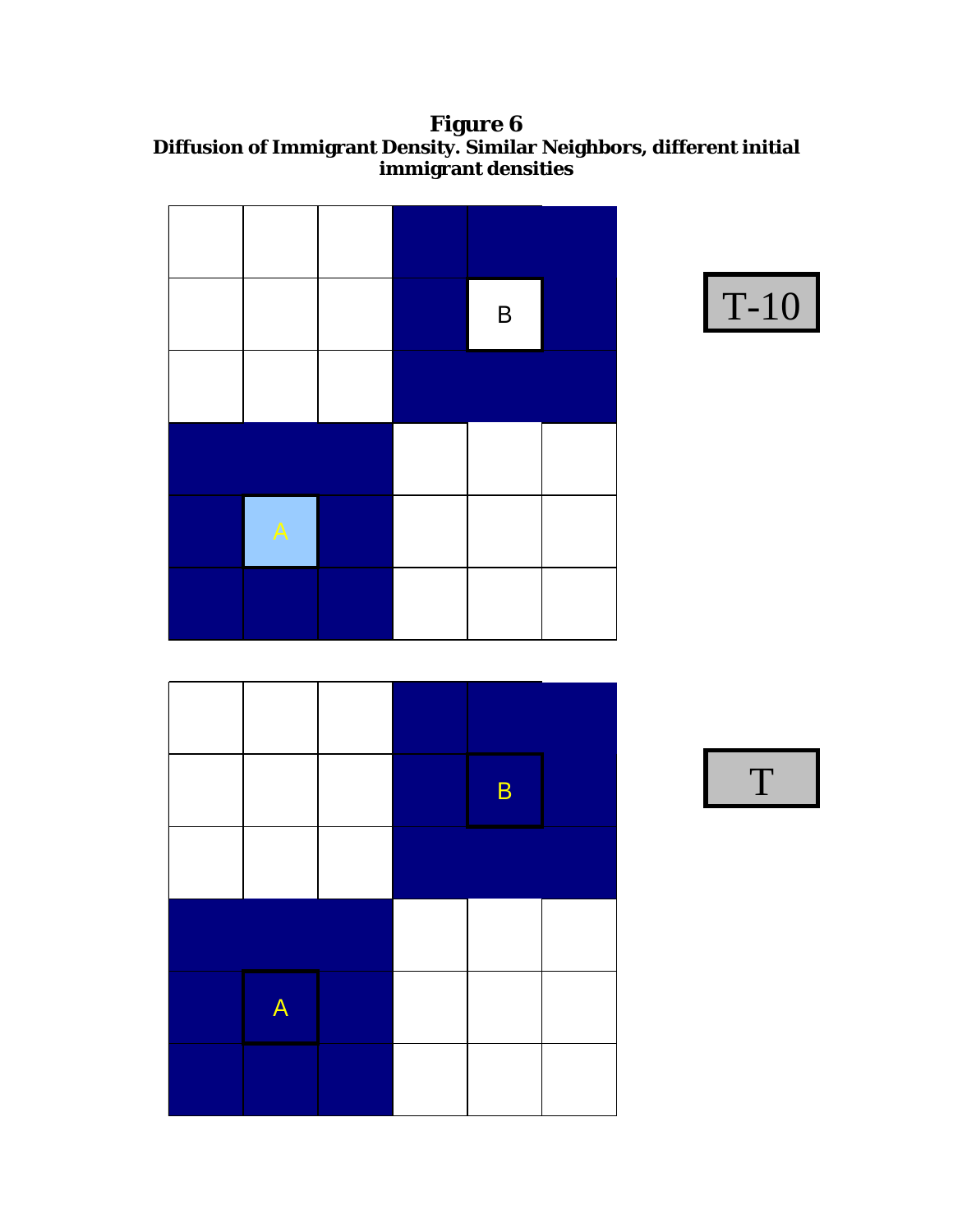#### **Figure 7 Diffusion of Immigrant Density. Similar Neighbors, different immigration inflows at the MSA level**

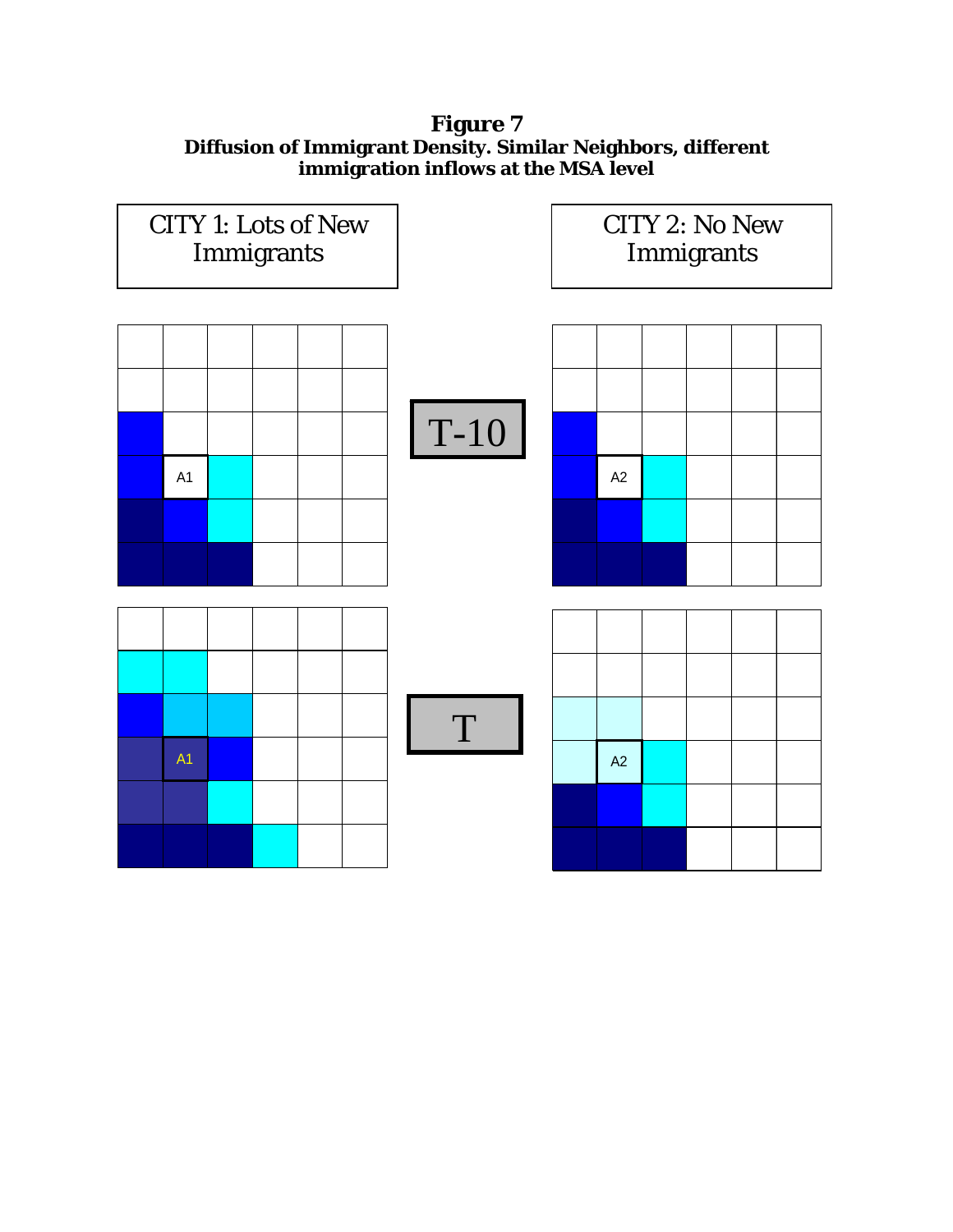**Figure 8**  Changes in Immigrant Density and Relative Housing Price Growth. Potential **Channels** 

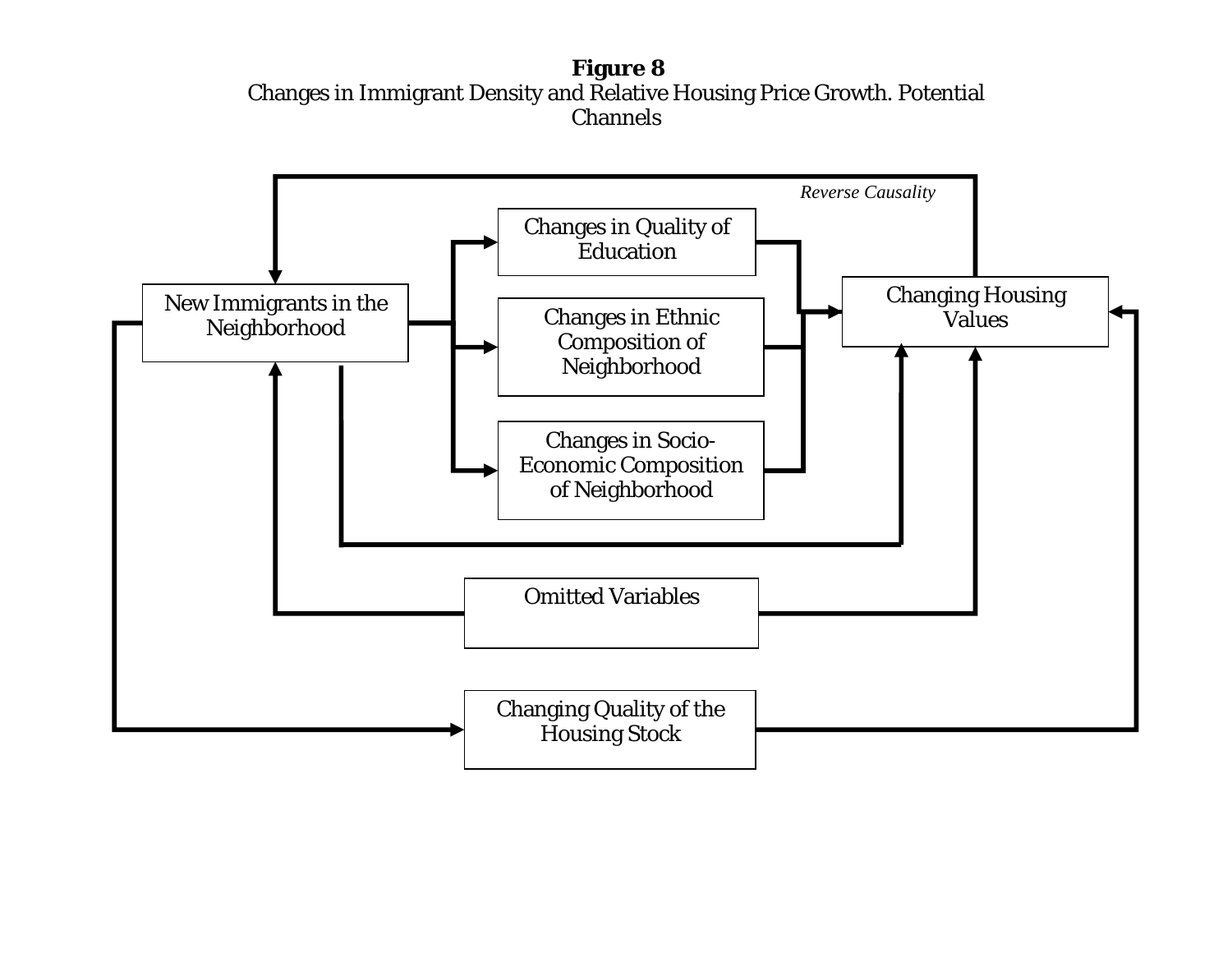**Figure 9** Manhattan. Share Foreign-Born by Tract. 2000



Notes: The color gradations correspond to ten deciles of the foreign-born density. Darker is higher. Tracts in white do not have available data.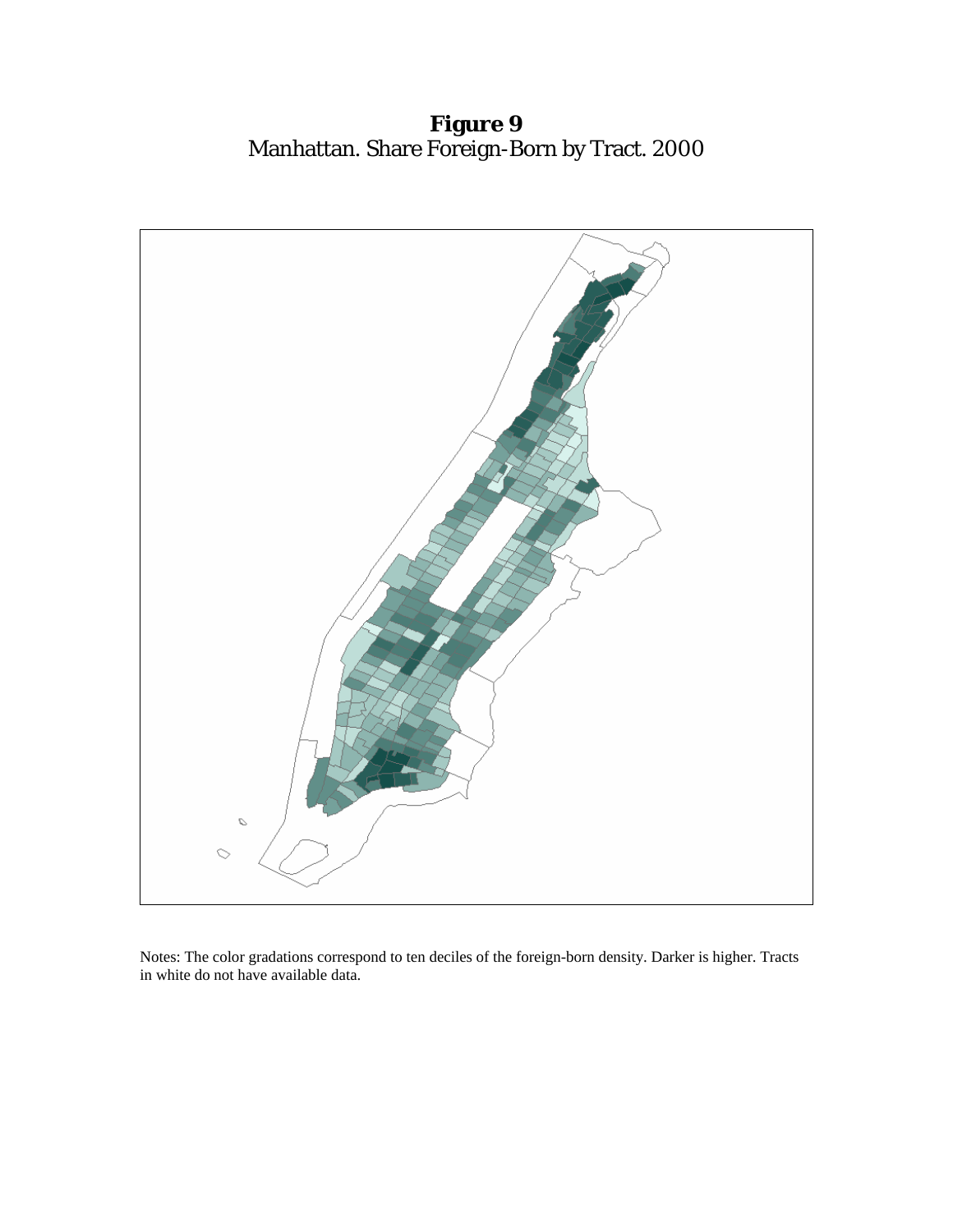**Figure 10** Manhattan. Share Asian by Tract. 2000



Notes: The color gradations correspond to ten deciles of the Asian ethnicity density. Darker is higher. Tracts in white do not have available data.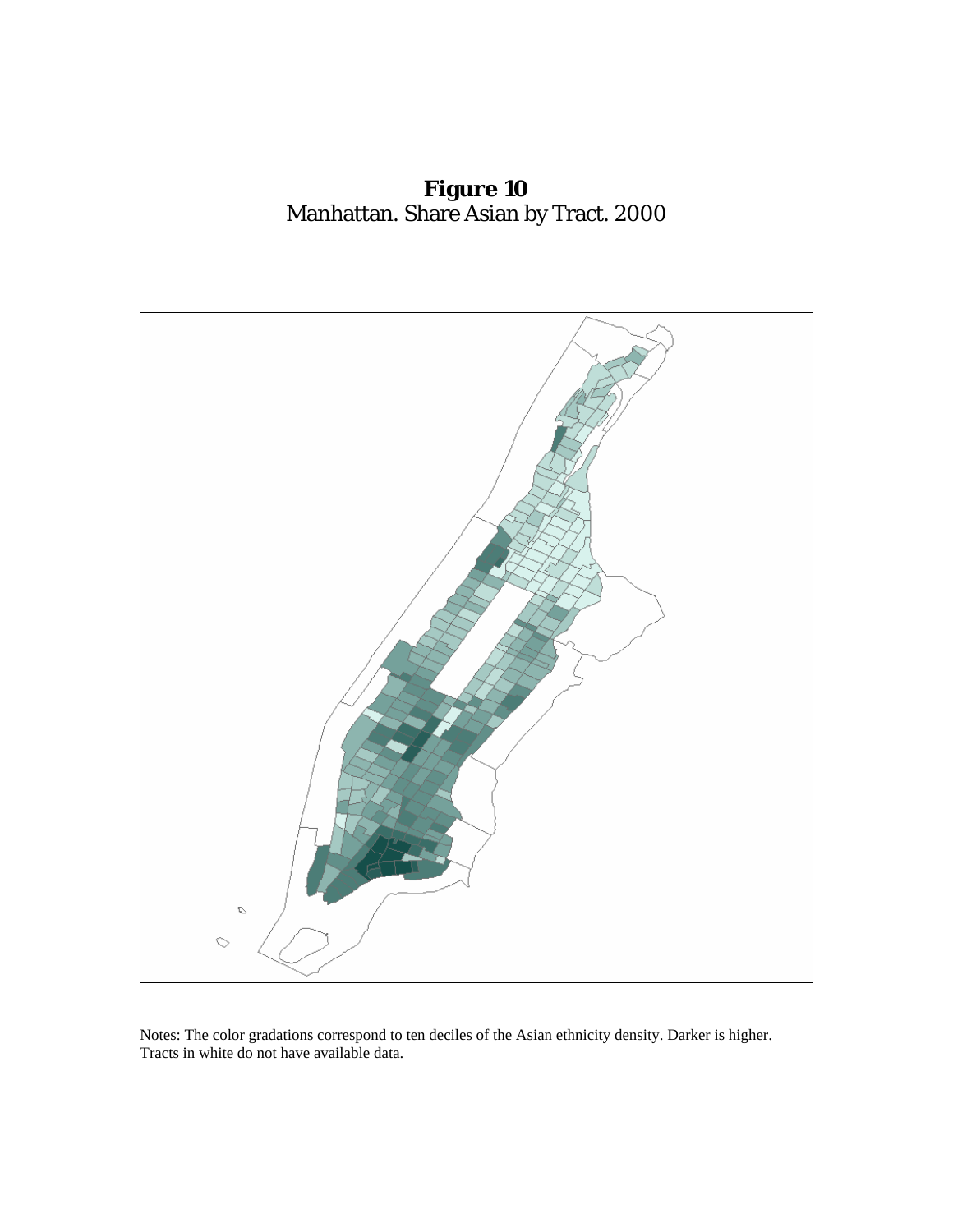**Figure 11** Manhattan. Housing Rents by Tract. 2000



Notes: The color gradations correspond to ten deciles of the distribution of rents across tracts. Darker is higher. Tracts in white do not have available data.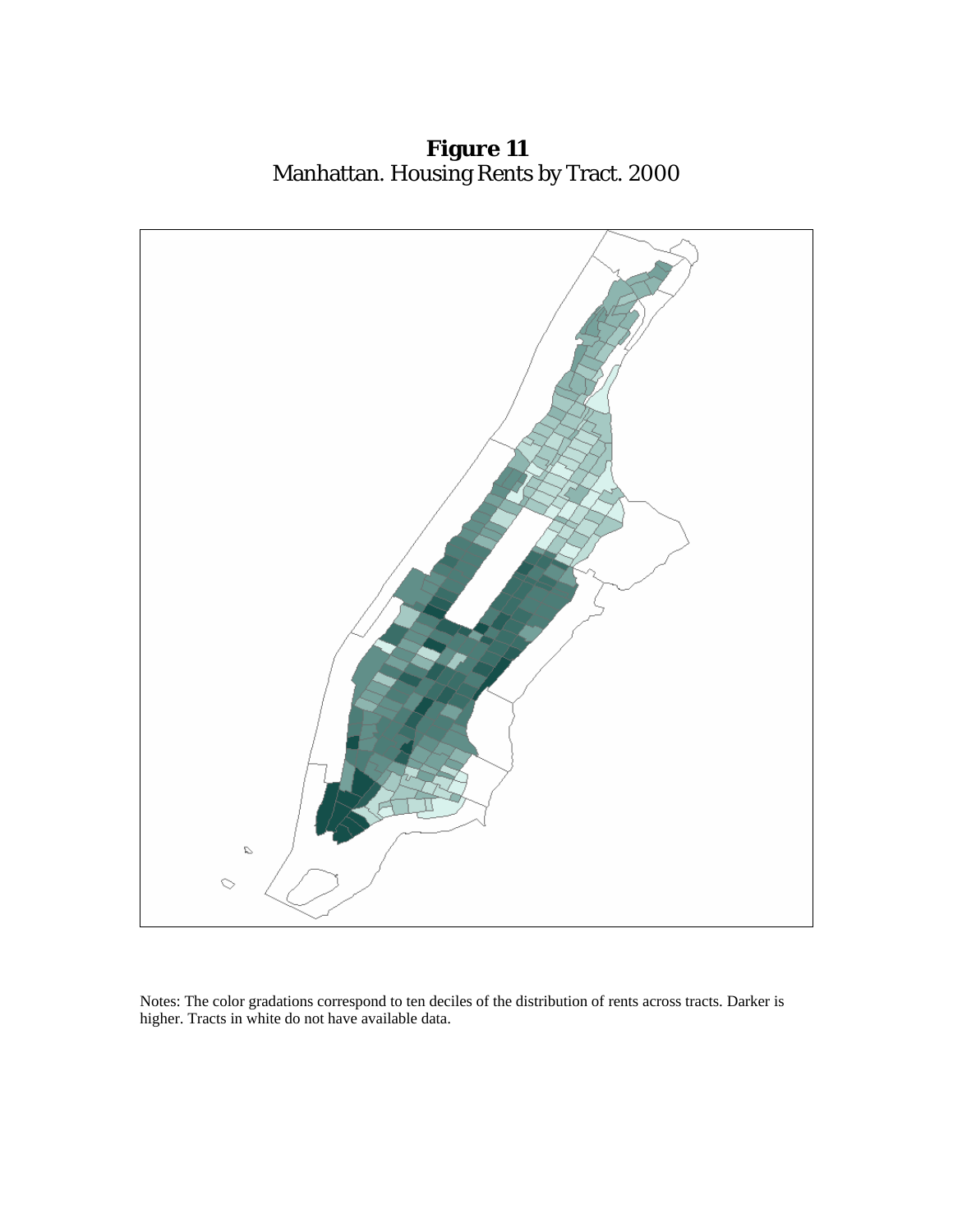**TABLE 1 Changes in the Foreign Born Share and Neighborhood Housing Values**

|                                                        | Change in Log Average Value |                           |                           |                           |                           |                                        |  |  |
|--------------------------------------------------------|-----------------------------|---------------------------|---------------------------|---------------------------|---------------------------|----------------------------------------|--|--|
|                                                        | (1)                         | (2)                       | (3)                       | (4)                       | (5)                       | (6)                                    |  |  |
| Change in Foreign Population/Population                | $-0.418$                    | $-0.24$                   | $-0.237$                  | $-0.251$                  | $-0.249$                  | $-0.242$                               |  |  |
| Share with Bachelor's Degree at T-10                   | $(0.016)$ ***               | $(0.015)***$<br>0.188     | $(0.015)$ ***<br>0.187    | $(0.015)$ ***<br>0.277    | $(0.015)$ ***<br>0.273    | $(0.015)$ ***<br>0.277                 |  |  |
| Share High School Drop Outs at T-10                    |                             | $(0.013)***$<br>0.222     | $(0.013)***$<br>0.223     | $(0.014)$ ***<br>0.226    | $(0.014)$ ***<br>0.239    | $(0.014)$ ***<br>0.232                 |  |  |
| Log Family Income at T-10                              |                             | $(0.013)***$<br>0         | $(0.013)***$<br>$-0.001$  | $(0.013)***$<br>0.125     | $(0.014)$ ***<br>0.118    | $(0.014)$ ***<br>0.091                 |  |  |
| Share Non-Hispanic White at T-10                       |                             | (0.007)<br>0.026          | (0.007)<br>0.026          | $(0.009)$ ***<br>0.044    | $(0.009)$ ***<br>0.036    | $(0.010)$ ***<br>0.036                 |  |  |
| Share 24 or younger                                    |                             | $(0.005)$ ***<br>$-0.175$ | $(0.005)$ ***<br>$-0.177$ | $(0.005)$ ***<br>$-0.294$ | $(0.005)$ ***<br>$-0.296$ | $(0.005)$ ***<br>$-0.298$              |  |  |
| Share 65 or older at T-10                              |                             | $(0.027)$ ***<br>$-0.14$  | $(0.027)$ ***<br>$-0.143$ | $(0.029)$ ***<br>$-0.139$ | $(0.031)***$<br>$-0.169$  | $(0.031)***$<br>$-0.167$               |  |  |
| Share Households Familiy+Kids at T-10                  |                             | $(0.022)$ ***<br>0.008    | $(0.022)$ ***<br>0.006    | $(0.022)$ ***<br>0.049    | $(0.023)***$<br>0.031     | $(0.023)***$<br>0.026                  |  |  |
| Ownership Rate at T-10 (Households)                    |                             | (0.016)<br>$-0.081$       | (0.016)<br>$-0.084$       | $(0.016)$ ***<br>$-0.124$ | $(0.017)^*$<br>$-0.117$   | (0.017)<br>$-0.117$                    |  |  |
| Vacancy Rate at T-10                                   |                             | $(0.013)***$<br>0.057     | $(0.013)***$<br>0.053     | $(0.013)***$<br>0.088     | $(0.014)$ ***<br>0.068    | $(0.014)$ ***<br>0.063                 |  |  |
| Log Density at T-1                                     |                             | $(0.022)***$<br>$-0.011$  | $(0.022)$ **<br>$-0.011$  | $(0.023)***$<br>$-0.011$  | $(0.024)$ ***<br>$-0.011$ | $(0.024)$ ***<br>$-0.011$              |  |  |
| Share Water Land Cover (1992)                          |                             | $(0.001)$ ***             | $(0.001)$ ***<br>0.057    | $(0.001)$ ***<br>0.078    | $(0.001)$ ***<br>0.07     | $(0.001)$ ***<br>0.068                 |  |  |
| Share Commercial, Industrial, Mining Land Cover (1992) |                             |                           | $(0.016)***$<br>$-0.033$  | $(0.017)$ ***<br>$-0.04$  | $(0.018)$ ***<br>$-0.048$ | $(0.018)$ ***<br>$-0.049$              |  |  |
| Log Average House Value at T-10                        |                             |                           | $(0.009)$ ***             | $(0.009)$ ***<br>$-0.168$ | $(0.009)$ ***<br>-0.153   | $(0.009)$ ***<br>$-0.146$              |  |  |
| Change in Log Value at T-10                            |                             |                           |                           | $(0.008)$ ***             | $(0.008)$ ***<br>$-0.015$ | $(0.008)$ ***<br>$-0.026$              |  |  |
| Change in Log Family Income at T-10                    |                             |                           |                           |                           | $(0.004)$ ***             | $(0.005)$ ***<br>0.056                 |  |  |
| Change in Log Family Income at T-10                    |                             |                           |                           |                           |                           | $(0.008)$ ***<br>0.101<br>$(0.012)***$ |  |  |
| <b>MSA-Year Fixed Effects</b>                          | yes                         | yes                       | yes                       | yes                       | yes                       | yes                                    |  |  |
| Change in Housing Quality<br>Housing Quality at T-10   | no<br>no                    | yes<br>yes                | yes<br>yes                | yes<br>yes                | yes<br>yes                | yes<br>yes                             |  |  |
| Observations                                           | 34835                       | 34833                     | 34833                     | 34833                     | 31117                     | 31116                                  |  |  |
| R-squared                                              | 0.79                        | 0.85                      | 0.85                      | 0.85                      | 0.86                      | 0.86                                   |  |  |

Robust standard errors in parentheses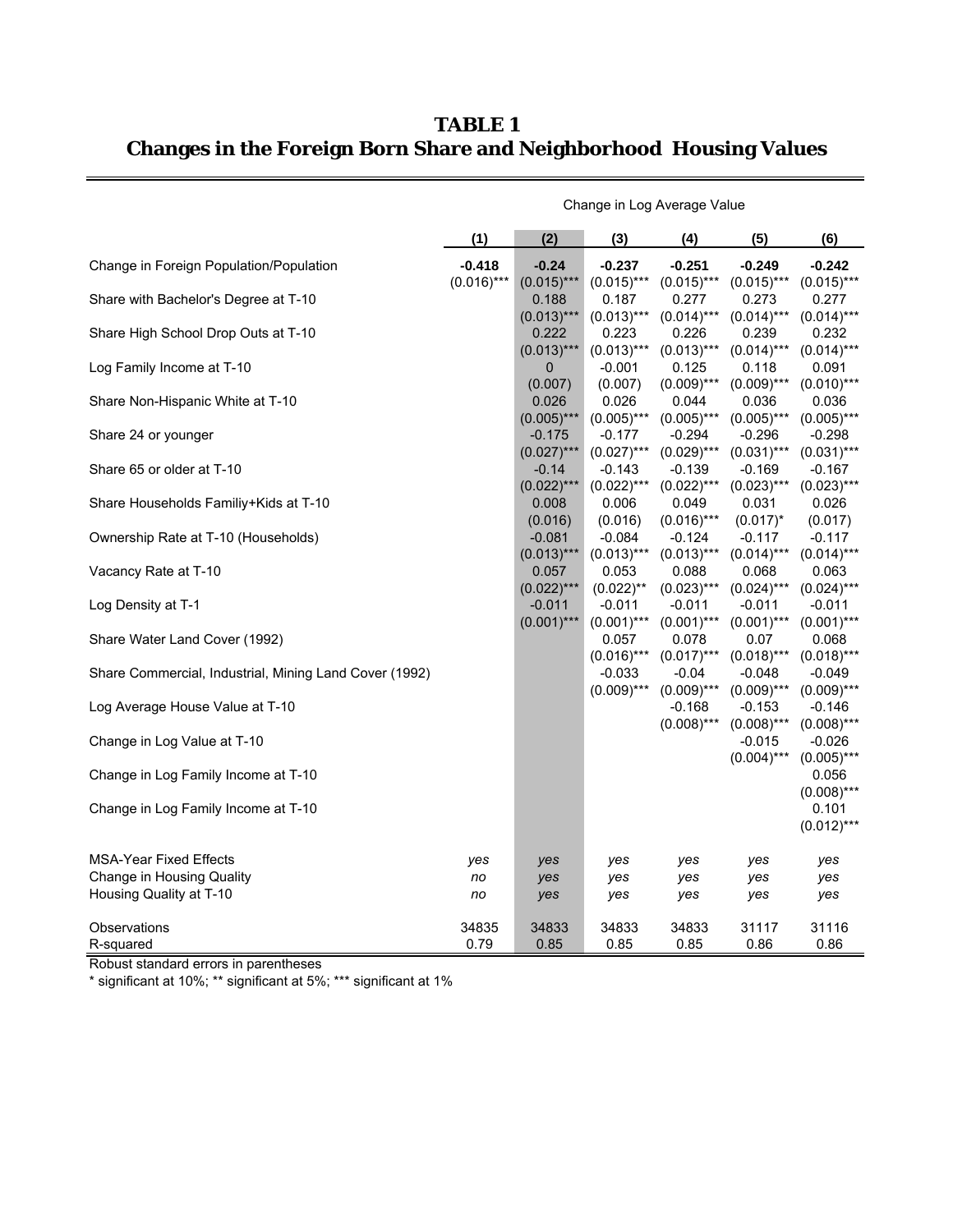| TABLE | Œ |
|-------|---|
|-------|---|

# **Immigration and Neighborhood Housing Values : Further Results**

|                                               | Change in Log Value:<br>Initially Non-Immigrant<br>neighborhoods | Change in Log<br>Median Value (1990s) | Change in Log<br>Average Value |
|-----------------------------------------------|------------------------------------------------------------------|---------------------------------------|--------------------------------|
|                                               | (1)                                                              | (2)                                   | (3)                            |
| Change in Foreign Population/Population       | $-0.287$                                                         | $-0.279$                              | $-0.234$                       |
|                                               | $(0.027)$ ***                                                    | $(0.057)$ ***                         | $(0.015)***$                   |
| Share with Bachelor's Degree at T-10          | 0.191                                                            | $-0.063$                              | 0.204                          |
|                                               | $(0.019)$ ***                                                    | (0.046)                               | $(0.013)***$                   |
| Share High School Drop Outs at T-10           | 0.249                                                            | $-0.041$                              | 0.251                          |
|                                               | $(0.022)***$                                                     | (0.051)                               | $(0.014)$ ***                  |
| Log Family Income at T-10                     | 0.025                                                            | 0.095                                 | 0.002                          |
|                                               | $(0.010)$ **                                                     | $(0.021)$ ***                         | (0.007)                        |
| Share Non-Hispanic White at T-10              | 0.01                                                             | 0.005                                 | 0.019                          |
|                                               | (0.006)                                                          | (0.018)                               | $(0.005)$ ***                  |
| Share 24 or younger                           | $-0.188$                                                         | 0.465                                 | $-0.221$                       |
|                                               | $(0.039)$ ***                                                    | $(0.087)$ ***                         | $(0.028)$ ***                  |
| Share 65 or older at T-10                     | $-0.112$                                                         | 0.266                                 | $-0.137$                       |
|                                               | $(0.031)$ ***                                                    | $(0.076)$ ***                         | $(0.022)***$                   |
| Share Households Familiy+Kids at T-10         | 0.059                                                            | 0.277                                 | 0.049                          |
|                                               | $(0.024)$ **                                                     | $(0.057)$ ***                         | $(0.017)$ ***                  |
| Ownership Rate at T-10 (Households)           | $-0.085$                                                         | $-0.106$                              | $-0.084$                       |
|                                               | $(0.018)***$                                                     | $(0.046)$ **                          | $(0.013)***$                   |
| Vacancy Rate at T-10                          | 0.064                                                            | 0.12                                  | 0.054                          |
|                                               | $(0.029)$ **                                                     | $(0.067)^*$                           | $(0.022)$ **                   |
| Log Density at T-1                            | $-0.011$                                                         | 0.004                                 | $-0.011$                       |
|                                               | $(0.002)$ ***                                                    | (0.005)                               | $(0.001)$ ***                  |
| Foreign Population at T-10/Population at T-10 |                                                                  |                                       | $-0.09$<br>$(0.013)***$        |
| <b>MSA-Year Fixed Effects</b>                 | yes                                                              | yes                                   | yes                            |
| <b>Change in Housing Quality</b>              | yes                                                              | yes                                   | yes                            |
| Housing Quality at T-10                       | yes                                                              | yes                                   | yes                            |
| Observations                                  | 17364                                                            | 21681                                 | 34833                          |
| R-squared                                     | 0.85                                                             | 0.39                                  | 0.85                           |

Robust standard errors in parentheses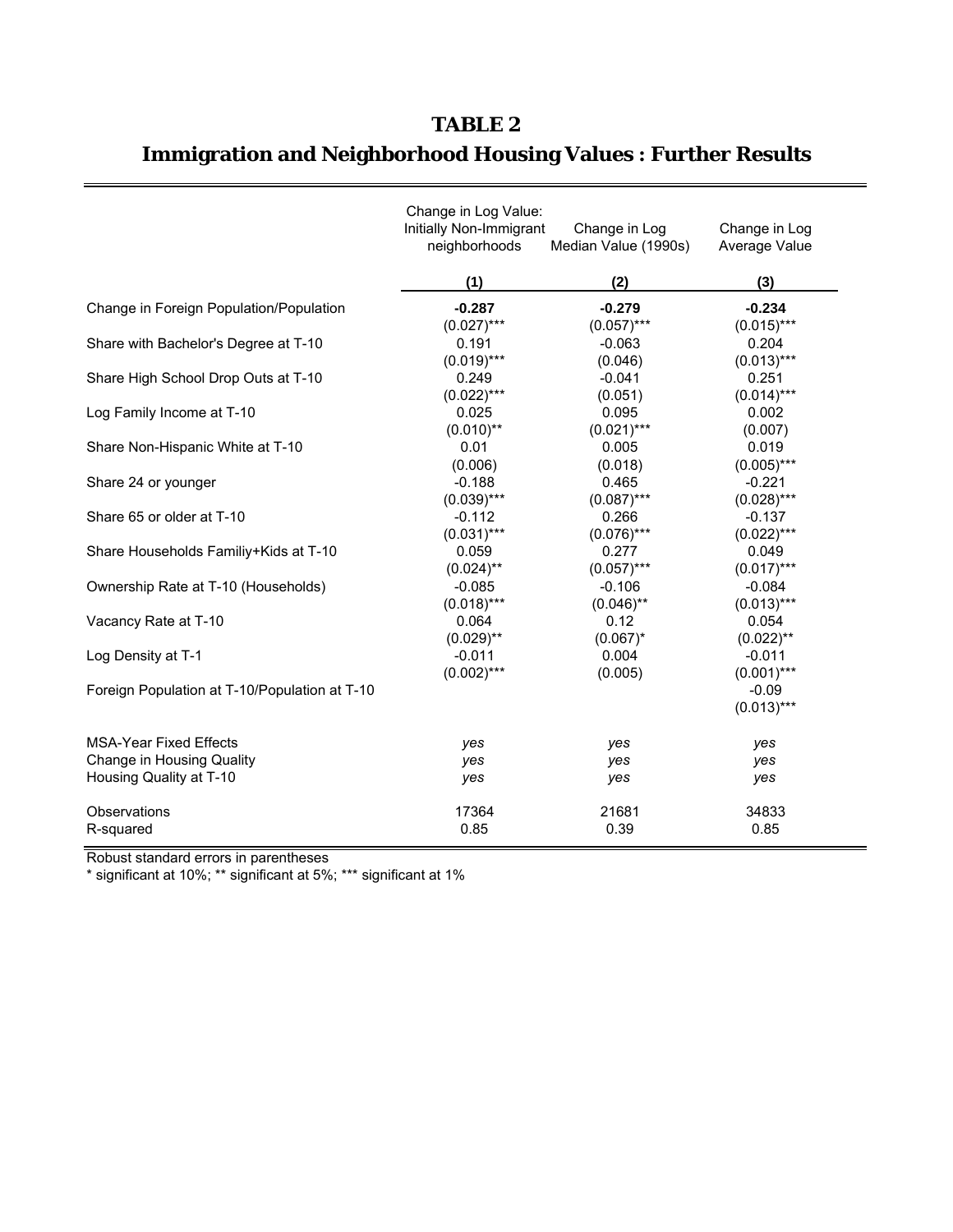#### **TABLE 3** Immigrants and Housing Quality/Investments (AHS: 2001 and 2003)

|                                                              | Open cracks<br>wider than<br>dime<br>(1) | Neighbor-<br>hood has<br>crime<br>(2) | Windows<br>covered with<br>metal bars<br>(3) | Windows<br>broken<br>(4) | Holes/<br>cracks or<br>crumbling in<br>foundation<br>(5) | Roof has<br>holes<br>(6) | Roof<br>missing<br>shingles/<br>other roofing<br>materials<br>(7) | Outside<br>walls<br>missing<br>siding/<br>bricks/etc<br>(8) | Roof's<br>surface sags slope/lean/sl<br>or is uneven<br>(9) | Outside<br>walls<br>ant/buckle<br>(10) | Evidence of<br>rodents in<br>unit<br>(11) | Garage or<br>carport with<br>unit<br>(12) | Holes in<br>floor<br>(13) | Neighbor-<br>hood has<br>bad smells<br>(14) | Total<br>Renovation<br>Expenditures<br>(15) |
|--------------------------------------------------------------|------------------------------------------|---------------------------------------|----------------------------------------------|--------------------------|----------------------------------------------------------|--------------------------|-------------------------------------------------------------------|-------------------------------------------------------------|-------------------------------------------------------------|----------------------------------------|-------------------------------------------|-------------------------------------------|---------------------------|---------------------------------------------|---------------------------------------------|
| Any foreign-born person in household (1=Yes, 0=No)           | $-0.003$                                 | 0.001                                 | 0.009                                        | 0.004                    | 0.001                                                    | 0.001                    | 0.012                                                             | 0.004                                                       | $-0.009$                                                    | $\Omega$                               | $-0.001$                                  | 0.006                                     | 0.003                     | 0.007                                       | 99.462                                      |
|                                                              | (0.009)                                  | (0.014)                               | (0.006)                                      | (0.008)                  | (0.007)                                                  | (0.006)                  | (0.009)                                                           | (0.007)                                                     | (0.007)                                                     | (0.005)                                | (0.016)                                   | (0.010)                                   | (0.004)                   | (0.010)                                     | (600.262)                                   |
| In(Income) (Income for Column 15)                            | $-0.002$                                 | $-0.004$                              | 0.003                                        | $-0.001$                 | $\mathbf 0$                                              | 0                        | $-0.001$                                                          | $-0.002$                                                    | $-0.002$                                                    | $-0.001$                               | 0.006                                     | $\mathbf 0$                               | $-0.001$                  | $-0.001$                                    | 0.003                                       |
|                                                              | (0.002)                                  | (0.003)                               | $(0.001)$ **                                 | (0.002)                  | (0.001)                                                  | (0.001)                  | (0.002)                                                           | (0.001)                                                     | (0.001)                                                     | (0.001)                                | $(0.003)$ **                              | (0.002)                                   | (0.001)                   | (0.002)                                     | $(0.001)$ ***                               |
| Married (1=Yes, 0=No)                                        | 0.004                                    | 0.017                                 | 0.003                                        | $-0.001$                 | 0.01                                                     | 0.004                    | $-0.008$                                                          | 0.003                                                       | 0.007                                                       | $-0.003$                               | $-0.004$                                  | 0.009                                     | $-0.001$                  | $-0.007$                                    | 259.155                                     |
|                                                              | (0.007)                                  | (0.012)                               | (0.005)                                      | (0.007)                  | $(0.006)^*$                                              | (0.005)                  | (0.007)                                                           | (0.006)                                                     | (0.006)                                                     | (0.004)                                | (0.014)                                   | (0.009)                                   | (0.003)                   | (0.008)                                     | (492.479)                                   |
| Sex of householder (1=Male, 0=Female)                        | $-0.013$                                 | $-0.007$                              | $-0.007$                                     | $-0.008$                 | $-0.007$                                                 | $-0.015$                 | 0.003                                                             | 0.002                                                       | $-0.011$                                                    | $-0.001$                               | $-0.013$                                  | $-0.007$                                  | $-0.005$                  | 0.008                                       | $-126.111$                                  |
|                                                              | $(0.007)^*$                              | (0.011)                               | (0.005)                                      | (0.007)                  | (0.006)                                                  | $(0.005)***$             | (0.007)                                                           | (0.005)                                                     | $(0.005)$ **                                                | (0.004)                                | (0.013)                                   | (0.008)                                   | (0.003)                   | (0.008)                                     | (471.364)                                   |
| Age of householder                                           | $-0.001$                                 | $\mathbf 0$                           | $\mathbf 0$                                  | $-0.001$                 | $\mathbf 0$                                              | $\Omega$                 | $-0.001$                                                          | 0                                                           | $-0.001$                                                    | $\Omega$                               | $\mathbf 0$                               | $\mathbf 0$                               | $\Omega$                  | $-0.001$                                    | $-40.97$                                    |
|                                                              | $(0.000)$ **                             | (0.000)                               | (0.000)                                      | $(0.000)$ **             | (0.000)                                                  | $(0.000)^*$              | $(0.000)$ ***                                                     | (0.000)                                                     | $(0.000)$ ***                                               | (0.000)                                | (0.000)                                   | (0.000)                                   | $(0.000)$ **              | $(0.000)^*$                                 | $(17.943)$ **                               |
| Head of household is white (1=Yes, 0=No)                     | $-0.015$                                 | 0.012                                 | $-0.013$                                     | 0.004                    | $-0.02$                                                  | $-0.002$                 | $\mathbf 0$                                                       | $-0.019$                                                    | $-0.012$                                                    | $-0.003$                               | $-0.026$                                  | 0.008                                     | $-0.01$                   | 0.003                                       | $-432.127$                                  |
|                                                              | (0.009)                                  | (0.015)                               | $(0.007)^*$                                  | (0.009)                  | $(0.007)$ ***                                            | (0.006)                  | (0.009)                                                           | $(0.007)$ ***                                               | $(0.007)^*$                                                 | (0.005)                                | (0.017)                                   | (0.011)                                   | $(0.004)$ **              | (0.010)                                     | (615.095)                                   |
| Same Household as in 2001 (2003 always 1; 2001: 1=Yes, 0=No) | $-0.007$                                 | 0.043                                 | 0.004                                        | $-0.001$                 | 0.019                                                    | $-0.003$                 | $-0.01$                                                           | $-0.009$                                                    | $-0.007$                                                    | $-0.012$                               | 0.069                                     | $-0.008$                                  | $-0.007$                  | 0.002                                       | 1,886.89                                    |
|                                                              | (0.009)                                  | $(0.015)$ ***                         | (0.007)                                      | (0.009)                  | $(0.008)$ **                                             | (0.006)                  | (0.009)                                                           | (0.007)                                                     | (0.007)                                                     | $(0.005)$ **                           | $(0.017)$ ***                             | (0.011)                                   | (0.004)                   | (0.010)                                     | $(639.489)$ **                              |
| <b>Houisng Unit Fixed Effects</b>                            | yes                                      | yes                                   | yes                                          | yes                      | yes                                                      | yes                      | yes                                                               | yes                                                         | yes                                                         | yes                                    | yes                                       | yes                                       | yes                       | ves                                         | yes                                         |
| <b>Education dummies</b>                                     | yes                                      | yes                                   | ves                                          | yes                      | yes                                                      | yes                      | yes                                                               | yes                                                         | yes                                                         | yes                                    | yes                                       | yes                                       | yes                       | yes                                         | yes                                         |
| Number of Housing Units                                      | 27044                                    | 26782                                 | 26736                                        | 26741                    | 26701                                                    | 26728                    | 26721                                                             | 26737                                                       | 26728                                                       | 26736                                  | 27044                                     | 27025                                     | 27044                     | 26834                                       | 27281                                       |

Standard errors in parentheses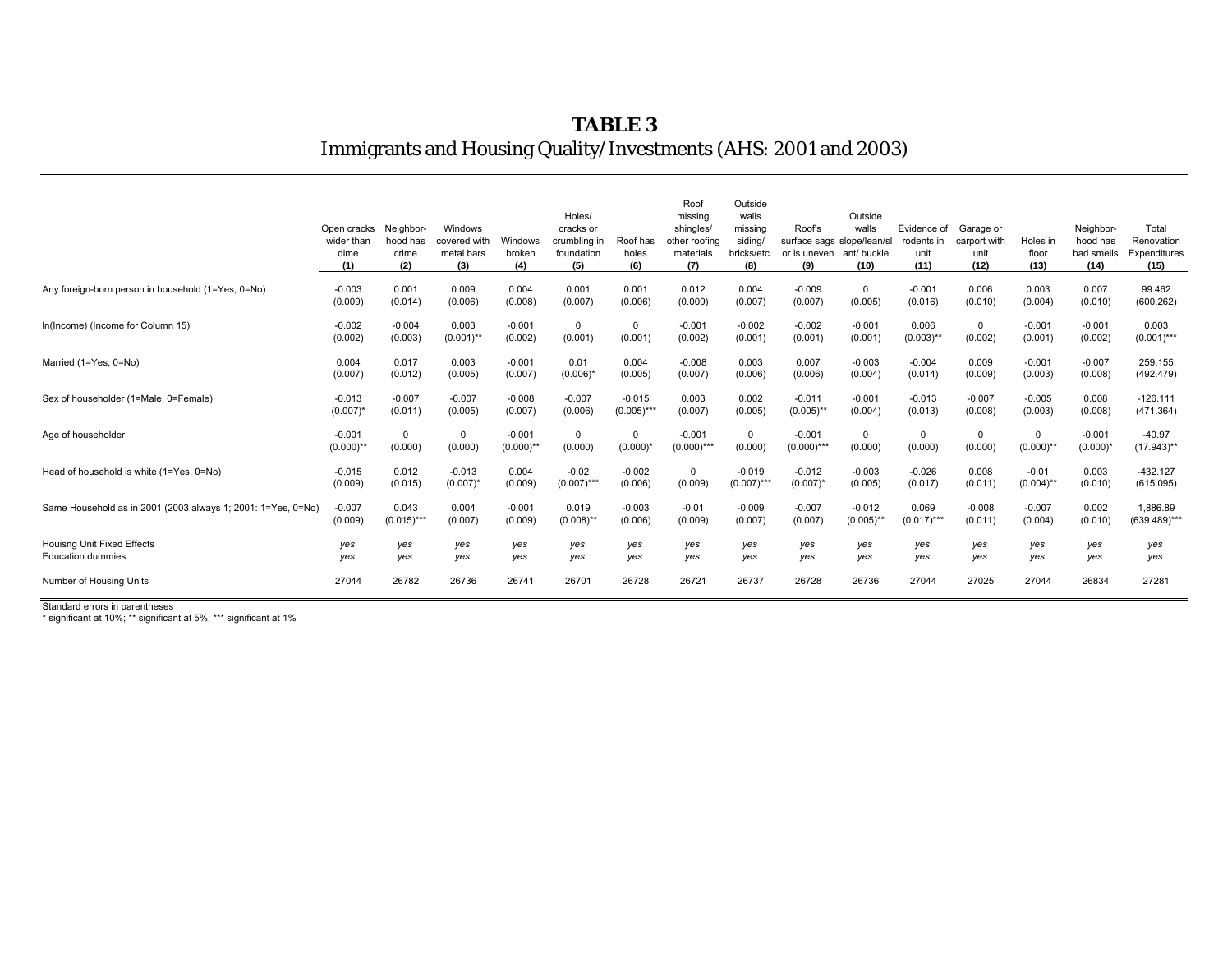## **TABLE 4 Gravity Pull Instrument**

|                                         | Change in Log Average Value |                          |                           |                                                                                                                 |                                                                                                       |  |  |
|-----------------------------------------|-----------------------------|--------------------------|---------------------------|-----------------------------------------------------------------------------------------------------------------|-------------------------------------------------------------------------------------------------------|--|--|
|                                         | (1)                         | (2)                      | (3)                       | (4)                                                                                                             | (5)                                                                                                   |  |  |
| Change in Foreign Population/Population | $-0.346$<br>$(0.081)$ ***   | $-0.581$<br>$(0.131)***$ | $-0.202$<br>$(0.148)$ *** | $-0.186$<br>$(0.050)$ ***                                                                                       | $-0.184$<br>$(0.053)***$                                                                              |  |  |
| Share Foreign-Born at T-10              |                             |                          | $-0.092$<br>$(0.014)***$  | $-0.093$<br>$(0.013)***$                                                                                        | $-0.092$<br>$(0.013)***$                                                                              |  |  |
| Gravity Pull <sup>+</sup>               |                             |                          |                           |                                                                                                                 | $-0.139$<br>(0.393)                                                                                   |  |  |
| Other variables in Table 1, Column 2    | no                          | yes                      | yes                       | yes                                                                                                             | yes                                                                                                   |  |  |
| <b>MSA-Year Fixed Effects</b>           | yes                         | yes                      | yes                       | yes                                                                                                             | yes                                                                                                   |  |  |
| Instruments                             | <b>Gravity Pull</b>         | <b>Gravity Pull</b>      | <b>Gravity Pull</b>       | Gravity Pull,<br>Gravity Pull *<br><b>MSA</b><br>Immigration,<br>Gravity Pull*<br>Share Foreign<br>Born at T-10 | Gravity Pull,<br>Gravity Pull *<br>MSA Immigration,<br>Gravity Pull*<br>Share Foreign<br>Born at T-10 |  |  |
| F-test of excluded variables            | 75.75                       | 30.34                    | 22.12                     | 364.07                                                                                                          | 335.81                                                                                                |  |  |
| N                                       | 34833                       | 34833                    | 34833                     | 34833                                                                                                           | 34833                                                                                                 |  |  |

Robust standard errors in parentheses

\* significant at 10%; \*\* significant at 5%; \*\*\* significant at 1%

+ As defined in text and divided by 1,000,0000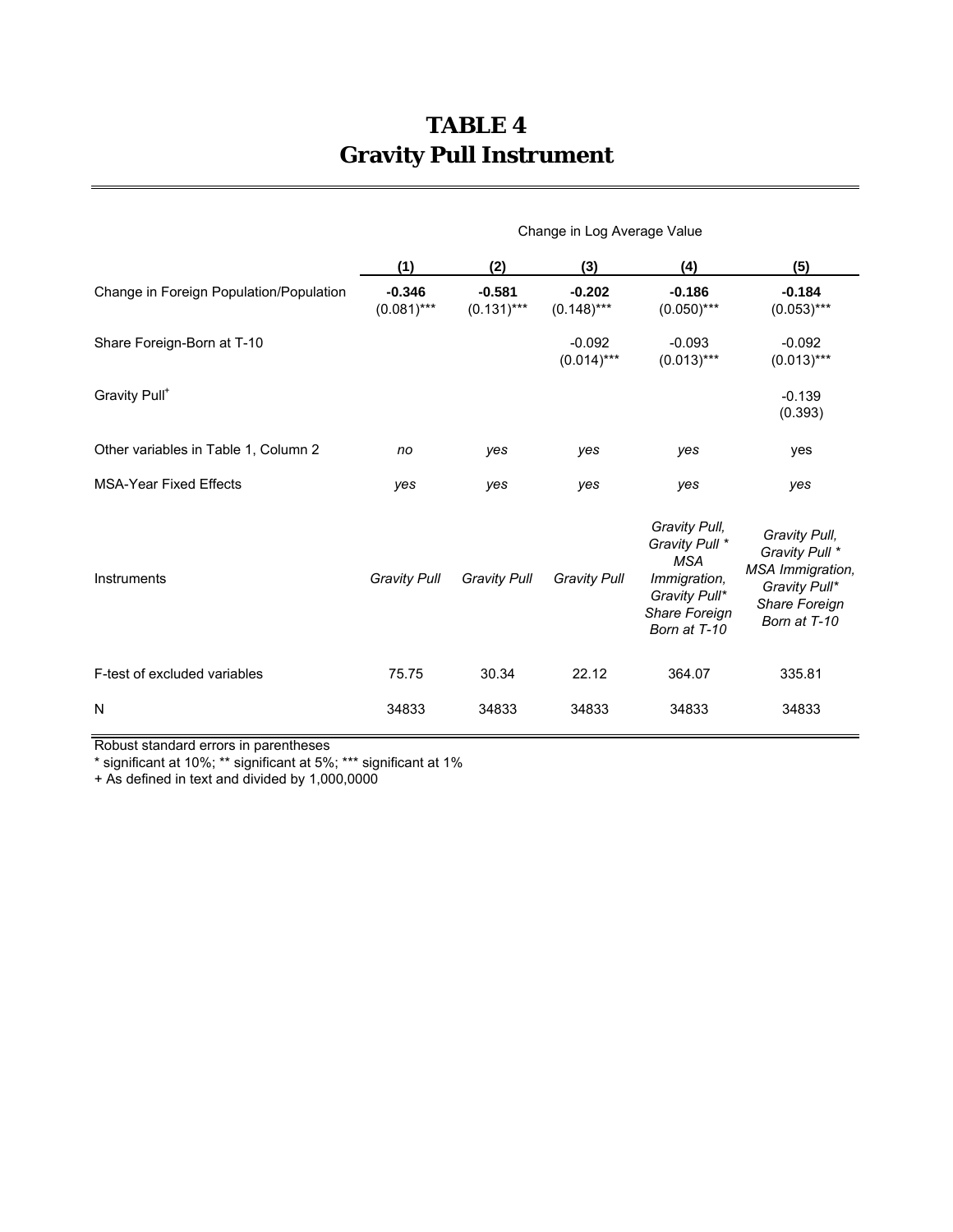# **TABLE 5 Immigrant Inflows and Native Mobility (Within MSA)**

|                                           | Change in Native Population/<br>Population at T-10 |                                                                                                                 | (Change Non-Hispanic<br>White Population)/<br>(Population at T-10) |                                                                                                                 |  |
|-------------------------------------------|----------------------------------------------------|-----------------------------------------------------------------------------------------------------------------|--------------------------------------------------------------------|-----------------------------------------------------------------------------------------------------------------|--|
|                                           | (1)                                                | (2)                                                                                                             | (3)                                                                | (4)                                                                                                             |  |
| Change in foreign born/Population at T-10 | 1.244<br>$(0.108)$ ***                             | $-0.137$<br>$(0.043)$ ***                                                                                       | 0.772<br>$(0.105)$ ***                                             | $-0.675$<br>$(0.045)$ ***                                                                                       |  |
| Other variables in Table 5, Column 5      | yes                                                | yes                                                                                                             | yes                                                                | yes                                                                                                             |  |
| Instruments                               | None                                               | Gravity Pull,<br>Gravity Pull *<br><b>MSA</b><br>Immigration,<br>Gravity Pull*<br>Share Foreign<br>Born at T-10 | None                                                               | Gravity Pull,<br>Gravity Pull *<br><b>MSA</b><br>Immigration,<br>Gravity Pull*<br>Share Foreign<br>Born at T-10 |  |
| N                                         | 36847                                              | 36847                                                                                                           | 36847                                                              | 36847                                                                                                           |  |

Robust standard errors in parentheses

\* significant at 10%; \*\* significant at 5%; \*\*\* significant at 1%

+ As defined in text and divided by 1,000,0000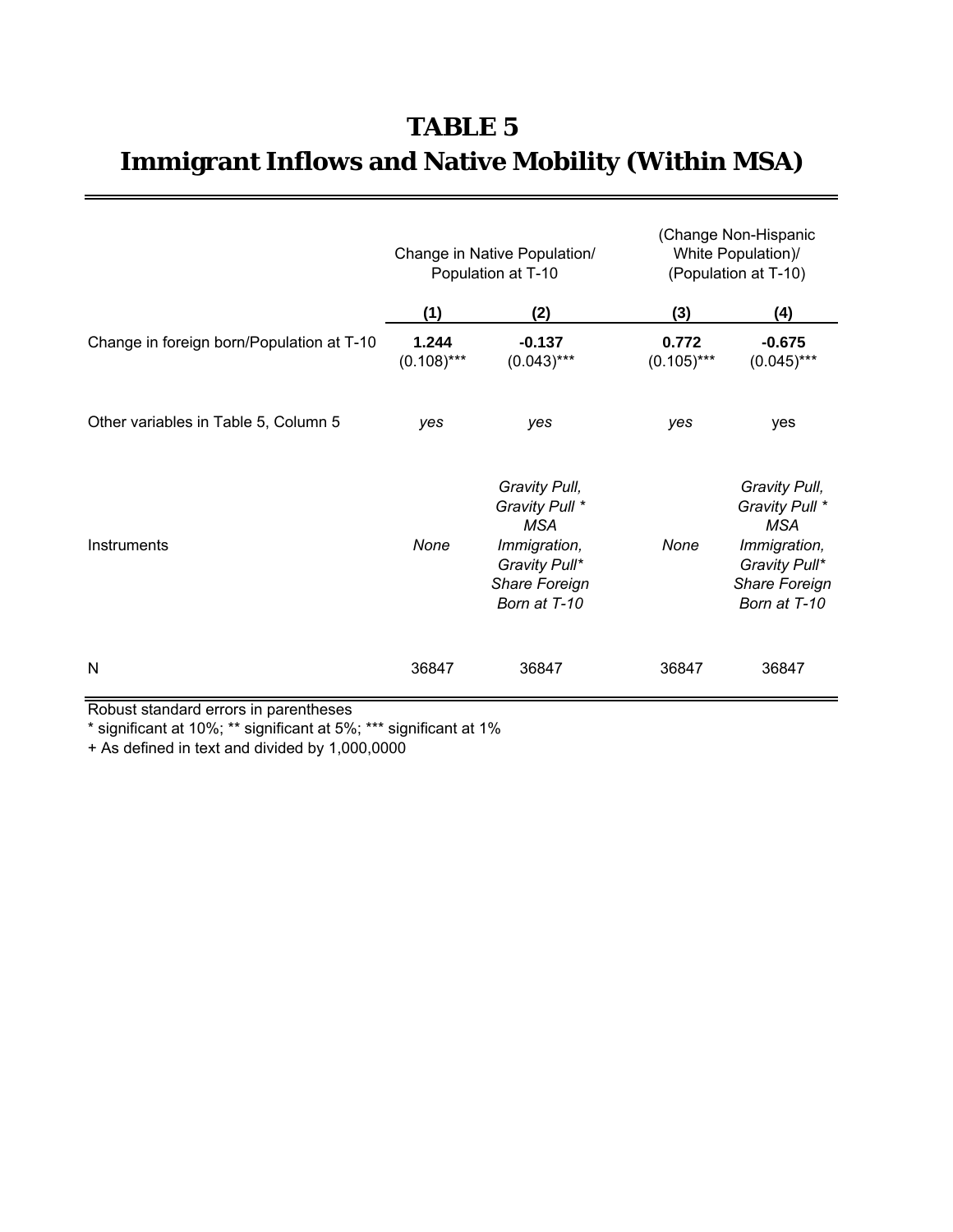# **TABLE 6** Where does the price-immigration link matter?

|                                                                              | Change in Log Value |                     |                                         |  |  |
|------------------------------------------------------------------------------|---------------------|---------------------|-----------------------------------------|--|--|
|                                                                              | (1)                 | (2)                 | (3)                                     |  |  |
| Change in Foreign Population/Population                                      | $-0.057$            | 2.001               | 1.876                                   |  |  |
|                                                                              | $(0.033)^{*}$       | $(0.268)$ ***       | $(0.269)$ ***                           |  |  |
| Change in Foreign Population/Population *                                    | $-0.29$             |                     | $-0.189$                                |  |  |
| Share Non-Hispanic white at T-10                                             | $(0.050)$ ***       |                     | $(0.050)$ ***                           |  |  |
| Change in Foreign Population/Population *<br>Log Average House Value at T-10 |                     | -0.195              | $-0.174$<br>$(0.023)$ *** $(0.024)$ *** |  |  |
| <b>MSA-Year Fixed Effects</b>                                                | yes                 | yes                 | yes                                     |  |  |
| Change in Housing Quality                                                    | yes                 | yes                 | yes                                     |  |  |
| Housing Quality at T-10                                                      | yes                 | yes                 | yes                                     |  |  |
| Other variables in Table 1                                                   | yes                 | $yes$ <sup>IL</sup> | $yes$ <sup>IL</sup>                     |  |  |
| Observations                                                                 | 34833               | 34835               | 34835                                   |  |  |
| R-squared                                                                    | 0.85                | 0.85                | 0.85                                    |  |  |

Robust standard errors in parentheses

\* significant at 10%; \*\* significant at 5%; \*\*\* significant at 1%

 $\perp$  In equations 2 and 3, we substitute log of income at T-10 by log of housing values at T-10. The correlation between these variables is 0.9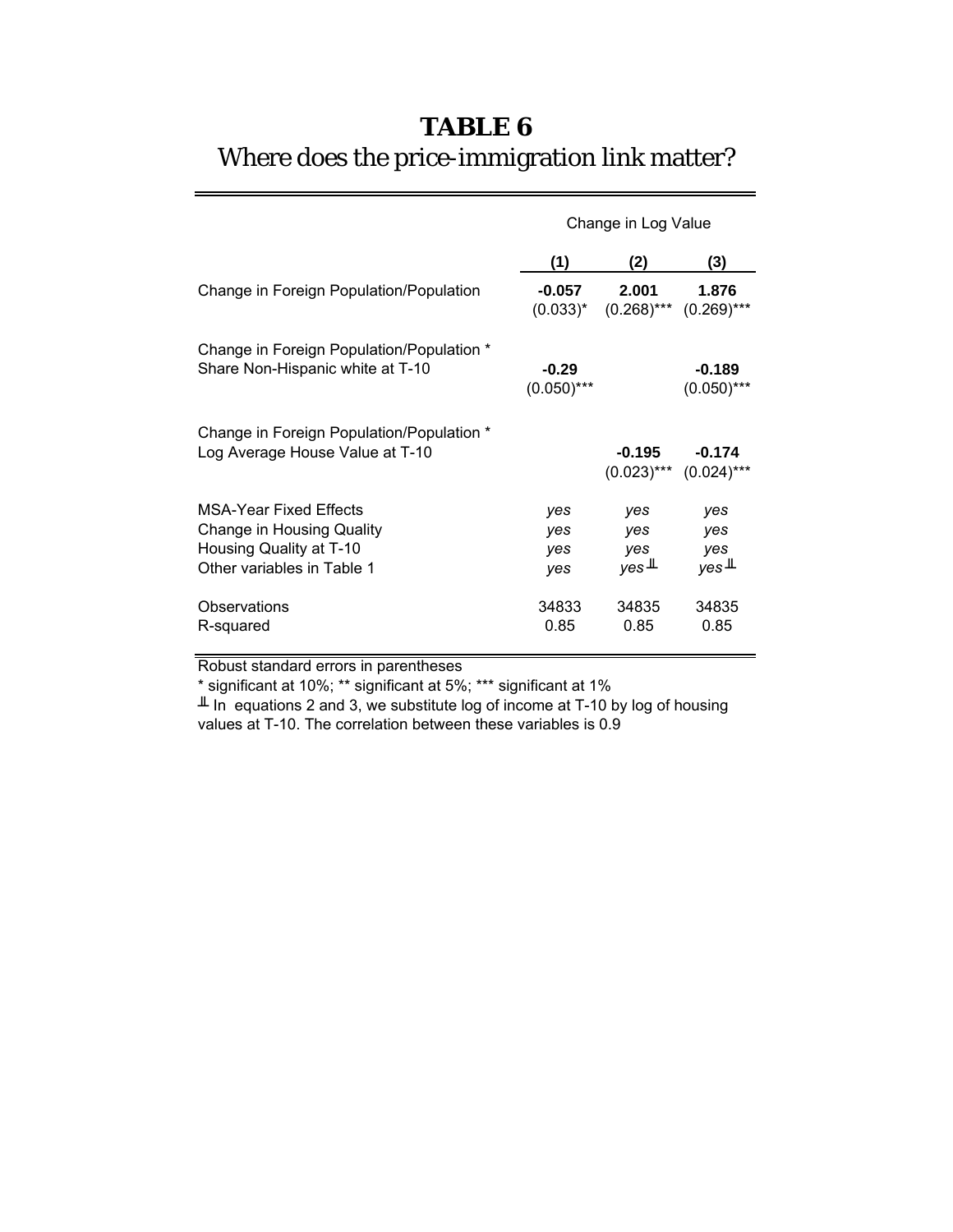# Immigrant Density and Rents (Within City) **TABLE 7**

|                                                                                                                     | Non-Rent-Control<br>Cities |                                          |  |  |
|---------------------------------------------------------------------------------------------------------------------|----------------------------|------------------------------------------|--|--|
|                                                                                                                     | Change in Log Rents        |                                          |  |  |
|                                                                                                                     | (1)                        | (2)                                      |  |  |
| Change in Foreign Population/Population                                                                             | $-0.071$<br>$(0.016)$ ***  | 0.053<br>(0.039)                         |  |  |
| Change in Foreign Population/Population *<br>Share Non-Hispanic white at T-10                                       |                            | $-0.214$<br>$(0.059)$ ***                |  |  |
| <b>MSA-Year Fixed Effects</b><br>Change in Housing Quality<br>Housing Quality at T-10<br>Other variables in Table 1 | yes<br>yes<br>yes<br>yes   | yes<br>yes<br>yes<br>$yes$ <sup>IL</sup> |  |  |
| Observations<br>R-squared                                                                                           | 21282<br>0.85              | 21282<br>0.85                            |  |  |

Robust standard errors in parentheses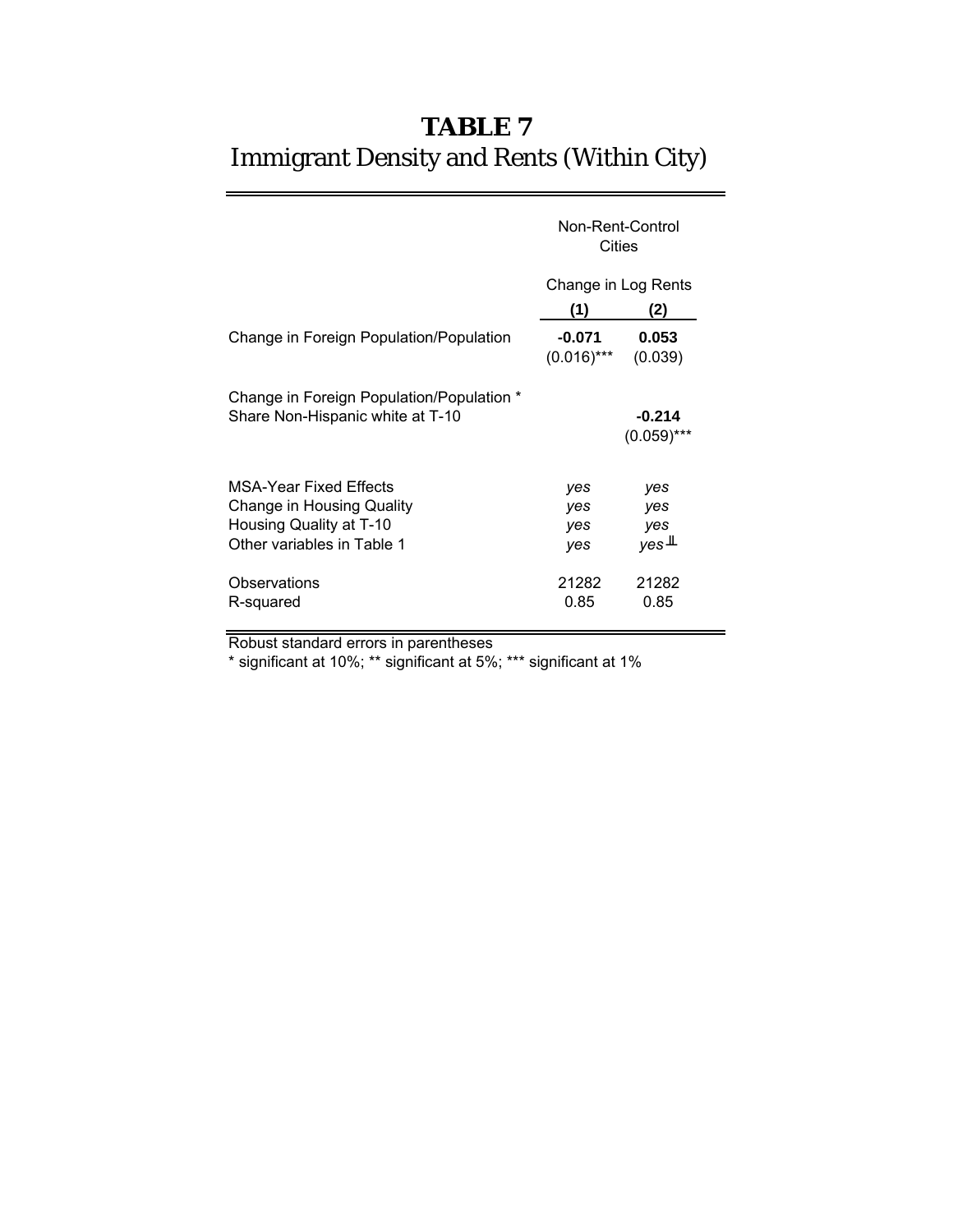# **TABLE 8** Channels (Correlations)

|                                                                                                            | Change in Log Value |                  |                                                       |                        |  |  |
|------------------------------------------------------------------------------------------------------------|---------------------|------------------|-------------------------------------------------------|------------------------|--|--|
|                                                                                                            | (1)                 | (2)              | (3)                                                   | (4)                    |  |  |
| Change in Foreign Population/Population                                                                    | $-0.24$             | $-0.227$         | $-0.043$<br>$(0.015)$ *** $(0.016)$ *** $(0.015)$ *** | 0.125<br>$(0.017)$ *** |  |  |
| Change in Share High School Drop Outs                                                                      |                     |                  | $-0.037$<br>$(0.019)$ **                              | 0<br>(0.019)           |  |  |
| Change in Share with Bachelor's Degree                                                                     |                     |                  | 0.489<br>$(0.019)$ ***                                | 0.443<br>$(0.019)$ *** |  |  |
| Change in Log Family Income                                                                                |                     |                  | 0.34<br>$(0.008)$ ***                                 | 0.321<br>$(0.008)$ *** |  |  |
| Change in the Share Non-Hispanic White                                                                     |                     |                  |                                                       | 0.215<br>$(0.011)$ *** |  |  |
| <b>MSA-Year Fixed Effects</b><br>School District-Year Fixed Effects<br>Other Variables in Table1, Column 2 | yes<br>no<br>yes    | no<br>yes<br>yes | yes<br>no<br>yes                                      | yes<br>no<br>yes       |  |  |
| Observations<br>R-squared                                                                                  | 34833<br>0.85       | 34813<br>0.89    | 34828<br>0.87                                         | 34828<br>0.88          |  |  |

Robust standard errors in parentheses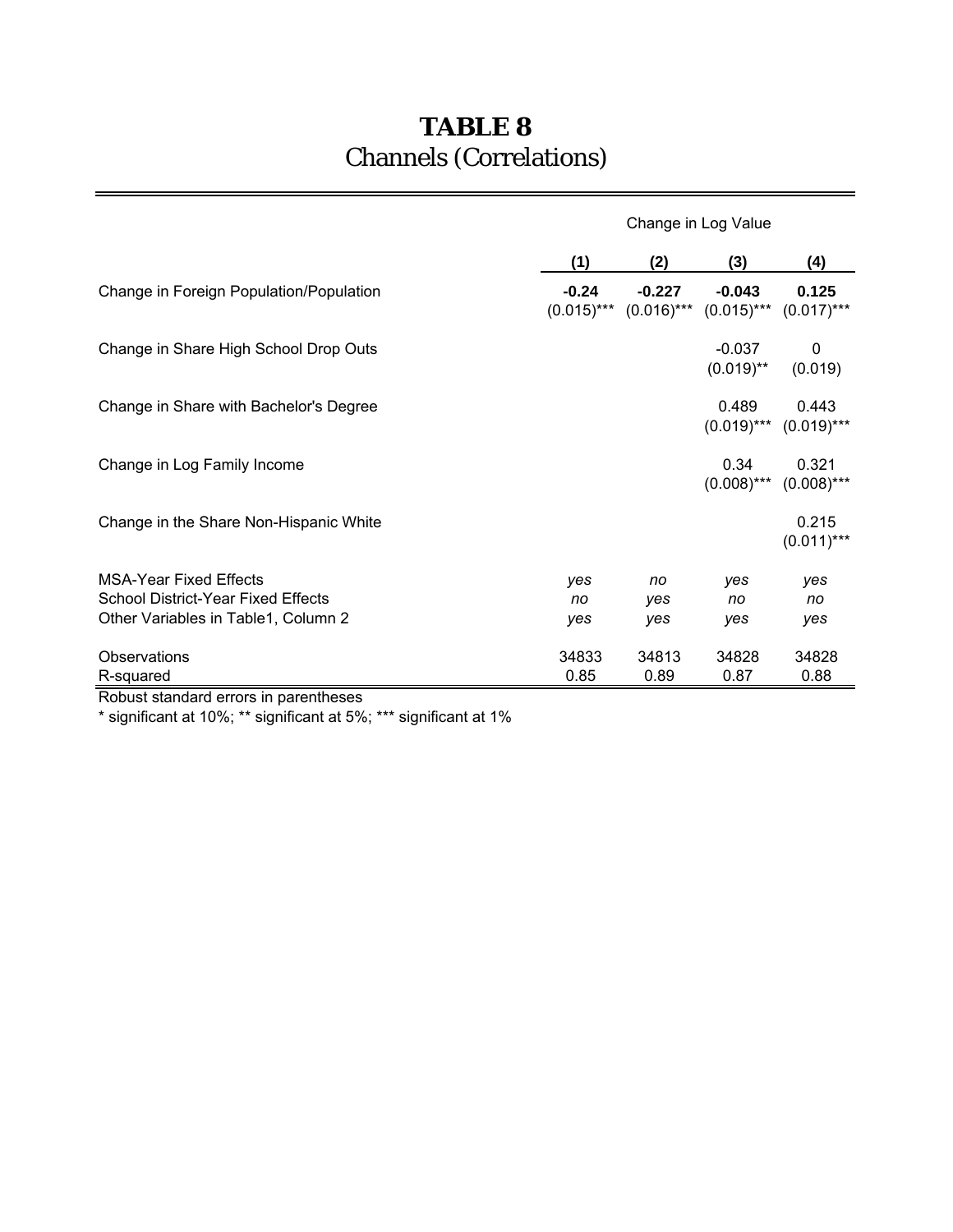### **Table 9**

### *Using Immigrant "Pulls" and Interactions as Instruments for Changes in Channels*

|                                                                                                                                                                                                          | Change in Log Average Value                                                                                                  |
|----------------------------------------------------------------------------------------------------------------------------------------------------------------------------------------------------------|------------------------------------------------------------------------------------------------------------------------------|
| Change in Share Persons Speaking Oly English                                                                                                                                                             | $-0.038$<br>(0.115)                                                                                                          |
| Change in Share High School Drop Outs                                                                                                                                                                    | $-0.702$<br>$(0.208)$ ***                                                                                                    |
| Change in Share with BAchelor's Degree                                                                                                                                                                   | 0.702<br>$(0.257)$ ***                                                                                                       |
| Change in Log Family Income                                                                                                                                                                              | $-0.379$<br>$(0.143)***$                                                                                                     |
| Change in the Share Non-Hispanic White                                                                                                                                                                   | 0.328<br>$(0.102)$ ***                                                                                                       |
| MSA-Year Fixed Effects<br><b>Change in Housing Quality</b><br>Housing Quality at T-10<br>Other Variables in Table 1<br>Immigrant Share Lags                                                              | yes<br>yes<br>yes<br>yes<br>yes                                                                                              |
|                                                                                                                                                                                                          | Pulls by country, interactions<br>with lagged immigrant shares<br>by country and number of new<br>immigrants over population |
| IV                                                                                                                                                                                                       | (MSA level)<br>[as in Table 4, column 5]                                                                                     |
|                                                                                                                                                                                                          | F-test of excluded instruments<br>in first stage by equation                                                                 |
| Change in Share Persons Speaking Oly English<br>Change in Share High School Drop Outs<br>Change in Share with Bachelor's Degree<br>Change in Log Family Income<br>Change in the Share Non-Hispanic White | 46.83<br>20.56<br>9.34<br>4.8<br>34.51                                                                                       |

 $\equiv$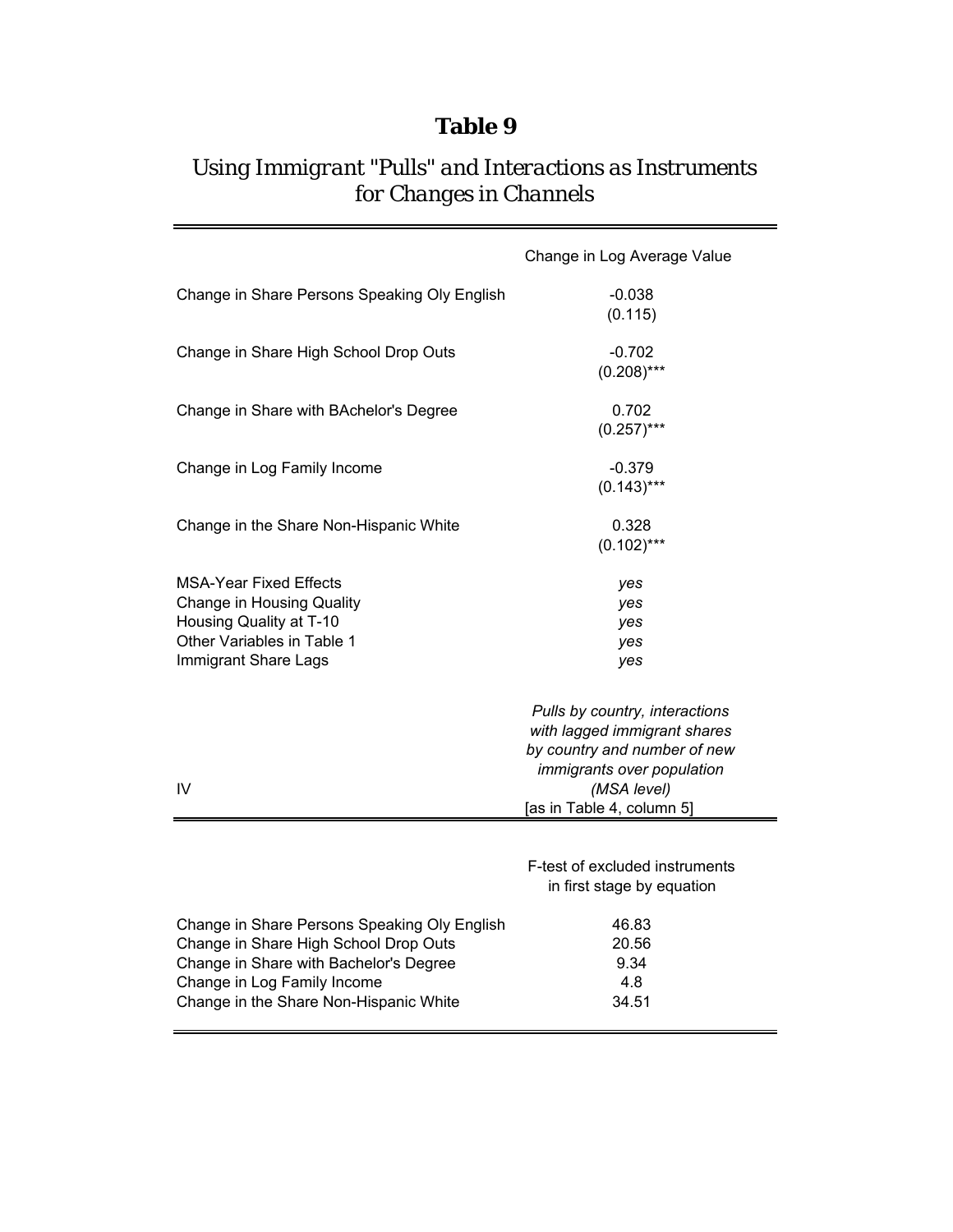#### **Appendix TABLE 1**

Descriptive Statistics

| Variable                                               | Mean<br>(S.D.) | Variable                                                       | Mean<br>(S.D.)   | Variable                                                   | Mean<br>(S.D.)    |
|--------------------------------------------------------|----------------|----------------------------------------------------------------|------------------|------------------------------------------------------------|-------------------|
| Change in log value                                    | (0.421)        | 0.478 Change share single attached units                       | (0.051)          | 0.020 Share single detached units at T-10                  | 0.623<br>(0.268)  |
| Change in foreign population/population                | (0.072)        | 0.052 Change share housing units in 2 unit buildings           | (0.027)          | -0.006 Share single attached units at T-10                 | 0.055<br>(0.088)  |
| Change share units with no bedrooms                    | (0.023)        | 0.008 Change share housing units in 3-4 unit<br>buildings      | (0.031)          | 0.002 Share housing units in 2 unit buildings at T-10      | 0.048<br>(0.092)  |
| Change share units with 1 bedroom                      | (0.057)        | 0.003 Share units with no bedrooms at T-10                     | (0.037)          | 0.020 Share housing units in 3-4 unit buildings<br>at T-10 | 0.045<br>(0.061)  |
| Change share units with 2 bedrooms                     | (0.072)        | -0.015 Share units with 1 bedroom at T-10                      | (0.124)          | 0.148 Share with bachelor's degree at T-10                 | 0.208<br>(0.143)  |
| Change share units with 3 bedrooms                     | (0.074)        | -0.006 Share units with 2 bedrooms at T-10                     | (0.146)          | 0.299 Share high school drop outs at T-10                  | 0.269<br>(0.161)  |
| Change share units with 4 bedrooms                     | (0.052)        | 0.004 Share units with 3 bedrooms at T-10                      | (0.157)          | 0.369 Log family income at T-10                            | 10.156<br>(0.348) |
| Change share units with electric heating               | (0.098)        | 0.057 Share units with 4 bedrooms at T-10                      | (0.123)          | 0.138 Share white at T-10                                  | 0.815<br>(0.228)  |
| Change share units with oil heating                    | (0.070)        | -0.029 Share units with electric heating at T-10               | (0.246)          | 0.227 Share 25 or younger at T-10                          | 0.388<br>(0.093)  |
| Change share units with gas heating                    | (0.105)        | -0.025 Share units with oil heating at T-10                    | (0.194)          | 0.089 Share 65 or older at T-10                            | 0.112<br>(0.099)  |
| Change share units with complete plumbing              | (0.015)        | 0.005 Share units with gas heating at T-10                     | (0.312)          | 0.630 Share households family + kids at T-10               | 0.364<br>(0.150)  |
| Change share units with complete kitchen<br>facilities | (0.017)        | 0.006 Share units with complete plumbing at T-10               | (0.020)          | 0.990 Ownership rate at T-10 (households)                  | 0.672<br>(0.208)  |
| Change share units built 10 years ago or less          | (0.208)        | -0.116 Share units with complete kitchen facilities<br>at T-10 | (0.020)          | 0.987 Vacancy rate at T-10                                 | 0.063<br>(0.064)  |
| Change share units built 20 years ago or less          | (0.233)        | -0.021 Share units built 10 years ago or less at T-10          | (0.276)          | 0.308 Log density at T-10                                  | 7.092<br>(1.570)  |
| Change share units built 30 years ago or less          | (0.220)        | -0.011 Share units built 20 years ago or less at T-10          | 0.244<br>(0.166) |                                                            |                   |
| Change share single detached units                     | (0.100)        | -0.025 Share units built 30 years ago or less at T-10          | 0.210<br>(0.172) |                                                            |                   |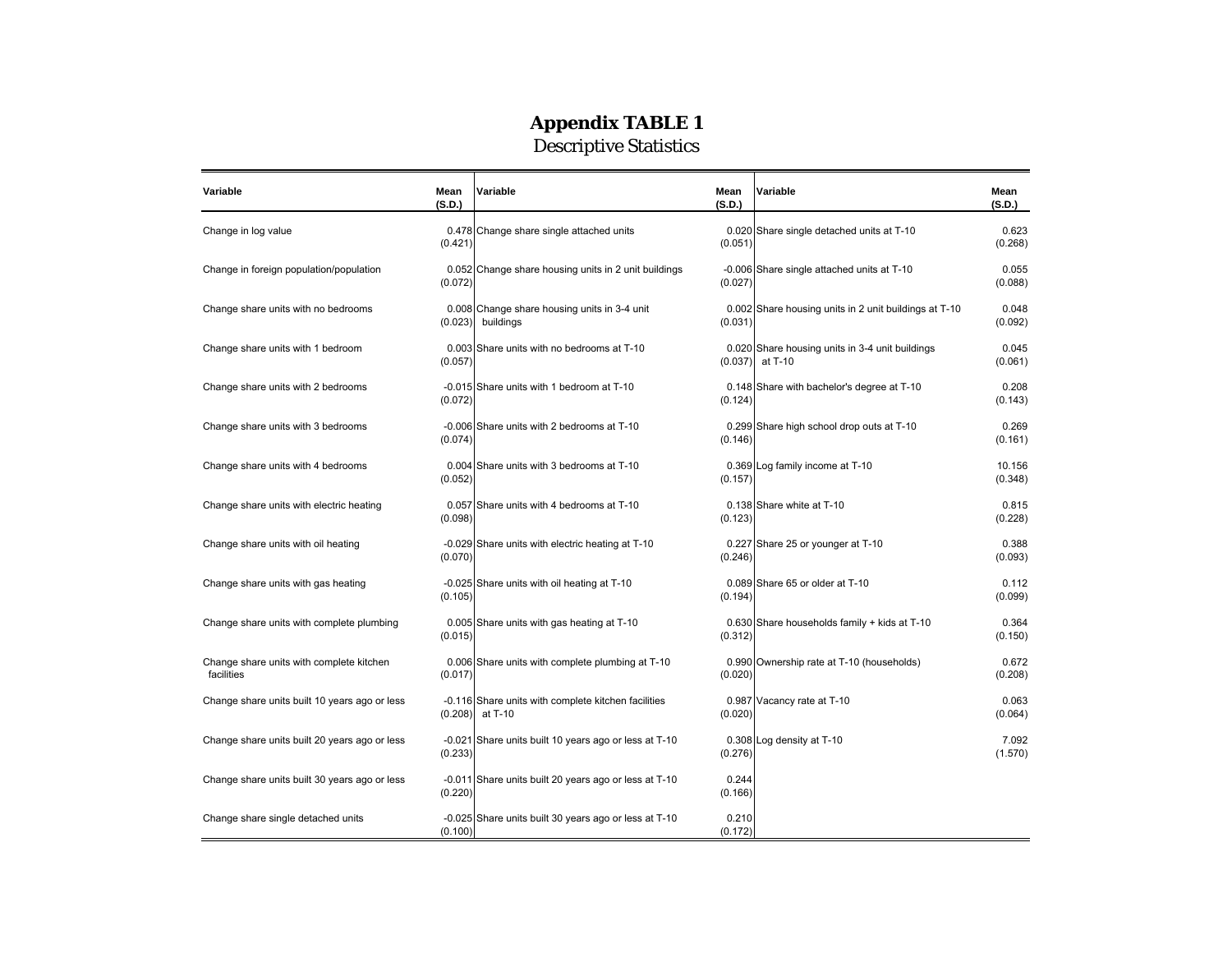### **Appendix Table 2**

*Neighborhood and Home Characteristics of Immigrant Homeowners*

Foreign Born Dummy (AHS) Impact on… **Year unit was built 1.400 and 1.400 and 1.400 and 1.400 and 1.400 and 1.400 and 1.400 and 1.400 and 1.400 and 1.400 and 1.400 and 1.400 and 1.400 and 1.400 and 1.400 and 1.400 and 1.400 and 1.400 and 1.400 and 1.400 and 1** Open cracks wider than dime  $-0.003$  (0.003) **Neighborhood has neighborhood crime**  $\qquad \qquad -0.029$  (0.005)<sup>\*\*\*</sup> Windows covered with metal bars **0.034** (0.005)\*\*\* Windows broken  $0.001$  (0.003) Holes/cracks or crumbling in foundation 0 (0.002) Roof has holes (0.002) (0.002) (0.002) Roof missing shingles/other roofing materials  $\qquad \qquad 0 \qquad \qquad$  (0.003) Outside walls missing siding/bricks/etc. 0.001 (0.002) Roof's surface sags or is uneven  $-0.002$  (0.002) Outside walls slope/lean/slant/buckle  $-0.001$  (0.001) **Evidence of rodents in unit 40.043**  $\cdot$  0.043 (0.006)\*\*\* Garage or carport with unit **Carporal Construction** on the construction of  $0.005$  (0.007) Holes in floor (0.001) (0.001) (0.001) (0.001) Neighbrohood has bad smells -0.002 (0.003) **Total Renovation Costs per Year 608.85 Number of people in household 6.834** (0.030)<sup>\*\*\*</sup> **Number of bedrooms in unit 1.000 (0.107** (0.017)<sup>\*\*\*</sup> **Persons per Bedroom 6.272** (0.011)\*\*\* Current market value of unit 1,022.63 (2990.999)

> Regressions include: MSA fixed effects and Year Fixed effects Ownership rate of immigrants is 48% in this sample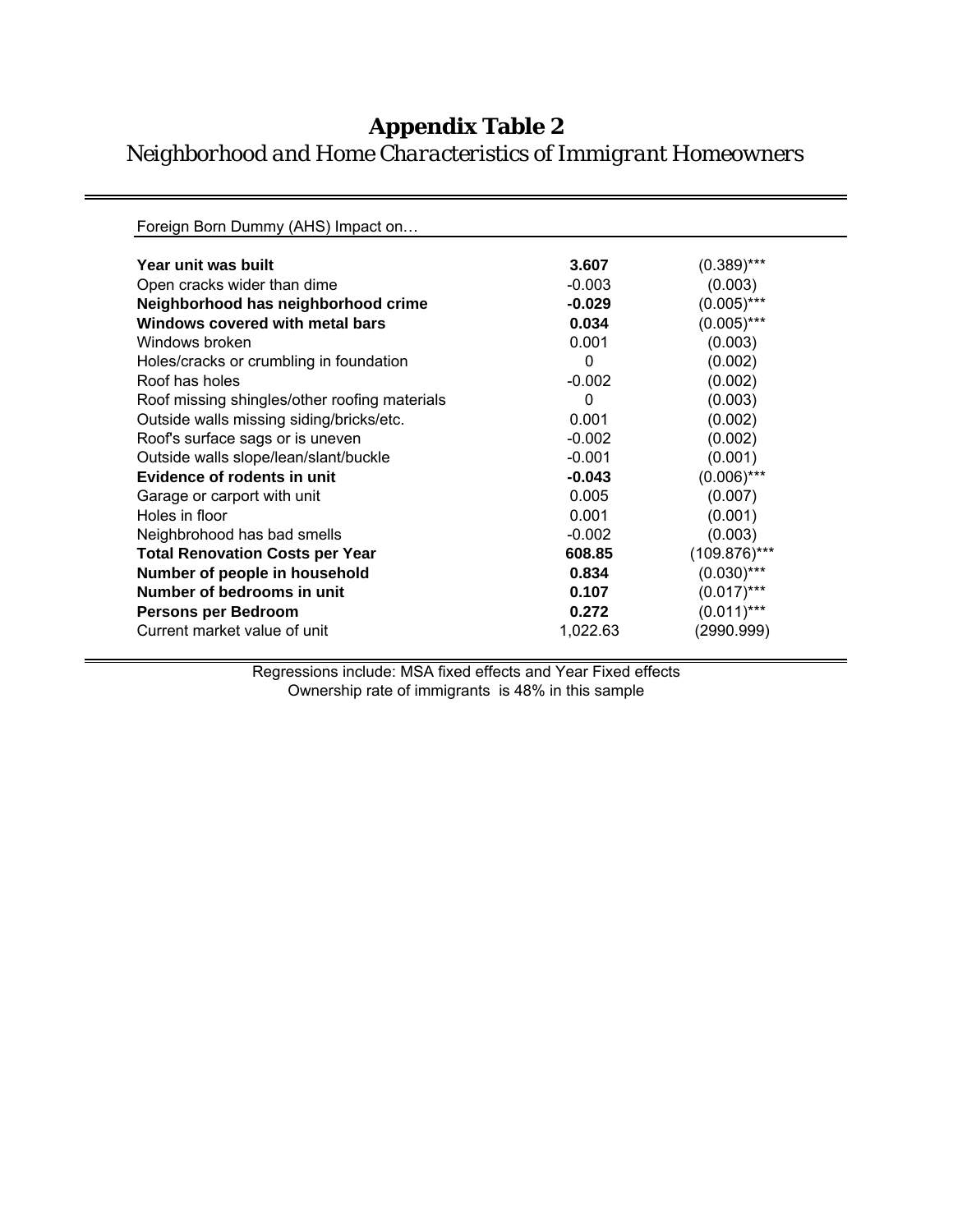### **Appendix TABLE 3 2SLS: First Stage**

|                                                                       | Change in Foreign Population/Population |                        |                           |                           |
|-----------------------------------------------------------------------|-----------------------------------------|------------------------|---------------------------|---------------------------|
|                                                                       | (1)                                     | (2)                    | (4)                       | (5)                       |
| Estimated Immigrant Pull (Gravity)                                    | 3.499<br>$(0.389)$ ***                  | 1.923<br>$(0.327)$ *** | 2.121<br>$(0.428)$ ***    | 2.971<br>$(1.15)***$      |
| Foreign Population at T-10/Population at T-10                         |                                         |                        | $-0.021$<br>$(0.009)$ *** | 0.258<br>$(0.009)$ ***    |
| Estimated Immigrant Pull (Gravity) * Share Foreign Born at T-10       |                                         |                        |                           | $-17.269$<br>$(0.78)$ *** |
| Gravity Pull * (MSA Immigrants/Initial Population)                    |                                         |                        |                           | 32.138<br>$(4.872)***$    |
| <b>MSA-Year Fixed Effects</b><br>Other Variables in Table 1, Column 2 | yes<br>no                               | yes<br>yes             | yes<br>yes                | yes<br>yes                |
| <b>Observations</b><br>R-squared                                      | 45336<br>0.130                          | 45336<br>0.268         | 45336<br>0.269            | 45336<br>0.318            |

Robust standard errors in parentheses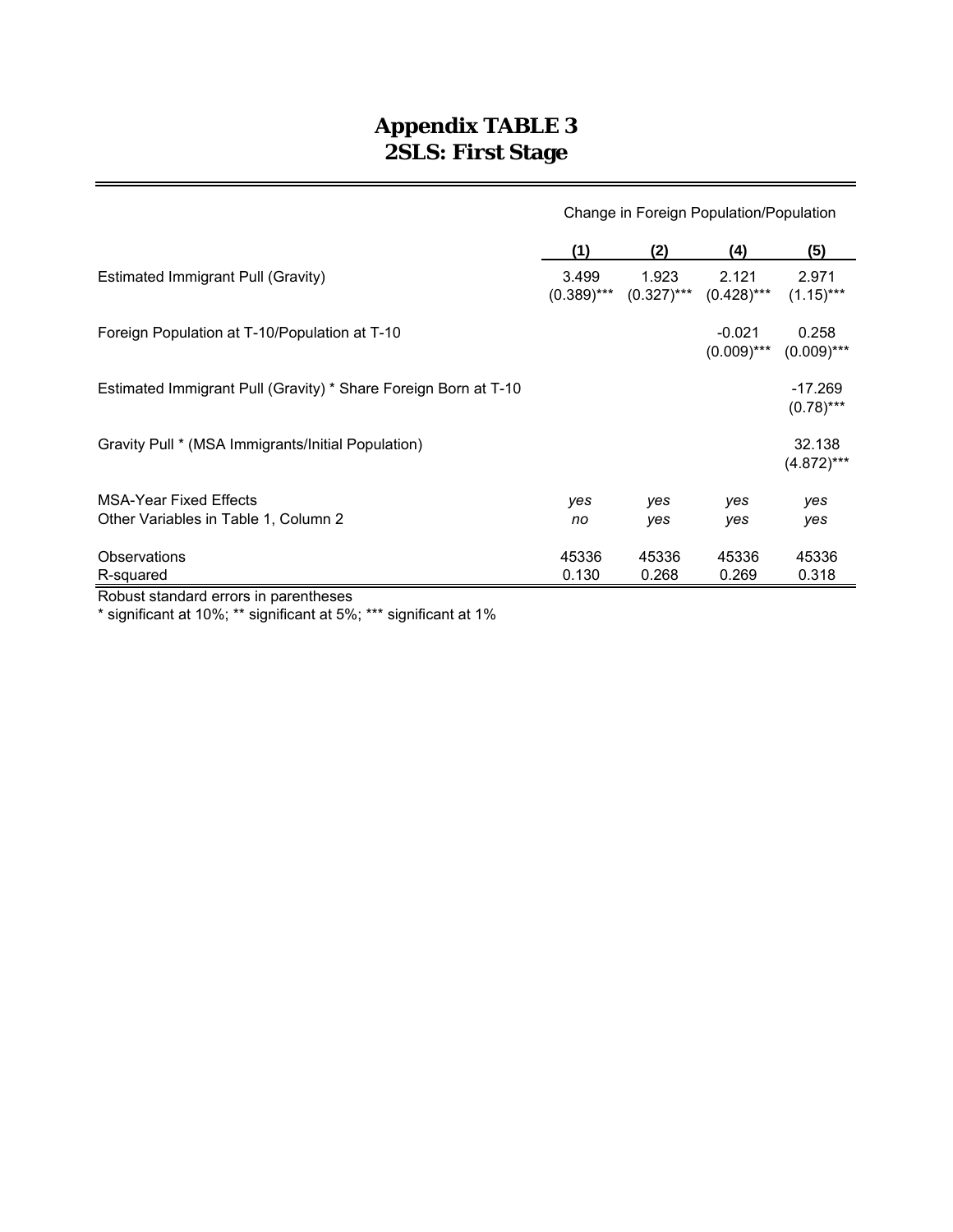# **Appendix TABLE 4 Gravity Pull Instrument: Changes**

|                                         | Change in Log<br>Average Value |
|-----------------------------------------|--------------------------------|
|                                         | (1)                            |
| Change in Foreign Population/Population | $-0.408$<br>$(0.100)^*$        |
| Other variables in Table 1, Column 2    | yes                            |
| <b>MSA-Year Fixed Effects</b>           | yes                            |
| Instruments                             | ∆Gravity Pull                  |
| F-test of excluded variables            | 5.53                           |
| Ν                                       | 34833                          |

Robust standard errors in parentheses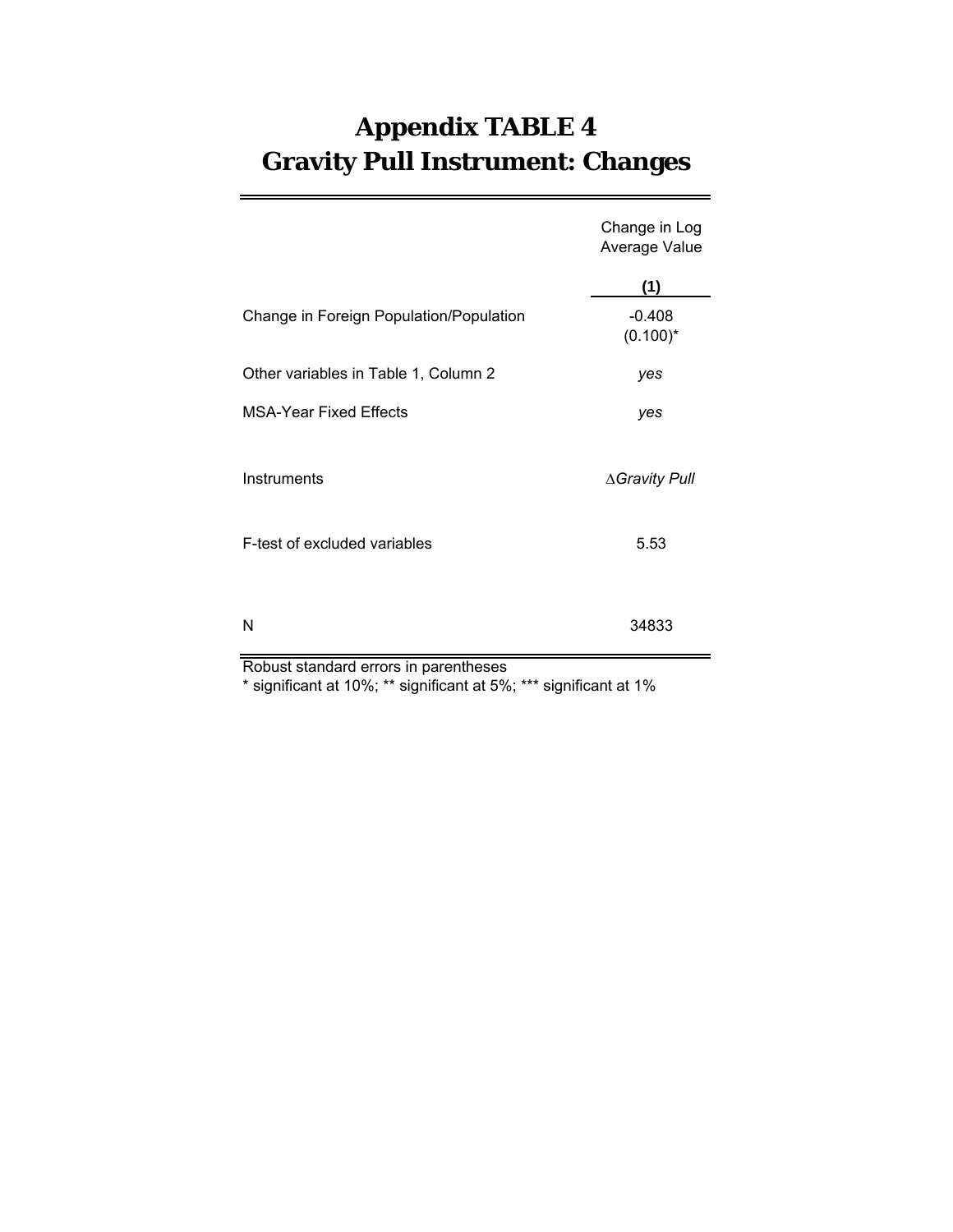# **Appendix TABLE 5**

# **Past Immigrant Density as an Instrument**

|                                         | (1)                                                                      | (2)                                                                                                                                                 | (3)                                                                                                               |
|-----------------------------------------|--------------------------------------------------------------------------|-----------------------------------------------------------------------------------------------------------------------------------------------------|-------------------------------------------------------------------------------------------------------------------|
| Change in Foreign Population/Population | $-0.283$<br>$(.046)$ ***                                                 | $-0.228$<br>$(.045)$ **                                                                                                                             | $-0.154$<br>$(.046)$ **                                                                                           |
| Share Foreign-Born at T-10              |                                                                          |                                                                                                                                                     | $-0.094$<br>$(0.012)$ ***                                                                                         |
| Other variables in Table 1, Column 2    | yes                                                                      | yes                                                                                                                                                 | yes                                                                                                               |
| <b>MSA-Year Fixed Effects</b>           | yes                                                                      | yes                                                                                                                                                 | yes                                                                                                               |
| Instruments                             | Share Foreign-<br>Born at T-10,<br>(Share Foreign-<br>Born at T-10) $^2$ | Share Foreign-Born at<br>T-10, (Share Foreign-<br>Born at $T-10$ ) <sup>2,</sup> Share<br>Foreign-Born at T-10 *<br>Immigrants per Capita<br>in MSA | (Share Foreign-Born at<br>T-10) <sup>2,</sup> Share Foreign-<br>Born at T-10 *<br>Immigrants per Capita<br>in MSA |
| Sample                                  | All                                                                      | All                                                                                                                                                 | All                                                                                                               |
| Pobuet etandard arrore in narantheeee   |                                                                          |                                                                                                                                                     |                                                                                                                   |

Robust standard errors in parentheses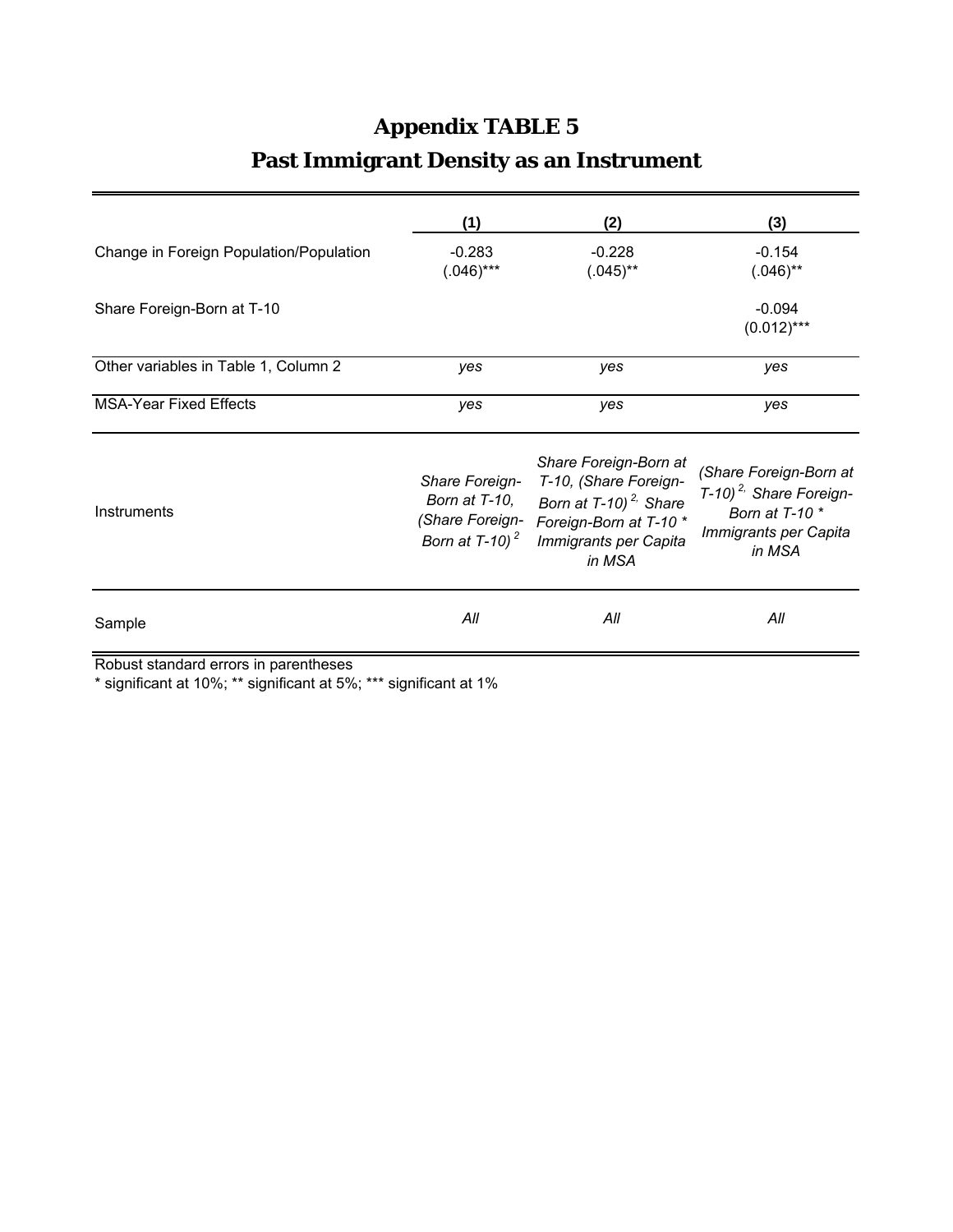|                                    | Change in Log Value       |
|------------------------------------|---------------------------|
| Change Share Mexico                | $-0.273$                  |
|                                    | $(0.026)$ ***             |
| Change Share China                 | $-0.278$                  |
|                                    | $(0.071)$ ***             |
| <b>Change Share Philippines</b>    | $-0.597$                  |
|                                    | $(0.106)$ ***             |
| Change Share Dominican             | $-0.825$                  |
|                                    | $(0.172)$ ***             |
| Change Share Cuban                 | 0.172                     |
|                                    | $(0.090)^*$               |
| Change Share Central America       | $-0.597$                  |
|                                    | $(0.074)$ ***             |
| <b>Change Share Europe</b>         | 0.1                       |
|                                    | $(0.050)$ **              |
| Change Share East Asia             | $-0.25$                   |
|                                    | $(0.054)$ ***             |
| Change Share Caribbean             | $-0.43$                   |
|                                    | $(0.058)$ ***             |
| Change Share South America         | $-0.35$                   |
|                                    | $(0.078)$ ***             |
| Change Share Oceania               | 0.682                     |
|                                    | $(0.319)$ **              |
| Change Share Canada                | 1.475                     |
|                                    | $(0.230)$ ***<br>$-0.193$ |
| <b>Change Share Midle East</b>     | (0.161)                   |
| Change Share Africa                | $-0.145$                  |
|                                    | (0.133)                   |
| Change Share South Asia            | 0.039                     |
|                                    | (0.071)                   |
| Change Share Other Foreign Country | 0.079                     |
|                                    | (0.088)                   |
|                                    |                           |
| MSA-Year Fixed Effects             | yes                       |
| Change in Housing Quality          | yes                       |
| Housing Quality at T-10            | yes                       |
| Other Variables in Table 1         | yes                       |
|                                    |                           |

### **Appendix Table 6** *Heterogeneous Correlations by Country*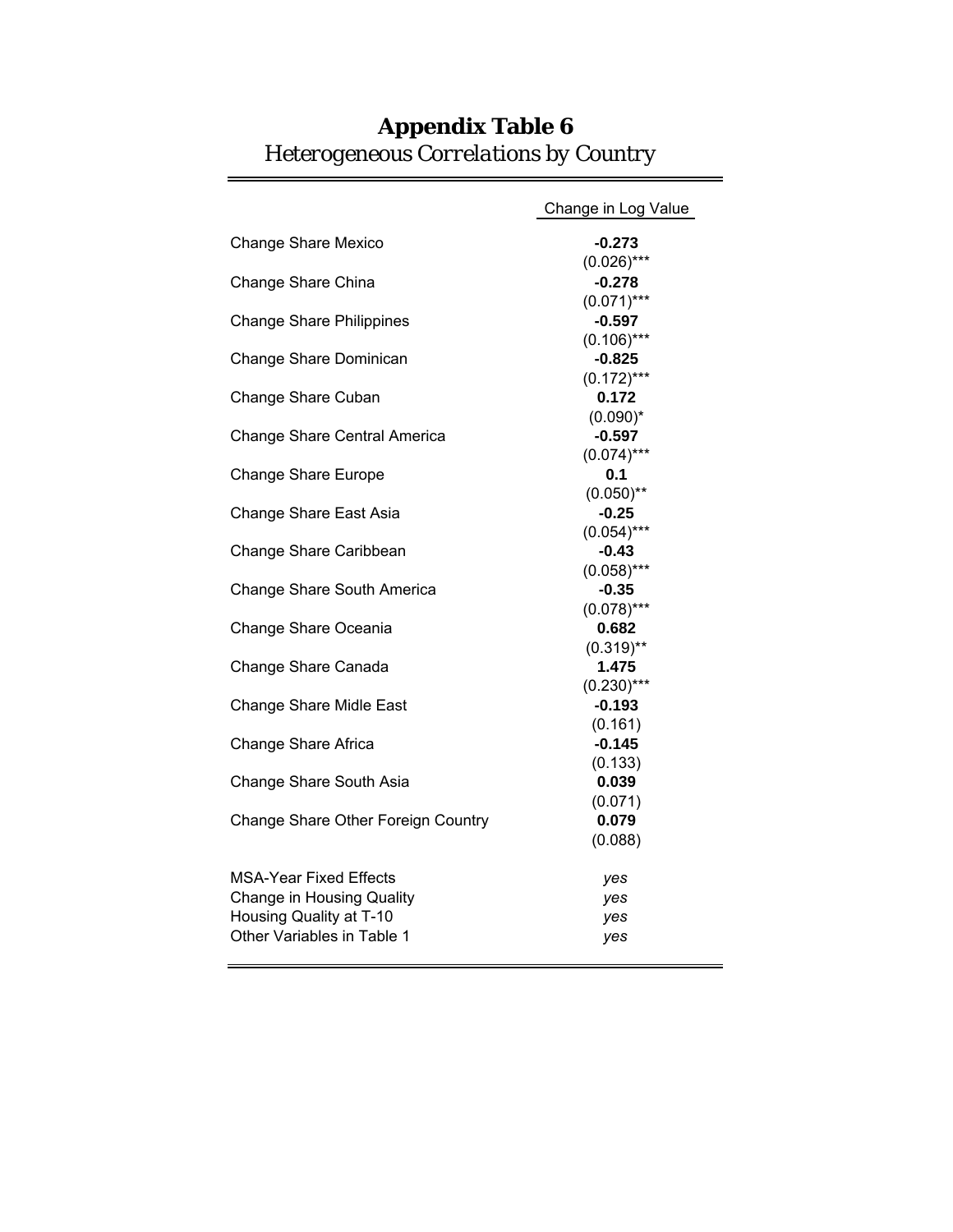#### *Appendix 2: Proofs*

#### *Proof 1*

In equilibrium, there is an individual with income  $\chi + I$  who is indifferent between the immigrant neighborhood and the other 3 neighborhoods in the city. All individuals with income below hers want to live in an immigrant neighborhood, and all individuals with income above hers want to live in the all-native neighborhoods.

1. Those richer than the marginal person do not want to live in the immigrant neighborhood.

Assume  $I' > I$ . We know that:

$$
\left(X+\underline{I}-R_j\right)^{\varphi}=\left(X+\underline{I}-R_4\right)^{\varphi}\phi^{1-\varphi},\ \forall j\neq 4
$$

where 
$$
(\phi < 1)
$$
  
\n $(X + \underline{I} - R_j)^{\circ} < (X + \underline{I} - R_4)^{\circ} \Rightarrow (X + \underline{I} - R_j) < (X + \underline{I} - R_4) \Rightarrow -R_j < -R_4 \Rightarrow R_j > R_4.$ 

We want to show that  $(X + I' - R_j)^\varphi > (X + I' - R_4)^\varphi \phi^{1-\varphi}$ .

$$
\left(\frac{X+I-R_{j}}{X+I-R_{4}}\right)^{\varphi}\geq\phi^{1-\varphi}.\text{ But we know }\left(\frac{X+I-R_{j}}{X+I-R_{4}}\right)^{\varphi}=\phi^{1-\varphi}.
$$
\n
$$
S_{0}\left(\frac{X+I-R_{j}}{X+I-R_{4}}\right)^{\varphi}\geq\left(\frac{X+I-R_{j}}{X+I-R_{4}}\right)^{\varphi}=\left(\frac{X+I-R_{j}}{X+I-R_{4}}\right)^{2}\geq\left(\frac{X+I-R_{j}}{X+I-R_{4}}\right).
$$
\nGiven  $X-R_{j} < X-R_{4}$ , and  $I > I$ :\n
$$
\left(\frac{I+(X-R_{j})}{I+(X-R_{4})}\right)\geq\left(\frac{I+(X-R_{j})}{I+(X-R_{4})}\right)=\right>
$$
\n
$$
I^{+}I+(X-R_{j})\cdot I+I^{+}(X-R_{4})+(X-R_{j})\cdot(X-R_{4})>\cdot I^{+}I+(X-R_{j})+(X-R_{j})+(X-R_{j})+I^{+}(X-R_{4})=>\cdot
$$
\n
$$
\left(\frac{X-R_{j}}{I+(X-R_{4})}\right)\cdot I+ \left(\frac{X-R_{j}}{I+(X-R_{4})}\right)\cdot I^{+}+(X-R_{4})\cdot I\Rightarrow
$$
\n
$$
\left(\frac{X-R_{j}}{I+(X-R_{4})}\right)\cdot I^{+} \left(\frac{X-R_{j}}{I+(X-R_{4})}\right)\cdot I^{+} \left(\frac{X-R_{j}}{I}\right)^{2}\geq\left(\frac{X-R_{j}}{I+(X-R_{4})}\right)\cdot I^{+} \geq 0 \Rightarrow
$$
\n
$$
\left(R_{4}-R_{j}\right)\cdot I+\left\{R_{j}-R_{4}\right\}I^{+} \geq 0 = \left(\frac{R_{4}-R_{j}}{I^{2}}\right)\cdot I^{2}\geq 0.
$$

Q.E.D.